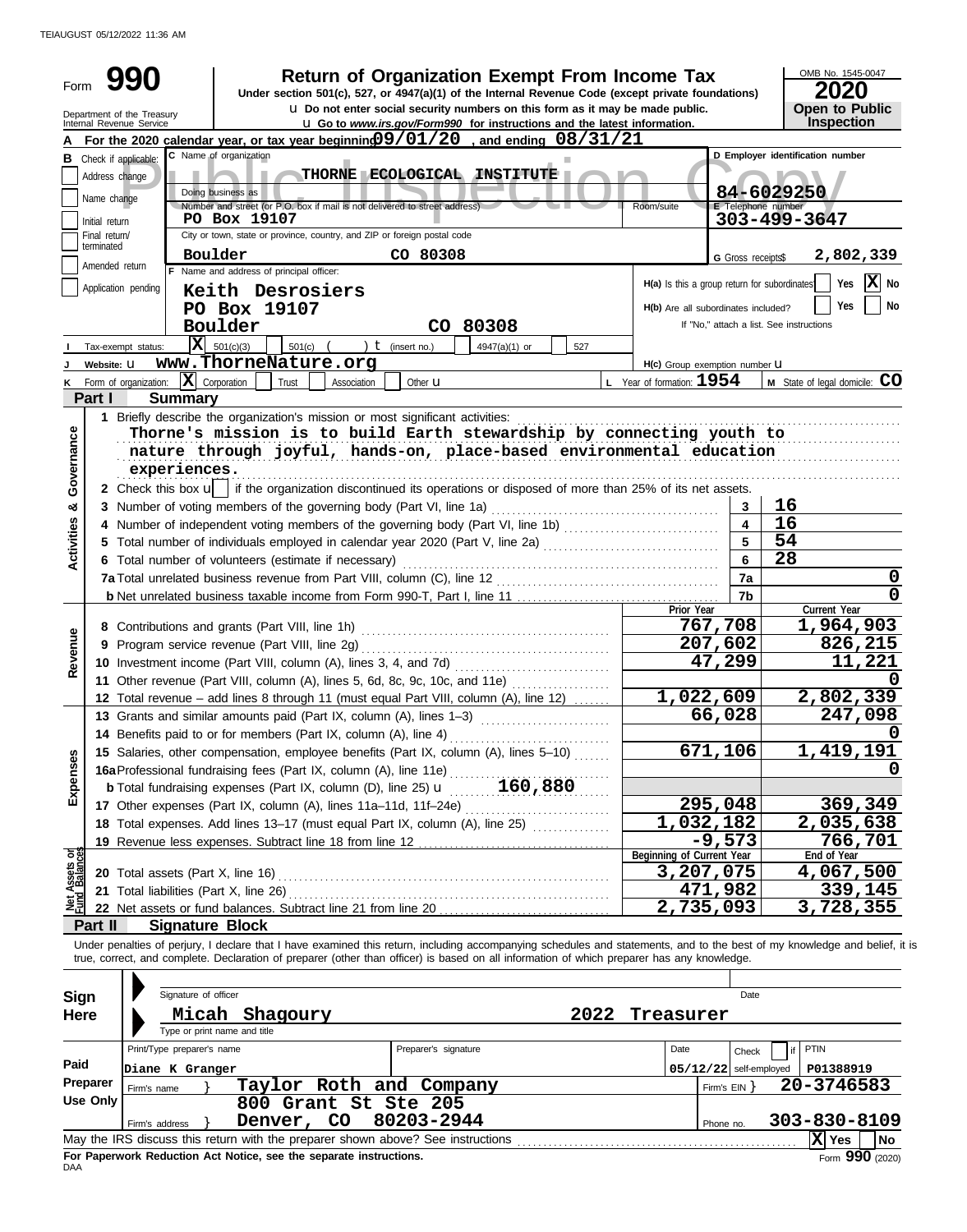|                | Form 990 (2020) THORNE ECOLOGICAL INSTITUTE                                                                                                                                                                                                                                                                                                 |                                                     | 84-6029250  | Page 2                                                                                               |
|----------------|---------------------------------------------------------------------------------------------------------------------------------------------------------------------------------------------------------------------------------------------------------------------------------------------------------------------------------------------|-----------------------------------------------------|-------------|------------------------------------------------------------------------------------------------------|
| Part III       |                                                                                                                                                                                                                                                                                                                                             | <b>Statement of Program Service Accomplishments</b> |             |                                                                                                      |
|                |                                                                                                                                                                                                                                                                                                                                             |                                                     |             | $\boxed{\mathbf{X}}$                                                                                 |
| 1.             | Briefly describe the organization's mission:                                                                                                                                                                                                                                                                                                |                                                     |             |                                                                                                      |
|                | Thorne's mission is to build Earth stewardship by connecting youth to<br>nature through joyful, hands-on, place-based environmental education                                                                                                                                                                                               |                                                     |             | experiences. J.I.I. J. J. L. L. D. L. L. L. L. L. L. J. L. L. L. J. L. L. L. L. L. L. L. L. L. L. V. |
|                | 2 Did the organization undertake any significant program services during the year which were not listed on the<br>prior Form 990 or 990-EZ?<br>If "Yes," describe these new services on Schedule O.                                                                                                                                         |                                                     |             | Yes $\overline{X}$ No                                                                                |
| 3<br>services? | Did the organization cease conducting, or make significant changes in how it conducts, any program                                                                                                                                                                                                                                          |                                                     |             | Yes $\overline{X}$ No<br>$\blacksquare$                                                              |
|                | If "Yes," describe these changes on Schedule O.                                                                                                                                                                                                                                                                                             |                                                     |             |                                                                                                      |
|                | Describe the organization's program service accomplishments for each of its three largest program services, as measured by<br>expenses. Section 501(c)(3) and 501(c)(4) organizations are required to report the amount of grants and allocations to others,<br>the total expenses, and revenue, if any, for each program service reported. |                                                     |             |                                                                                                      |
| 4a (Code:      |                                                                                                                                                                                                                                                                                                                                             |                                                     |             | (Expenses \$ 1,744,209 including grants of \$ 247,098 ) (Revenue \$ 826,215 )                        |
|                | See Schedule O                                                                                                                                                                                                                                                                                                                              |                                                     |             |                                                                                                      |
|                |                                                                                                                                                                                                                                                                                                                                             |                                                     |             |                                                                                                      |
|                |                                                                                                                                                                                                                                                                                                                                             |                                                     |             |                                                                                                      |
|                |                                                                                                                                                                                                                                                                                                                                             |                                                     |             |                                                                                                      |
|                |                                                                                                                                                                                                                                                                                                                                             |                                                     |             |                                                                                                      |
|                |                                                                                                                                                                                                                                                                                                                                             |                                                     |             |                                                                                                      |
|                |                                                                                                                                                                                                                                                                                                                                             |                                                     |             |                                                                                                      |
|                |                                                                                                                                                                                                                                                                                                                                             |                                                     |             |                                                                                                      |
|                |                                                                                                                                                                                                                                                                                                                                             |                                                     |             |                                                                                                      |
|                |                                                                                                                                                                                                                                                                                                                                             |                                                     |             |                                                                                                      |
|                |                                                                                                                                                                                                                                                                                                                                             |                                                     |             |                                                                                                      |
|                |                                                                                                                                                                                                                                                                                                                                             |                                                     |             |                                                                                                      |
|                |                                                                                                                                                                                                                                                                                                                                             |                                                     |             |                                                                                                      |
|                | N/A                                                                                                                                                                                                                                                                                                                                         |                                                     |             |                                                                                                      |
|                |                                                                                                                                                                                                                                                                                                                                             |                                                     |             |                                                                                                      |
|                |                                                                                                                                                                                                                                                                                                                                             |                                                     |             |                                                                                                      |
|                |                                                                                                                                                                                                                                                                                                                                             |                                                     |             |                                                                                                      |
|                |                                                                                                                                                                                                                                                                                                                                             |                                                     |             |                                                                                                      |
|                |                                                                                                                                                                                                                                                                                                                                             |                                                     |             |                                                                                                      |
|                |                                                                                                                                                                                                                                                                                                                                             |                                                     |             |                                                                                                      |
|                |                                                                                                                                                                                                                                                                                                                                             |                                                     |             |                                                                                                      |
|                |                                                                                                                                                                                                                                                                                                                                             |                                                     |             |                                                                                                      |
|                |                                                                                                                                                                                                                                                                                                                                             |                                                     |             |                                                                                                      |
|                |                                                                                                                                                                                                                                                                                                                                             |                                                     |             |                                                                                                      |
|                |                                                                                                                                                                                                                                                                                                                                             |                                                     |             |                                                                                                      |
| 4c (Code:      | ) (Expenses \$                                                                                                                                                                                                                                                                                                                              | including grants of\$                               |             | ) (Revenue \$                                                                                        |
| N/A            |                                                                                                                                                                                                                                                                                                                                             |                                                     |             |                                                                                                      |
|                |                                                                                                                                                                                                                                                                                                                                             |                                                     |             |                                                                                                      |
|                |                                                                                                                                                                                                                                                                                                                                             |                                                     |             |                                                                                                      |
|                |                                                                                                                                                                                                                                                                                                                                             |                                                     |             |                                                                                                      |
|                |                                                                                                                                                                                                                                                                                                                                             |                                                     |             |                                                                                                      |
|                |                                                                                                                                                                                                                                                                                                                                             |                                                     |             |                                                                                                      |
|                |                                                                                                                                                                                                                                                                                                                                             |                                                     |             |                                                                                                      |
|                |                                                                                                                                                                                                                                                                                                                                             |                                                     |             |                                                                                                      |
|                |                                                                                                                                                                                                                                                                                                                                             |                                                     |             |                                                                                                      |
|                |                                                                                                                                                                                                                                                                                                                                             |                                                     |             |                                                                                                      |
|                |                                                                                                                                                                                                                                                                                                                                             |                                                     |             |                                                                                                      |
|                |                                                                                                                                                                                                                                                                                                                                             |                                                     |             |                                                                                                      |
|                |                                                                                                                                                                                                                                                                                                                                             |                                                     |             |                                                                                                      |
|                | 4d Other program services (Describe on Schedule O.)<br>(Expenses \$                                                                                                                                                                                                                                                                         |                                                     |             |                                                                                                      |
|                | 4e Total program service expenses u                                                                                                                                                                                                                                                                                                         | including grants of\$<br>1,744,209                  | (Revenue \$ |                                                                                                      |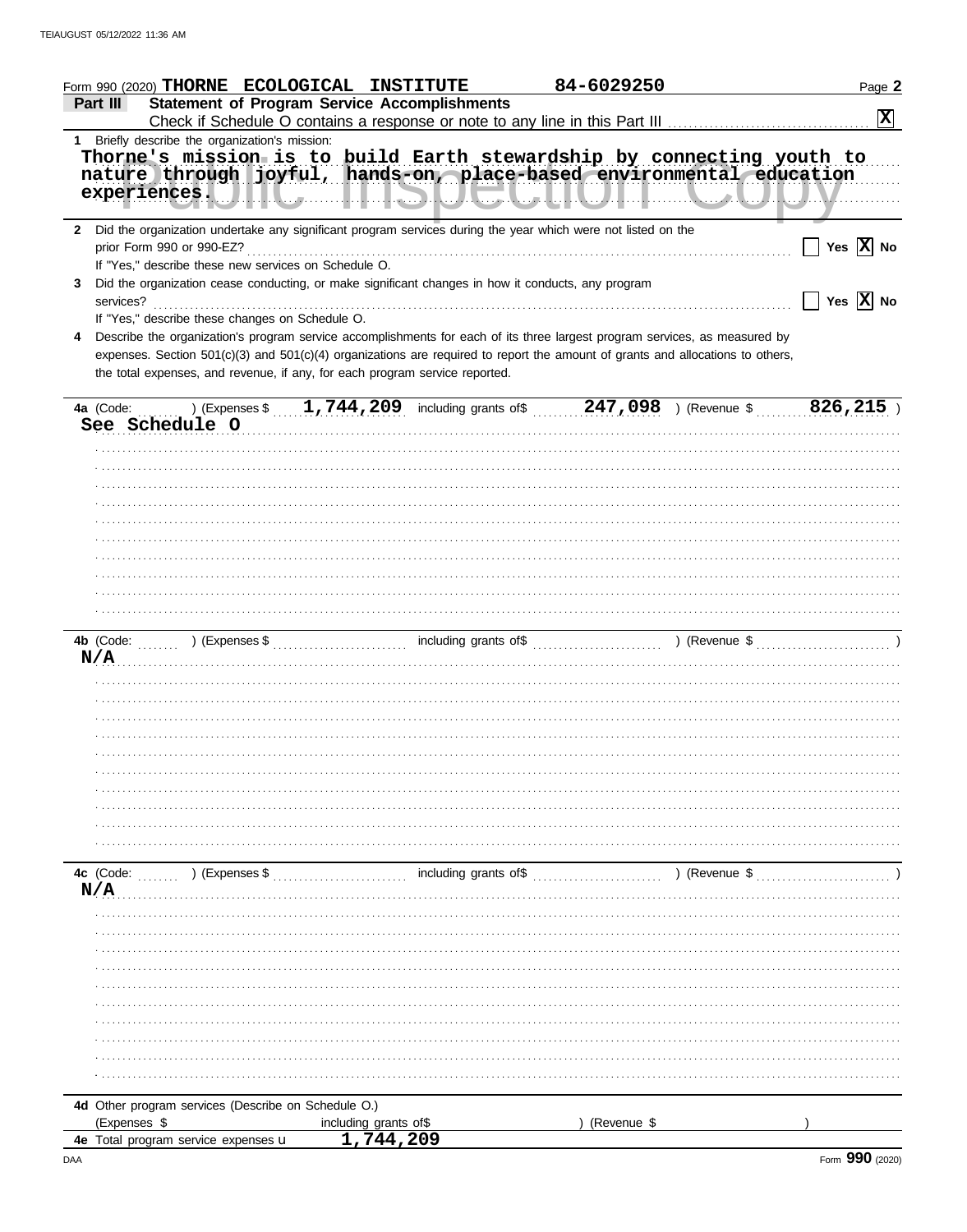|     | 84-6029250<br>Form 990 (2020) THORNE ECOLOGICAL INSTITUTE                                                                                                                                                                                         |                 |                         | Page 3   |
|-----|---------------------------------------------------------------------------------------------------------------------------------------------------------------------------------------------------------------------------------------------------|-----------------|-------------------------|----------|
|     | <b>Checklist of Required Schedules</b><br><b>Part IV</b>                                                                                                                                                                                          |                 |                         |          |
|     |                                                                                                                                                                                                                                                   |                 |                         | Yes   No |
| 1   | Is the organization described in section $501(c)(3)$ or $4947(a)(1)$ (other than a private foundation)? If "Yes,"                                                                                                                                 |                 |                         |          |
|     |                                                                                                                                                                                                                                                   | 1               | X                       |          |
| 2   | Is the organization required to complete Schedule B, Schedule of Contributors (see instructions)?                                                                                                                                                 | $\overline{2}$  | $\overline{\mathbf{x}}$ |          |
| 3   | Did the organization engage in direct or indirect political campaign activities on behalf of or in opposition to                                                                                                                                  |                 |                         |          |
|     | candidates for public office? If "Yes," complete Schedule C, Part I                                                                                                                                                                               | 3               |                         | X        |
| 4   | Section 501(c)(3) organizations. Did the organization engage in lobbying activities, or have a section 501(h)                                                                                                                                     | 4               |                         | X        |
| 5   | election in effect during the tax year? If "Yes," complete Schedule C, Part II<br>Is the organization a section $501(c)(4)$ , $501(c)(5)$ , or $501(c)(6)$ organization that receives membership dues,                                            |                 |                         |          |
|     | assessments, or similar amounts as defined in Revenue Procedure 98-19? If "Yes," complete Schedule C, Part III                                                                                                                                    | 5               |                         | X        |
| 6   | Did the organization maintain any donor advised funds or any similar funds or accounts for which donors                                                                                                                                           |                 |                         |          |
|     | have the right to provide advice on the distribution or investment of amounts in such funds or accounts? If                                                                                                                                       |                 |                         |          |
|     | "Yes," complete Schedule D, Part I                                                                                                                                                                                                                | 6               |                         | x        |
| 7   | Did the organization receive or hold a conservation easement, including easements to preserve open space,                                                                                                                                         |                 |                         |          |
|     | the environment, historic land areas, or historic structures? If "Yes," complete Schedule D, Part II                                                                                                                                              | 7               |                         | x        |
| 8   | Did the organization maintain collections of works of art, historical treasures, or other similar assets? If "Yes,"                                                                                                                               |                 |                         |          |
|     | complete Schedule D, Part III                                                                                                                                                                                                                     | 8               |                         | x        |
| 9   | Did the organization report an amount in Part X, line 21, for escrow or custodial account liability, serve as a                                                                                                                                   |                 |                         |          |
|     | custodian for amounts not listed in Part X; or provide credit counseling, debt management, credit repair, or                                                                                                                                      |                 |                         |          |
|     | debt negotiation services? If "Yes," complete Schedule D, Part IV                                                                                                                                                                                 | 9               |                         | X        |
| 10  | Did the organization, directly or through a related organization, hold assets in donor-restricted endowments                                                                                                                                      |                 |                         |          |
|     | or in quasi endowments? If "Yes," complete Schedule D, Part V<br>If the organization's answer to any of the following questions is "Yes," then complete Schedule D, Parts VI,                                                                     | 10              | x                       |          |
| 11  | VII, VIII, IX, or X as applicable.                                                                                                                                                                                                                |                 |                         |          |
| a   | Did the organization report an amount for land, buildings, and equipment in Part X, line 10? If "Yes,"                                                                                                                                            |                 |                         |          |
|     | complete Schedule D, Part VI                                                                                                                                                                                                                      | 11a             | X                       |          |
| b   | Did the organization report an amount for investments-other securities in Part X, line 12, that is 5% or more                                                                                                                                     |                 |                         |          |
|     |                                                                                                                                                                                                                                                   | 11b             |                         | x        |
| c   | Did the organization report an amount for investments—program related in Part X, line 13, that is 5% or more                                                                                                                                      |                 |                         |          |
|     |                                                                                                                                                                                                                                                   | 11c             |                         | X        |
| d   | Did the organization report an amount for other assets in Part X, line 15, that is 5% or more of its total assets                                                                                                                                 |                 |                         |          |
|     | reported in Part X, line 16? If "Yes," complete Schedule D, Part IX                                                                                                                                                                               | 11d             | $\mathbf x$             |          |
|     | Did the organization report an amount for other liabilities in Part X, line 25? If "Yes," complete Schedule D, Part X                                                                                                                             | <b>11e</b>      | $\mathbf X$             |          |
|     | Did the organization's separate or consolidated financial statements for the tax year include a footnote that addresses                                                                                                                           |                 |                         |          |
|     | the organization's liability for uncertain tax positions under FIN 48 (ASC 740)? If "Yes," complete Schedule D, Part X<br>12a Did the organization obtain separate, independent audited financial statements for the tax year? If "Yes," complete | 11f             |                         | x        |
|     |                                                                                                                                                                                                                                                   | 12a             | X                       |          |
| b   | Was the organization included in consolidated, independent audited financial statements for the tax year? If                                                                                                                                      |                 |                         |          |
|     | "Yes," and if the organization answered "No" to line 12a, then completing Schedule D, Parts XI and XII is optional                                                                                                                                | 12b             |                         | X        |
| 13  |                                                                                                                                                                                                                                                   | 13              |                         | X        |
| 14a | Did the organization maintain an office, employees, or agents outside of the United States?                                                                                                                                                       | 14a             |                         | X        |
| b   | Did the organization have aggregate revenues or expenses of more than \$10,000 from grantmaking,                                                                                                                                                  |                 |                         |          |
|     | fundraising, business, investment, and program service activities outside the United States, or aggregate                                                                                                                                         |                 |                         |          |
|     |                                                                                                                                                                                                                                                   | 14b             |                         | X        |
| 15  | Did the organization report on Part IX, column (A), line 3, more than \$5,000 of grants or other assistance to or                                                                                                                                 |                 |                         |          |
|     | for any foreign organization? If "Yes," complete Schedule F, Parts II and IV                                                                                                                                                                      | 15              |                         | X        |
| 16  | Did the organization report on Part IX, column (A), line 3, more than \$5,000 of aggregate grants or other                                                                                                                                        |                 |                         |          |
|     |                                                                                                                                                                                                                                                   | 16              |                         | X        |
| 17  | Did the organization report a total of more than \$15,000 of expenses for professional fundraising services on                                                                                                                                    | 17              |                         | X        |
| 18  | Did the organization report more than \$15,000 total of fundraising event gross income and contributions on                                                                                                                                       |                 |                         |          |
|     | Part VIII, lines 1c and 8a? If "Yes," complete Schedule G, Part II                                                                                                                                                                                | 18              |                         | X        |
| 19  | Did the organization report more than \$15,000 of gross income from gaming activities on Part VIII, line 9a?                                                                                                                                      |                 |                         |          |
|     |                                                                                                                                                                                                                                                   | 19              |                         | x        |
| 20a | Did the organization operate one or more hospital facilities? If "Yes," complete Schedule H                                                                                                                                                       | 20a             |                         | X        |
| b   |                                                                                                                                                                                                                                                   | 20 <sub>b</sub> |                         |          |
| 21  | Did the organization report more than \$5,000 of grants or other assistance to any domestic organization or                                                                                                                                       |                 |                         |          |
|     |                                                                                                                                                                                                                                                   | 21              | X                       |          |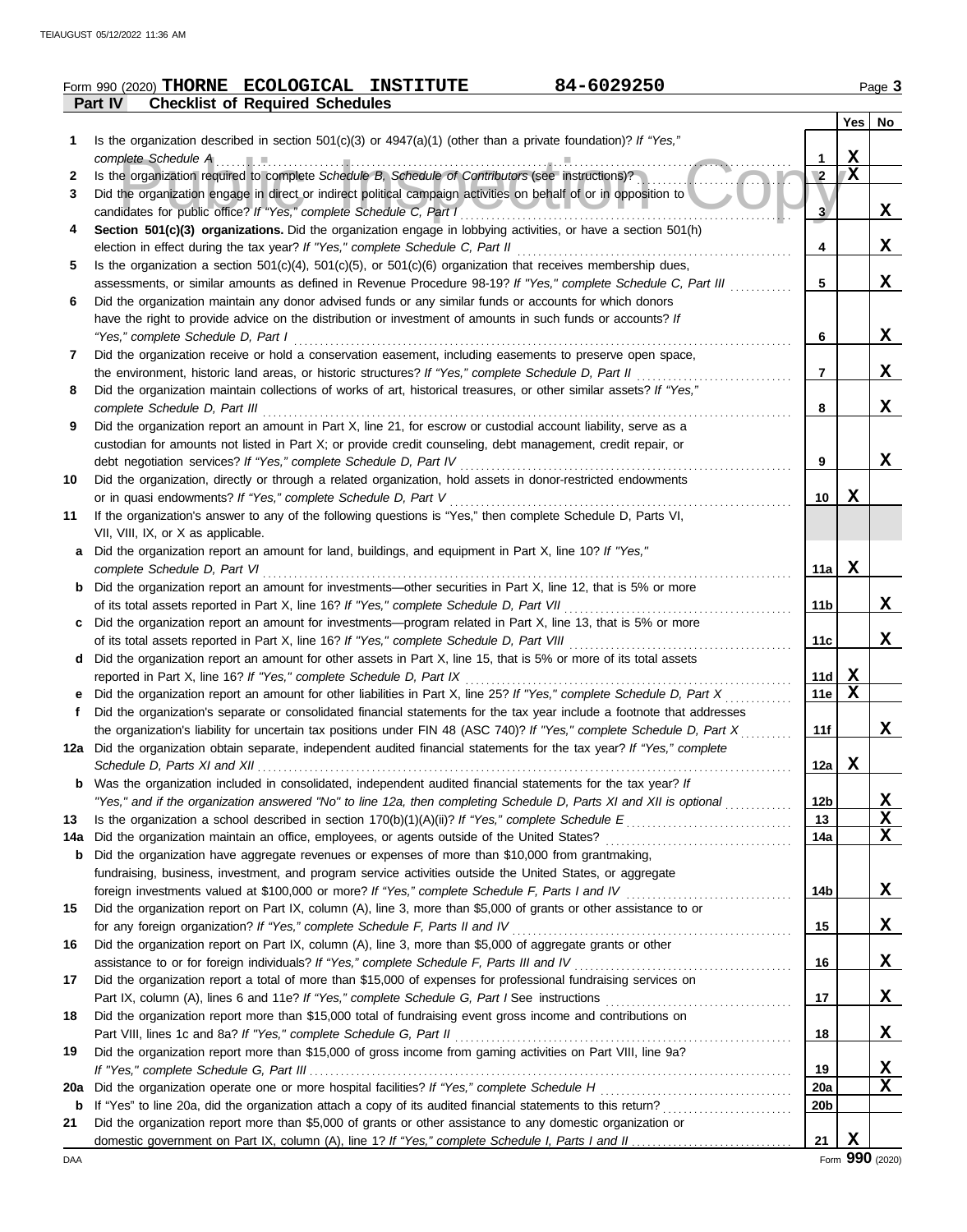|         | 84-6029250<br>Form 990 (2020) THORNE ECOLOGICAL INSTITUTE                                                                                                                                              |                 |             | Page 4                  |
|---------|--------------------------------------------------------------------------------------------------------------------------------------------------------------------------------------------------------|-----------------|-------------|-------------------------|
|         | Part IV<br><b>Checklist of Required Schedules (continued)</b>                                                                                                                                          |                 |             |                         |
| 22      | Did the organization report more than \$5,000 of grants or other assistance to or for domestic individuals on                                                                                          |                 | Yes         | No                      |
|         | Part IX, column (A), line 2? If "Yes," complete Schedule I, Parts I and III                                                                                                                            | 22              |             | X                       |
| 23      | Did the organization answer "Yes" to Part VII, Section A, line 3, 4, or 5 about compensation of the                                                                                                    |                 |             |                         |
|         | organization's current and former officers, directors, trustees, key employees, and highest compensated                                                                                                |                 |             |                         |
|         | employees? If "Yes," complete Schedule J                                                                                                                                                               | 23              |             | X                       |
|         | 24a Did the organization have a tax-exempt bond issue with an outstanding principal amount of more than                                                                                                |                 |             |                         |
|         | \$100,000 as of the last day of the year, that was issued after December 31, 2002? If "Yes," answer lines 24b                                                                                          |                 |             |                         |
|         | through 24d and complete Schedule K. If "No," go to line 25a                                                                                                                                           | 24a             |             | X                       |
| b       | Did the organization invest any proceeds of tax-exempt bonds beyond a temporary period exception?                                                                                                      | 24 <sub>b</sub> |             |                         |
| с       | Did the organization maintain an escrow account other than a refunding escrow at any time during the year                                                                                              | 24c             |             |                         |
| d       | to defease any tax-exempt bonds?<br>Did the organization act as an "on behalf of" issuer for bonds outstanding at any time during the year?                                                            | 24d             |             |                         |
|         | 25a Section 501(c)(3), 501(c)(4), and 501(c)(29) organizations. Did the organization engage in an excess benefit                                                                                       |                 |             |                         |
|         | transaction with a disqualified person during the year? If "Yes," complete Schedule L, Part I                                                                                                          | 25a             |             | X                       |
| b       | Is the organization aware that it engaged in an excess benefit transaction with a disqualified person in a prior                                                                                       |                 |             |                         |
|         | year, and that the transaction has not been reported on any of the organization's prior Forms 990 or 990-EZ?                                                                                           |                 |             |                         |
|         | If "Yes," complete Schedule L, Part I                                                                                                                                                                  | 25 <sub>b</sub> |             | X                       |
| 26      | Did the organization report any amount on Part X, line 5 or 22, for receivables from or payables to any current                                                                                        |                 |             |                         |
|         | or former officer, director, trustee, key employee, creator or founder, substantial contributor, or 35%                                                                                                |                 |             |                         |
|         | controlled entity or family member of any of these persons? If "Yes," complete Schedule L, Part II                                                                                                     | 26              |             | X                       |
| 27      | Did the organization provide a grant or other assistance to any current or former officer, director, trustee, key                                                                                      |                 |             |                         |
|         | employee, creator or founder, substantial contributor or employee thereof, a grant selection committee                                                                                                 |                 |             |                         |
|         | member, or to a 35% controlled entity (including an employee thereof) or family member of any of these                                                                                                 |                 |             |                         |
|         | persons? If "Yes," complete Schedule L, Part III                                                                                                                                                       | 27              |             | X                       |
| 28      | Was the organization a party to a business transaction with one of the following parties (see Schedule L, Part                                                                                         |                 |             |                         |
| a       | IV instructions, for applicable filing thresholds, conditions, and exceptions):<br>A current or former officer, director, trustee, key employee, creator or founder, or substantial contributor? If    |                 |             |                         |
|         | "Yes," complete Schedule L, Part IV                                                                                                                                                                    | 28a             |             | $\mathbf x$             |
| b       | A family member of any individual described in line 28a? If "Yes," complete Schedule L, Part IV                                                                                                        | 28 <sub>b</sub> |             | $\mathbf{x}$            |
| c       | A 35% controlled entity of one or more individuals and/or organizations described in lines 28a or 28b? If                                                                                              |                 |             |                         |
|         | "Yes," complete Schedule L, Part IV                                                                                                                                                                    | 28c             |             | $\mathbf{x}$            |
| 29      | Did the organization receive more than \$25,000 in non-cash contributions? If "Yes," complete Schedule M                                                                                               | 29              |             | $\mathbf x$             |
| 30      | Did the organization receive contributions of art, historical treasures, or other similar assets, or qualified                                                                                         |                 |             |                         |
|         | conservation contributions? If "Yes," complete Schedule M                                                                                                                                              | 30              |             | X                       |
| 31      | Did the organization liquidate, terminate, or dissolve and cease operations? If "Yes," complete Schedule N, Part I                                                                                     | 31              |             | $\overline{\mathbf{x}}$ |
| 32      | Did the organization sell, exchange, dispose of, or transfer more than 25% of its net assets? If "Yes,"                                                                                                |                 |             |                         |
|         | complete Schedule N, Part II                                                                                                                                                                           | 32              |             | X                       |
| 33      | Did the organization own 100% of an entity disregarded as separate from the organization under Regulations                                                                                             |                 |             |                         |
|         | sections 301.7701-2 and 301.7701-3? If "Yes," complete Schedule R, Part I                                                                                                                              | 33              |             | X                       |
| 34      | Was the organization related to any tax-exempt or taxable entity? If "Yes," complete Schedule R, Part II, III,<br>or IV, and Part V, line 1                                                            | 34              |             | <u>x</u>                |
| 35a     | Did the organization have a controlled entity within the meaning of section 512(b)(13)?                                                                                                                | <b>35a</b>      |             | $\mathbf x$             |
| b       | If "Yes" to line 35a, did the organization receive any payment from or engage in any transaction with a                                                                                                |                 |             |                         |
|         | controlled entity within the meaning of section 512(b)(13)? If "Yes," complete Schedule R, Part V, line 2                                                                                              | 35 <sub>b</sub> |             |                         |
| 36      | Section 501(c)(3) organizations. Did the organization make any transfers to an exempt non-charitable                                                                                                   |                 |             |                         |
|         | related organization? If "Yes," complete Schedule R, Part V, line 2                                                                                                                                    | 36              |             | X                       |
| 37      | Did the organization conduct more than 5% of its activities through an entity that is not a related organization                                                                                       |                 |             |                         |
|         | and that is treated as a partnership for federal income tax purposes? If "Yes," complete Schedule R, Part VI                                                                                           | 37              |             | X                       |
| 38      | Did the organization complete Schedule O and provide explanations in Schedule O for Part VI, lines 11b and                                                                                             |                 |             |                         |
|         | 19? Note: All Form 990 filers are required to complete Schedule O.                                                                                                                                     | 38              | $\mathbf x$ |                         |
|         | Statements Regarding Other IRS Filings and Tax Compliance<br>Part V                                                                                                                                    |                 |             |                         |
|         |                                                                                                                                                                                                        |                 |             |                         |
|         | 0                                                                                                                                                                                                      |                 | Yes         | No                      |
| 1a<br>b | Enter the number reported in Box 3 of Form 1096. Enter -0- if not applicable<br>1a<br>$\mathbf 0$<br>1 <sub>b</sub><br>Enter the number of Forms W-2G included in line 1a. Enter -0- if not applicable |                 |             |                         |
| c       | Did the organization comply with backup withholding rules for reportable payments to vendors and                                                                                                       |                 |             |                         |
|         |                                                                                                                                                                                                        | 1c              |             |                         |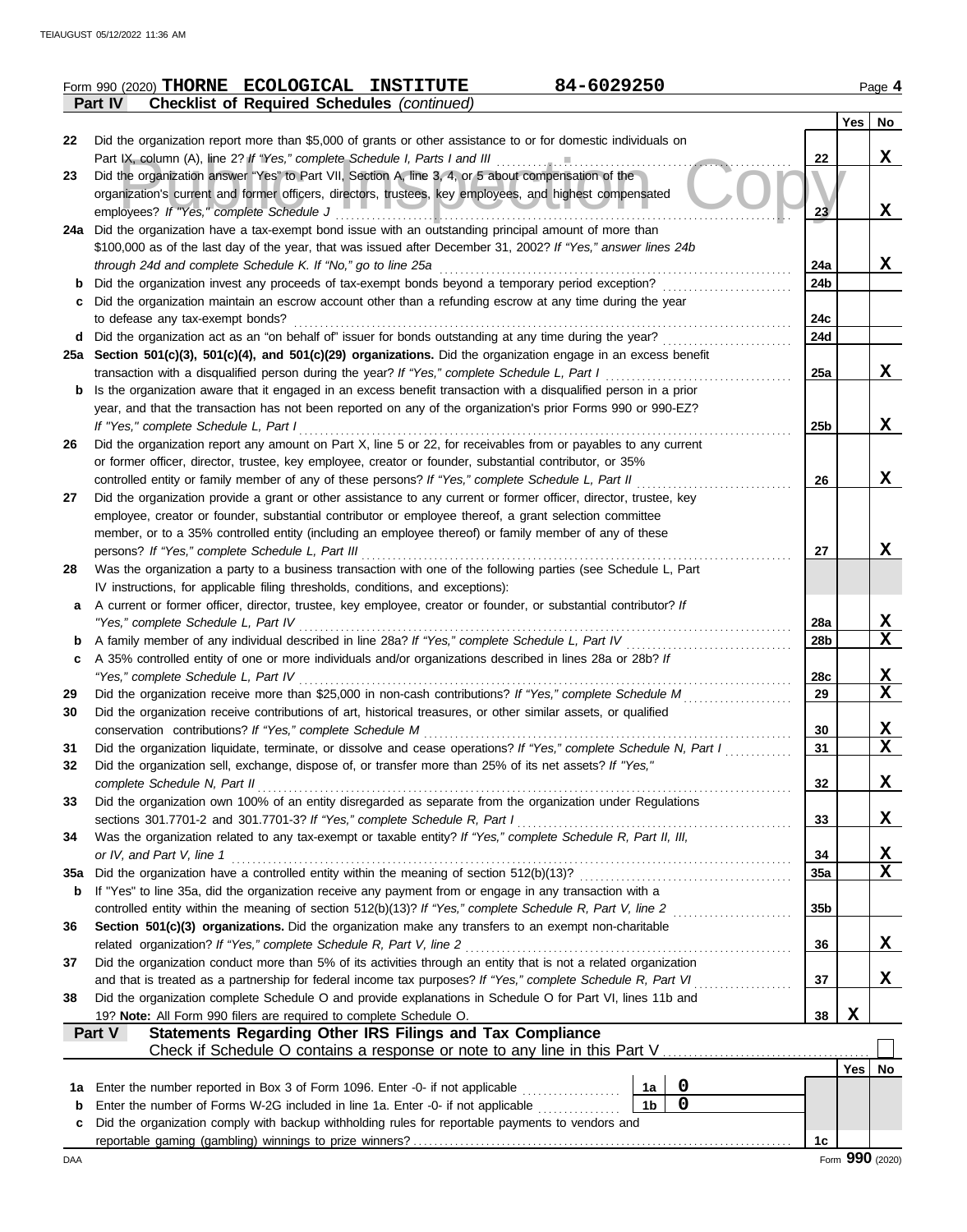|     | Form 990 (2020) THORNE ECOLOGICAL INSTITUTE                                                                                        | 84-6029250             |                |     | Page 5      |
|-----|------------------------------------------------------------------------------------------------------------------------------------|------------------------|----------------|-----|-------------|
|     | Statements Regarding Other IRS Filings and Tax Compliance (continued)<br>Part V                                                    |                        |                |     |             |
|     |                                                                                                                                    |                        |                | Yes | No          |
|     | 2a Enter the number of employees reported on Form W-3, Transmittal of Wage and Tax                                                 |                        |                |     |             |
|     | Statements, filed for the calendar year ending with or within the year covered by this return                                      | 54<br>2a               |                |     |             |
| b   | If at least one is reported on line 2a, did the organization file all required federal employment tax returns?                     |                        | 2 <sub>b</sub> | X   |             |
|     | Note: If the sum of lines 1a and 2a is greater than 250, you may be required to e-file (see instructions)                          |                        |                |     |             |
| За  | Did the organization have unrelated business gross income of \$1,000 or more during the year?                                      |                        | 3a             |     | X           |
|     | If "Yes," has it filed a Form 990-T for this year? If "No" to line 3b, provide an explanation on Schedule O                        |                        | 3 <sub>b</sub> |     |             |
| b   |                                                                                                                                    |                        |                |     |             |
| 4a  | At any time during the calendar year, did the organization have an interest in, or a signature or other authority over,            |                        |                |     |             |
|     | a financial account in a foreign country (such as a bank account, securities account, or other financial account)?                 |                        | 4a             |     | X           |
| b   | If "Yes," enter the name of the foreign country <b>u</b>                                                                           |                        |                |     |             |
|     | See instructions for filing requirements for FinCEN Form 114, Report of Foreign Bank and Financial Accounts (FBAR).                |                        |                |     |             |
| 5а  | Was the organization a party to a prohibited tax shelter transaction at any time during the tax year?                              |                        | 5a             |     | X           |
| b   | Did any taxable party notify the organization that it was or is a party to a prohibited tax shelter transaction?                   |                        | 5 <sub>b</sub> |     | $\mathbf x$ |
| c   | If "Yes" to line 5a or 5b, did the organization file Form 8886-T?                                                                  |                        | 5c             |     |             |
| 6a  | Does the organization have annual gross receipts that are normally greater than \$100,000, and did the                             |                        |                |     |             |
|     | organization solicit any contributions that were not tax deductible as charitable contributions?                                   |                        | 6a             |     | X           |
| b   | If "Yes," did the organization include with every solicitation an express statement that such contributions or                     |                        |                |     |             |
|     | gifts were not tax deductible?                                                                                                     |                        | 6b             |     |             |
| 7   | Organizations that may receive deductible contributions under section 170(c).                                                      |                        |                |     |             |
| a   | Did the organization receive a payment in excess of \$75 made partly as a contribution and partly for goods                        |                        |                |     |             |
|     | and services provided to the payor?                                                                                                |                        | 7a             |     | X           |
| b   | If "Yes," did the organization notify the donor of the value of the goods or services provided?                                    |                        | 7b             |     |             |
| c   | Did the organization sell, exchange, or otherwise dispose of tangible personal property for which it was                           |                        |                |     |             |
|     |                                                                                                                                    |                        | 7c             |     | X           |
| d   | If "Yes," indicate the number of Forms 8282 filed during the year<br>[[[[[[[[[[[[[[[]]]]]]                                         | 7d                     |                |     |             |
| е   | Did the organization receive any funds, directly or indirectly, to pay premiums on a personal benefit contract?                    |                        | 7e             |     | X           |
| f   | Did the organization, during the year, pay premiums, directly or indirectly, on a personal benefit contract?                       |                        | 7f             |     | $\mathbf x$ |
| g   | If the organization received a contribution of qualified intellectual property, did the organization file Form 8899 as required?   |                        | 7g             |     |             |
| h   | If the organization received a contribution of cars, boats, airplanes, or other vehicles, did the organization file a Form 1098-C? |                        | 7h             |     |             |
| 8   | Sponsoring organizations maintaining donor advised funds. Did a donor advised fund maintained by the                               |                        |                |     |             |
|     | sponsoring organization have excess business holdings at any time during the year?                                                 |                        | 8              |     |             |
| 9   | Sponsoring organizations maintaining donor advised funds.                                                                          |                        |                |     |             |
| a   | Did the sponsoring organization make any taxable distributions under section 4966?                                                 |                        | 9а             |     |             |
| b   | Did the sponsoring organization make a distribution to a donor, donor advisor, or related person?                                  |                        | 9b             |     |             |
| 10  | Section 501(c)(7) organizations. Enter:                                                                                            |                        |                |     |             |
|     | Initiation fees and capital contributions included on Part VIII, line 12                                                           | 10a                    |                |     |             |
| b   | Gross receipts, included on Form 990, Part VIII, line 12, for public use of club facilities                                        | 10b                    |                |     |             |
| 11  | Section 501(c)(12) organizations. Enter:                                                                                           |                        |                |     |             |
| a   | Gross income from members or shareholders                                                                                          | 11a                    |                |     |             |
| b   | Gross income from other sources (Do not net amounts due or paid to other sources                                                   |                        |                |     |             |
|     | against amounts due or received from them.)                                                                                        | 11 <sub>b</sub>        |                |     |             |
| 12a | Section 4947(a)(1) non-exempt charitable trusts. Is the organization filing Form 990 in lieu of Form 1041?                         |                        | 12a            |     |             |
| b   | If "Yes," enter the amount of tax-exempt interest received or accrued during the year                                              | 12b                    |                |     |             |
| 13  | Section 501(c)(29) qualified nonprofit health insurance issuers.                                                                   |                        |                |     |             |
| a   | Is the organization licensed to issue qualified health plans in more than one state?                                               |                        | 13а            |     |             |
|     | Note: See the instructions for additional information the organization must report on Schedule O.                                  |                        |                |     |             |
| b   |                                                                                                                                    |                        |                |     |             |
|     | Enter the amount of reserves the organization is required to maintain by the states in which                                       |                        |                |     |             |
|     |                                                                                                                                    | 13 <sub>b</sub><br>13с |                |     |             |
| c   | Enter the amount of reserves on hand                                                                                               |                        | 14a            |     |             |
| 14a | Did the organization receive any payments for indoor tanning services during the tax year?                                         |                        | 14b            |     | X           |
| b   | If "Yes," has it filed a Form 720 to report these payments? If "No," provide an explanation on Schedule O                          |                        |                |     |             |
| 15  | Is the organization subject to the section 4960 tax on payment(s) of more than \$1,000,000 in remuneration or                      |                        |                |     |             |
|     | excess parachute payment(s) during the year?                                                                                       |                        | 15             |     | X           |
|     | If "Yes," see instructions and file Form 4720, Schedule N.                                                                         |                        |                |     |             |
| 16  | Is the organization an educational institution subject to the section 4968 excise tax on net investment income?                    |                        | 16             |     | X           |
|     | If "Yes," complete Form 4720, Schedule O.                                                                                          |                        |                |     |             |

Form **990** (2020)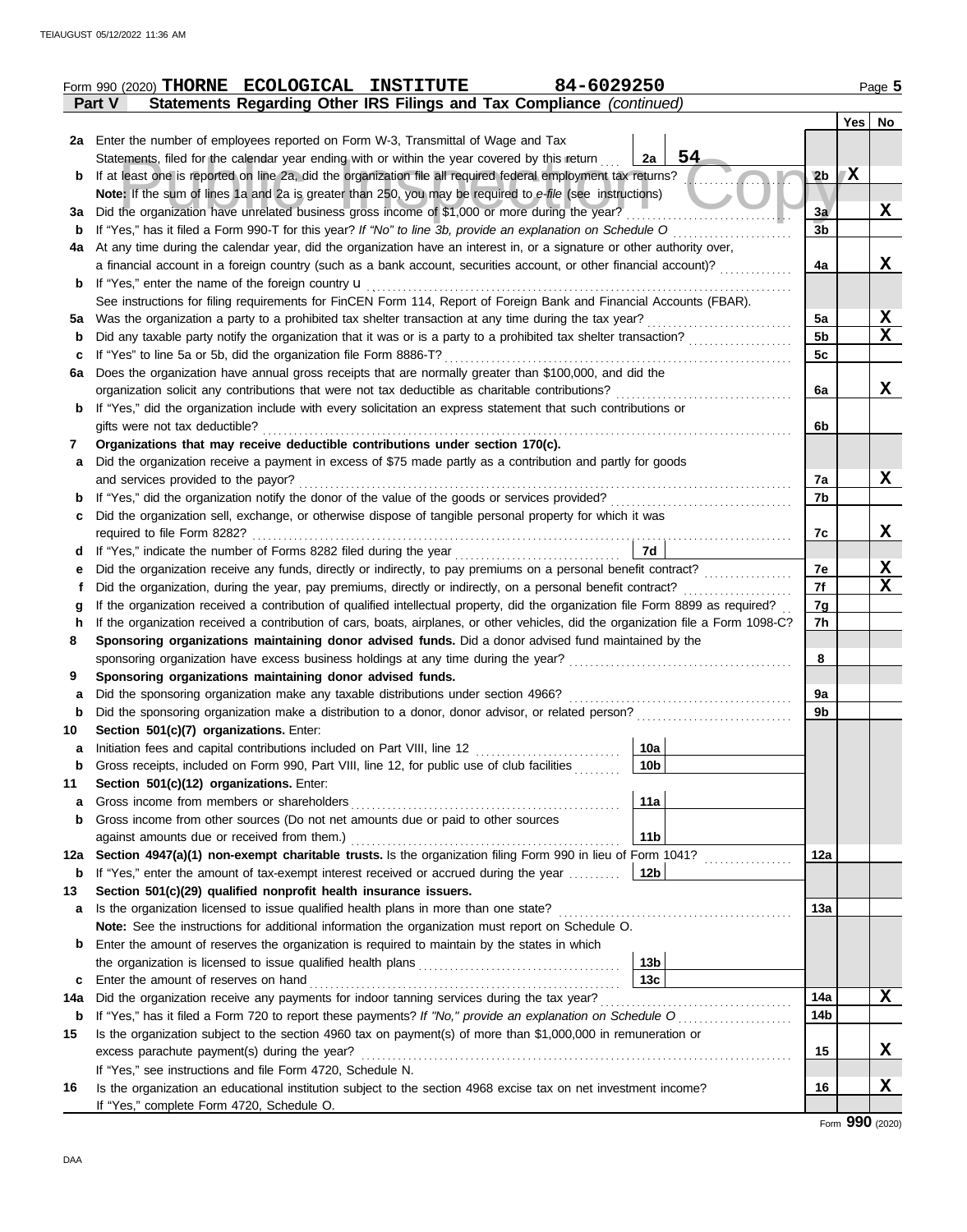| Part VI                      | 84-6029250<br>Form 990 (2020) THORNE ECOLOGICAL INSTITUTE<br>Governance, Management, and Disclosure For each "Yes" response to lines 2 through 7b below, and for a "No"                                                     |                 |               | Page 6                 |
|------------------------------|-----------------------------------------------------------------------------------------------------------------------------------------------------------------------------------------------------------------------------|-----------------|---------------|------------------------|
|                              | response to line 8a, 8b, or 10b below, describe the circumstances, processes, or changes on Schedule O. See instructions.                                                                                                   |                 |               |                        |
|                              |                                                                                                                                                                                                                             |                 |               | IXI                    |
|                              | Section A. Governing Body and Management                                                                                                                                                                                    |                 |               |                        |
|                              |                                                                                                                                                                                                                             |                 | $Yes \mid No$ |                        |
|                              | $1a$ 16<br>1a Enter the number of voting members of the governing body at the end of the tax year                                                                                                                           |                 |               |                        |
|                              | If there are material differences in voting rights among members of the governing body, or                                                                                                                                  |                 |               |                        |
|                              | if the governing body delegated broad authority to an executive committee or similar                                                                                                                                        |                 |               |                        |
|                              | committee, explain on Schedule O.                                                                                                                                                                                           |                 |               |                        |
| b                            | 16<br>1 <sub>b</sub><br>Enter the number of voting members included on line 1a, above, who are independent                                                                                                                  |                 |               |                        |
|                              | Did any officer, director, trustee, or key employee have a family relationship or a business relationship with                                                                                                              |                 |               |                        |
|                              | any other officer, director, trustee, or key employee?                                                                                                                                                                      | 2               |               | $\mathbf x$            |
|                              | Did the organization delegate control over management duties customarily performed by or under the direct                                                                                                                   |                 |               |                        |
|                              | supervision of officers, directors, trustees, or key employees to a management company or other person?                                                                                                                     | 3               |               | X                      |
|                              | Did the organization make any significant changes to its governing documents since the prior Form 990 was filed?                                                                                                            | 4               |               | X                      |
|                              | Did the organization become aware during the year of a significant diversion of the organization's assets?                                                                                                                  | 5               |               | $\mathbf x$            |
|                              | Did the organization have members or stockholders?                                                                                                                                                                          | 6               |               | X                      |
| 7a                           | Did the organization have members, stockholders, or other persons who had the power to elect or appoint                                                                                                                     |                 |               |                        |
|                              | one or more members of the governing body?                                                                                                                                                                                  | 7a              |               | X                      |
| b                            | Are any governance decisions of the organization reserved to (or subject to approval by) members,                                                                                                                           |                 |               |                        |
|                              | stockholders, or persons other than the governing body?                                                                                                                                                                     | 7b              |               | X                      |
|                              | Did the organization contemporaneously document the meetings held or written actions undertaken during the year by the following:                                                                                           |                 |               |                        |
|                              | The governing body?                                                                                                                                                                                                         | 8a              | X             |                        |
|                              | Each committee with authority to act on behalf of the governing body?                                                                                                                                                       | 8b              | $\mathbf x$   |                        |
|                              | Is there any officer, director, trustee, or key employee listed in Part VII, Section A, who cannot be reached at                                                                                                            |                 |               |                        |
|                              |                                                                                                                                                                                                                             |                 |               |                        |
|                              |                                                                                                                                                                                                                             | 9               |               |                        |
|                              | Section B. Policies (This Section B requests information about policies not required by the Internal Revenue Code.)                                                                                                         |                 |               |                        |
|                              |                                                                                                                                                                                                                             |                 | Yes           |                        |
|                              | 10a Did the organization have local chapters, branches, or affiliates?                                                                                                                                                      | 10a             |               |                        |
|                              | <b>b</b> If "Yes," did the organization have written policies and procedures governing the activities of such chapters,                                                                                                     |                 |               |                        |
|                              | affiliates, and branches to ensure their operations are consistent with the organization's exempt purposes?                                                                                                                 | 10 <sub>b</sub> |               |                        |
|                              | 11a Has the organization provided a complete copy of this Form 990 to all members of its governing body before filing the form?                                                                                             | 11a             | X             |                        |
|                              | Describe in Schedule O the process, if any, used by the organization to review this Form 990.                                                                                                                               |                 |               |                        |
|                              |                                                                                                                                                                                                                             | 12a             | X             |                        |
|                              | Were officers, directors, or trustees, and key employees required to disclose annually interests that could give rise to conflicts?                                                                                         | 12b             | $\mathbf x$   |                        |
|                              | Did the organization regularly and consistently monitor and enforce compliance with the policy? If "Yes,"                                                                                                                   |                 |               |                        |
|                              | describe in Schedule O how this was done                                                                                                                                                                                    | 12c             | X             |                        |
|                              | Did the organization have a written whistleblower policy?                                                                                                                                                                   | 13              | X             |                        |
|                              | Did the organization have a written document retention and destruction policy?                                                                                                                                              | 14              | X             |                        |
|                              | Did the process for determining compensation of the following persons include a review and approval by                                                                                                                      |                 |               |                        |
|                              | independent persons, comparability data, and contemporaneous substantiation of the deliberation and decision?                                                                                                               |                 |               |                        |
|                              | The organization's CEO, Executive Director, or top management official                                                                                                                                                      | 15a             | X             |                        |
|                              | Other officers or key employees of the organization                                                                                                                                                                         | 15b             |               |                        |
|                              | If "Yes" to line 15a or 15b, describe the process in Schedule O (see instructions).                                                                                                                                         |                 |               |                        |
|                              | Did the organization invest in, contribute assets to, or participate in a joint venture or similar arrangement                                                                                                              |                 |               |                        |
|                              | with a taxable entity during the year?                                                                                                                                                                                      | 16a             |               |                        |
|                              | If "Yes," did the organization follow a written policy or procedure requiring the organization to evaluate its                                                                                                              |                 |               |                        |
|                              | participation in joint venture arrangements under applicable federal tax law, and take steps to safeguard the                                                                                                               |                 |               |                        |
|                              |                                                                                                                                                                                                                             | 16b             |               |                        |
|                              | <b>Section C. Disclosure</b>                                                                                                                                                                                                |                 |               |                        |
| b<br>с<br>a<br>b<br>16a<br>b | List the states with which a copy of this Form 990 is required to be filed $\mathbf u$ None<br>Section 6104 requires an organization to make its Forms 1023 (1024 or 1024-A, if applicable), 990, and 990-T (Section 501(c) |                 |               | X<br>No<br>X<br>X<br>Х |

**19** Describe on Schedule O whether (and if so, how) the organization made its governing documents, conflict of interest policy, and financial statements available to the public during the tax year.

|  | 20 State the name, address, and telephone number of the person who possesses the organization's books and records u |  |  |  |  |  |  |  |  |  |  |  |
|--|---------------------------------------------------------------------------------------------------------------------|--|--|--|--|--|--|--|--|--|--|--|
|--|---------------------------------------------------------------------------------------------------------------------|--|--|--|--|--|--|--|--|--|--|--|

**Boulder CO 80308 303-499-3647**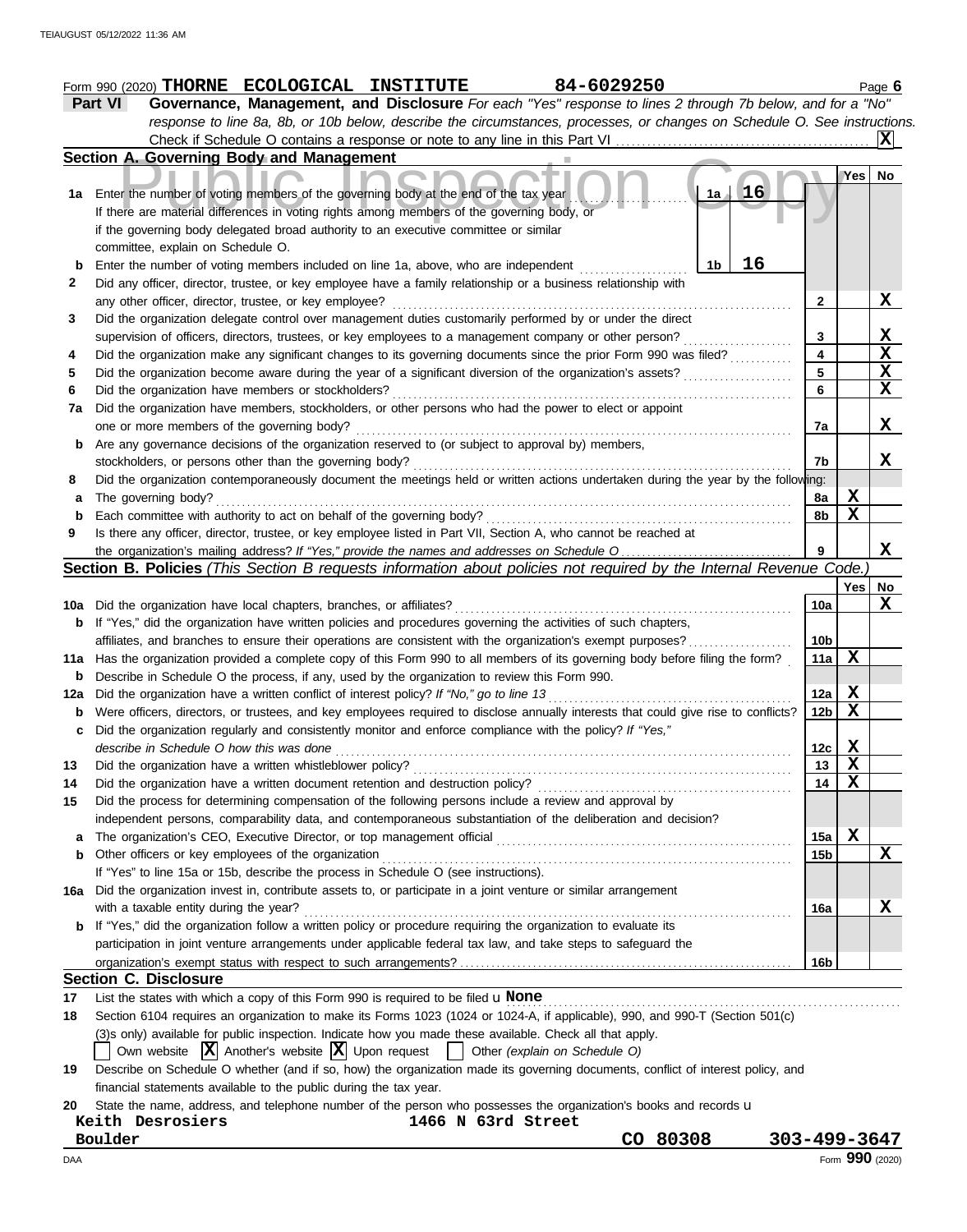# **Form 990 (2020) THORNE ECOLOGICAL INSTITUTE 84-6029250** Page 7

#### **Part VII Compensation of Officers, Directors, Trustees, Key Employees, Highest Compensated Employees, and Independent Contractors**  $\Box$ Check if Schedule O contains a response or note to any line in this Part VII

| Section A.                                                                                                                                                                                                                                                                                                                                                                                                                                                      |                                                                                                                    |                                                               |                                                                                                                                                                                            | <b>Officers, Directors, Trustees, Key Employees, and Highest Compensated Employees</b> |                                                                                       |                                                                                                              |  |  |  |  |  |  |  |
|-----------------------------------------------------------------------------------------------------------------------------------------------------------------------------------------------------------------------------------------------------------------------------------------------------------------------------------------------------------------------------------------------------------------------------------------------------------------|--------------------------------------------------------------------------------------------------------------------|---------------------------------------------------------------|--------------------------------------------------------------------------------------------------------------------------------------------------------------------------------------------|----------------------------------------------------------------------------------------|---------------------------------------------------------------------------------------|--------------------------------------------------------------------------------------------------------------|--|--|--|--|--|--|--|
| 1a Complete this table for all persons required to be listed. Report compensation for the calendar year ending with or within the<br>organization's tax year.<br>• List all of the organization's current officers, directors, trustees (whether individuals or organizations), regardless of amount of<br>compensation. Enter -0- in columns (D), (E), and (F) if no compensation was paid.                                                                    |                                                                                                                    |                                                               |                                                                                                                                                                                            |                                                                                        |                                                                                       |                                                                                                              |  |  |  |  |  |  |  |
| • List all of the organization's <b>current</b> key employees, if any. See instructions for definition of "key employee."                                                                                                                                                                                                                                                                                                                                       |                                                                                                                    |                                                               |                                                                                                                                                                                            |                                                                                        |                                                                                       |                                                                                                              |  |  |  |  |  |  |  |
| • List the organization's five current highest compensated employees (other than an officer, director, trustee, or key employee)<br>who received reportable compensation (Box 5 of Form W-2 and/or Box 7 of Form 1099-MISC) of more than \$100,000 from the<br>organization and any related organizations.                                                                                                                                                      |                                                                                                                    |                                                               |                                                                                                                                                                                            |                                                                                        |                                                                                       |                                                                                                              |  |  |  |  |  |  |  |
| • List all of the organization's former officers, key employees, and highest compensated employees who received more than<br>\$100,000 of reportable compensation from the organization and any related organizations.                                                                                                                                                                                                                                          |                                                                                                                    |                                                               |                                                                                                                                                                                            |                                                                                        |                                                                                       |                                                                                                              |  |  |  |  |  |  |  |
| • List all of the organization's former directors or trustees that received, in the capacity as a former director or trustee of the<br>organization, more than \$10,000 of reportable compensation from the organization and any related organizations.<br>See instructions for the order in which to list the persons above.<br>Check this box if neither the organization nor any related organization compensated any current officer, director, or trustee. |                                                                                                                    |                                                               |                                                                                                                                                                                            |                                                                                        |                                                                                       |                                                                                                              |  |  |  |  |  |  |  |
| (A)<br>Name and title                                                                                                                                                                                                                                                                                                                                                                                                                                           | (B)<br>Average<br>hours<br>per week<br>(list any<br>hours for<br>related<br>organizations<br>below<br>dotted line) | Individual<br>Institutional<br>director<br>trustee<br>trustee | (C)<br>Position<br>(do not check more than one<br>box, unless person is both an<br>officer and a director/trustee)<br>Highest compensatec<br>employee<br>Former<br>Officer<br>Key employee | (D)<br>Reportable<br>compensation<br>from the<br>organization<br>(W-2/1099-MISC)       | (E)<br>Reportable<br>compensation<br>from related<br>organizations<br>(W-2/1099-MISC) | (F)<br>Estimated amount<br>of other<br>compensation<br>from the<br>organization and<br>related organizations |  |  |  |  |  |  |  |

| (1) Amanda Paulson<br>2.00<br>0.00<br>$\mathbf x$<br>$\mathbf{x}$<br>Chair<br>0<br>$\mathbf 0$<br>(2) David Brantz<br>2.00<br>Vice-Chair<br>0.00<br>$\mathbf X$<br>0<br>$\mathbf 0$<br>X<br>(3) Jacquie McKenna<br>2.00<br>Secretary<br>$\mathbf X$<br>0.00<br>$\mathbf x$<br>0<br>0<br>(4) Chad Arnold<br>2.00<br>0.00<br>$\mathbf X$<br>$\mathbf X$<br>0<br>$\mathbf 0$<br>Treasurer<br>(5) John Ahrens<br>1.00<br>Board Member<br>0.00<br>$\mathbf X$<br>0<br>$\mathbf 0$<br>(6) Sarah Irizarry<br>1.00<br>Board Member<br>0.00<br>$\mathbf X$<br>0<br>0<br>(7) Brian Bagley<br>1.00<br>Board Member<br>0.00<br>$\mathbf x$<br>0<br>$\mathbf 0$<br>(8) Graham Casden<br>1.00<br>Board Member<br>0.00<br>$\mathbf x$<br>0<br>0<br>(9) Niki Koubourlis<br>1.00<br>Board Member<br>X<br>0<br>0.00<br>0 |                   | lstee | trustee | ଞ | pensated |  |             |
|--------------------------------------------------------------------------------------------------------------------------------------------------------------------------------------------------------------------------------------------------------------------------------------------------------------------------------------------------------------------------------------------------------------------------------------------------------------------------------------------------------------------------------------------------------------------------------------------------------------------------------------------------------------------------------------------------------------------------------------------------------------------------------------------------------|-------------------|-------|---------|---|----------|--|-------------|
|                                                                                                                                                                                                                                                                                                                                                                                                                                                                                                                                                                                                                                                                                                                                                                                                        |                   |       |         |   |          |  |             |
|                                                                                                                                                                                                                                                                                                                                                                                                                                                                                                                                                                                                                                                                                                                                                                                                        |                   |       |         |   |          |  |             |
|                                                                                                                                                                                                                                                                                                                                                                                                                                                                                                                                                                                                                                                                                                                                                                                                        |                   |       |         |   |          |  | $\mathbf 0$ |
|                                                                                                                                                                                                                                                                                                                                                                                                                                                                                                                                                                                                                                                                                                                                                                                                        |                   |       |         |   |          |  |             |
|                                                                                                                                                                                                                                                                                                                                                                                                                                                                                                                                                                                                                                                                                                                                                                                                        |                   |       |         |   |          |  |             |
|                                                                                                                                                                                                                                                                                                                                                                                                                                                                                                                                                                                                                                                                                                                                                                                                        |                   |       |         |   |          |  | $\pmb{0}$   |
|                                                                                                                                                                                                                                                                                                                                                                                                                                                                                                                                                                                                                                                                                                                                                                                                        |                   |       |         |   |          |  |             |
|                                                                                                                                                                                                                                                                                                                                                                                                                                                                                                                                                                                                                                                                                                                                                                                                        |                   |       |         |   |          |  |             |
|                                                                                                                                                                                                                                                                                                                                                                                                                                                                                                                                                                                                                                                                                                                                                                                                        |                   |       |         |   |          |  | $\mathbf 0$ |
|                                                                                                                                                                                                                                                                                                                                                                                                                                                                                                                                                                                                                                                                                                                                                                                                        |                   |       |         |   |          |  |             |
|                                                                                                                                                                                                                                                                                                                                                                                                                                                                                                                                                                                                                                                                                                                                                                                                        |                   |       |         |   |          |  |             |
|                                                                                                                                                                                                                                                                                                                                                                                                                                                                                                                                                                                                                                                                                                                                                                                                        |                   |       |         |   |          |  | $\mathbf 0$ |
|                                                                                                                                                                                                                                                                                                                                                                                                                                                                                                                                                                                                                                                                                                                                                                                                        |                   |       |         |   |          |  |             |
|                                                                                                                                                                                                                                                                                                                                                                                                                                                                                                                                                                                                                                                                                                                                                                                                        |                   |       |         |   |          |  |             |
|                                                                                                                                                                                                                                                                                                                                                                                                                                                                                                                                                                                                                                                                                                                                                                                                        |                   |       |         |   |          |  | $\mathbf 0$ |
|                                                                                                                                                                                                                                                                                                                                                                                                                                                                                                                                                                                                                                                                                                                                                                                                        |                   |       |         |   |          |  |             |
|                                                                                                                                                                                                                                                                                                                                                                                                                                                                                                                                                                                                                                                                                                                                                                                                        |                   |       |         |   |          |  | $\mathbf 0$ |
|                                                                                                                                                                                                                                                                                                                                                                                                                                                                                                                                                                                                                                                                                                                                                                                                        |                   |       |         |   |          |  |             |
|                                                                                                                                                                                                                                                                                                                                                                                                                                                                                                                                                                                                                                                                                                                                                                                                        |                   |       |         |   |          |  |             |
|                                                                                                                                                                                                                                                                                                                                                                                                                                                                                                                                                                                                                                                                                                                                                                                                        |                   |       |         |   |          |  | $\mathbf 0$ |
|                                                                                                                                                                                                                                                                                                                                                                                                                                                                                                                                                                                                                                                                                                                                                                                                        |                   |       |         |   |          |  |             |
|                                                                                                                                                                                                                                                                                                                                                                                                                                                                                                                                                                                                                                                                                                                                                                                                        |                   |       |         |   |          |  |             |
|                                                                                                                                                                                                                                                                                                                                                                                                                                                                                                                                                                                                                                                                                                                                                                                                        |                   |       |         |   |          |  | $\mathbf 0$ |
|                                                                                                                                                                                                                                                                                                                                                                                                                                                                                                                                                                                                                                                                                                                                                                                                        |                   |       |         |   |          |  |             |
|                                                                                                                                                                                                                                                                                                                                                                                                                                                                                                                                                                                                                                                                                                                                                                                                        |                   |       |         |   |          |  |             |
|                                                                                                                                                                                                                                                                                                                                                                                                                                                                                                                                                                                                                                                                                                                                                                                                        |                   |       |         |   |          |  | $\mathbf 0$ |
|                                                                                                                                                                                                                                                                                                                                                                                                                                                                                                                                                                                                                                                                                                                                                                                                        | (10) Pablo Hester |       |         |   |          |  |             |
| 1.00                                                                                                                                                                                                                                                                                                                                                                                                                                                                                                                                                                                                                                                                                                                                                                                                   |                   |       |         |   |          |  |             |
| 0.00<br>$\mathbf x$<br>Board Member<br>0<br>$\mathbf 0$                                                                                                                                                                                                                                                                                                                                                                                                                                                                                                                                                                                                                                                                                                                                                |                   |       |         |   |          |  | $\mathbf 0$ |
| (11) Chris Jacobs                                                                                                                                                                                                                                                                                                                                                                                                                                                                                                                                                                                                                                                                                                                                                                                      |                   |       |         |   |          |  |             |
| 1.00                                                                                                                                                                                                                                                                                                                                                                                                                                                                                                                                                                                                                                                                                                                                                                                                   |                   |       |         |   |          |  |             |
| $\mathbf X$<br>0<br>0<br>Board Member<br>0.00<br>$\overline{a}$                                                                                                                                                                                                                                                                                                                                                                                                                                                                                                                                                                                                                                                                                                                                        |                   |       |         |   |          |  | $\mathbf 0$ |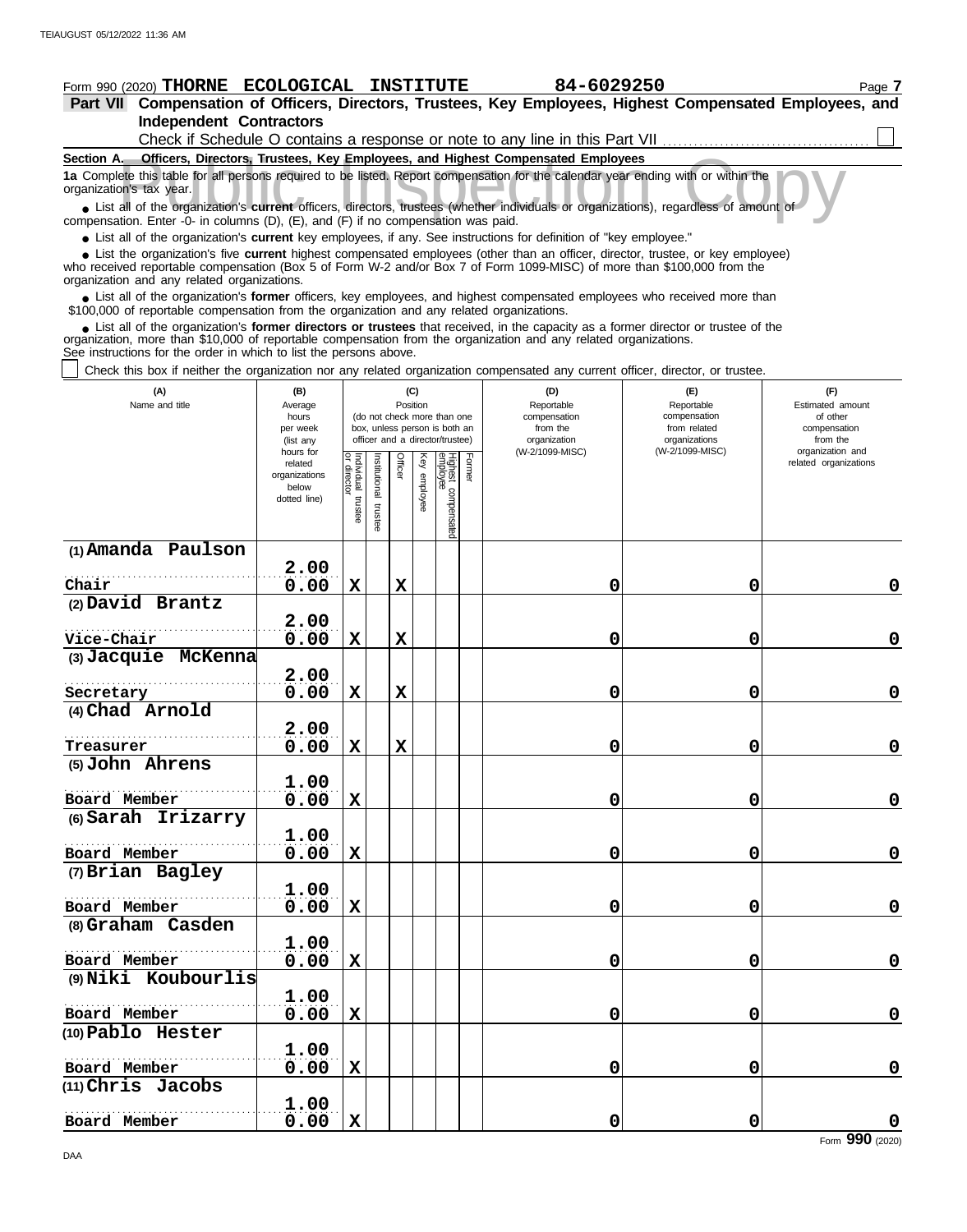TEIAUGUST 05/12/2022 11:36 AM

| Form 990 (2020) THORNE ECOLOGICAL<br><b>Part VII</b>                                                                                                                                 |                                                                |                                   |                         |                 |              | <b>INSTITUTE</b>                                                                                |        | 84-6029250                                                    | Section A. Officers, Directors, Trustees, Key Employees, and Highest Compensated Employees (continued) |                                                                 | Page 8              |
|--------------------------------------------------------------------------------------------------------------------------------------------------------------------------------------|----------------------------------------------------------------|-----------------------------------|-------------------------|-----------------|--------------|-------------------------------------------------------------------------------------------------|--------|---------------------------------------------------------------|--------------------------------------------------------------------------------------------------------|-----------------------------------------------------------------|---------------------|
| (A)<br>Name and title                                                                                                                                                                | (B)<br>Average<br>hours<br>per week<br>(list any               |                                   |                         | (C)<br>Position |              | (do not check more than one<br>box, unless person is both an<br>officer and a director/trustee) |        | (D)<br>Reportable<br>compensation<br>from the<br>organization | (E)<br>Reportable<br>compensation<br>from related<br>organizations                                     | (F)<br>Estimated amount<br>of other<br>compensation<br>from the |                     |
| PII                                                                                                                                                                                  | hours for<br>related<br>organizations<br>below<br>dotted line) | Individual trustee<br>or director | nstitutional<br>trustee | Officer         | key employee | Highest compensated<br>employee                                                                 | Former | (W-2/1099-MISC)                                               | (W-2/1099-MISC)                                                                                        | organization and<br>related organizations                       |                     |
| David Kirk<br>(12)                                                                                                                                                                   |                                                                |                                   |                         |                 |              |                                                                                                 |        |                                                               |                                                                                                        |                                                                 |                     |
| Board Member                                                                                                                                                                         | 1.00<br>0.00                                                   | $\mathbf x$                       |                         |                 |              |                                                                                                 |        | 0                                                             | 0                                                                                                      |                                                                 | 0                   |
| Kerry Merkel<br>(13)                                                                                                                                                                 |                                                                |                                   |                         |                 |              |                                                                                                 |        |                                                               |                                                                                                        |                                                                 |                     |
|                                                                                                                                                                                      | 1.00                                                           |                                   |                         |                 |              |                                                                                                 |        |                                                               |                                                                                                        |                                                                 |                     |
| Board Member                                                                                                                                                                         | 0.00                                                           | X                                 |                         |                 |              |                                                                                                 |        | 0                                                             | 0                                                                                                      |                                                                 | 0                   |
| (14)<br>JD Mangat                                                                                                                                                                    | 1.00                                                           |                                   |                         |                 |              |                                                                                                 |        |                                                               |                                                                                                        |                                                                 |                     |
| Board Member                                                                                                                                                                         | 0.00                                                           | $\mathbf x$                       |                         |                 |              |                                                                                                 |        | 0                                                             | 0                                                                                                      |                                                                 | 0                   |
| Anne-Worley<br>(15)                                                                                                                                                                  | Moelter                                                        |                                   |                         |                 |              |                                                                                                 |        |                                                               |                                                                                                        |                                                                 |                     |
|                                                                                                                                                                                      | 1.00                                                           |                                   |                         |                 |              |                                                                                                 |        |                                                               |                                                                                                        |                                                                 |                     |
| Board Member                                                                                                                                                                         | 0.00                                                           | $\mathbf x$                       |                         |                 |              |                                                                                                 |        | 0                                                             | 0                                                                                                      |                                                                 | 0                   |
| Annika Paradise<br>(16)                                                                                                                                                              |                                                                |                                   |                         |                 |              |                                                                                                 |        |                                                               |                                                                                                        |                                                                 |                     |
| Board Member                                                                                                                                                                         | 1.00<br>0.00                                                   | X                                 |                         |                 |              |                                                                                                 |        | 0                                                             | 0                                                                                                      |                                                                 | 0                   |
| Sophie Ramus<br>(17)                                                                                                                                                                 |                                                                |                                   |                         |                 |              |                                                                                                 |        |                                                               |                                                                                                        |                                                                 |                     |
|                                                                                                                                                                                      | 1.00                                                           |                                   |                         |                 |              |                                                                                                 |        |                                                               |                                                                                                        |                                                                 |                     |
| Board Member                                                                                                                                                                         | 0.00                                                           | $\mathbf x$                       |                         |                 |              |                                                                                                 |        | 0                                                             | 0                                                                                                      |                                                                 | 0                   |
| Micah Shagoury<br>(18)                                                                                                                                                               |                                                                |                                   |                         |                 |              |                                                                                                 |        |                                                               |                                                                                                        |                                                                 |                     |
| Board Member                                                                                                                                                                         | 1.00<br>0.00                                                   | $\mathbf x$                       |                         |                 |              |                                                                                                 |        | 0                                                             | 0                                                                                                      |                                                                 | 0                   |
| Jose Vieitez<br>(19)                                                                                                                                                                 |                                                                |                                   |                         |                 |              |                                                                                                 |        |                                                               |                                                                                                        |                                                                 |                     |
| Board Member                                                                                                                                                                         | 1.00<br>0.00                                                   | X                                 |                         |                 |              |                                                                                                 |        | 0                                                             | 0                                                                                                      |                                                                 | 0                   |
| 1b Subtotal                                                                                                                                                                          |                                                                |                                   |                         |                 |              |                                                                                                 | u      |                                                               |                                                                                                        |                                                                 |                     |
| c Total from continuation sheets to Part VII, Section A                                                                                                                              |                                                                |                                   |                         |                 |              |                                                                                                 | u      | 100,858                                                       |                                                                                                        |                                                                 | 6,549               |
| d<br>Total number of individuals (including but not limited to those listed above) who received more than \$100,000 of<br>$\mathbf{2}$                                               |                                                                |                                   |                         |                 |              |                                                                                                 | u      | 100,858                                                       |                                                                                                        |                                                                 | 6,549               |
| reportable compensation from the organization $ul$                                                                                                                                   |                                                                |                                   |                         |                 |              |                                                                                                 |        |                                                               |                                                                                                        |                                                                 |                     |
|                                                                                                                                                                                      |                                                                |                                   |                         |                 |              |                                                                                                 |        |                                                               |                                                                                                        |                                                                 | Yes  <br>No         |
| Did the organization list any former officer, director, trustee, key employee, or highest compensated<br>3<br>employee on line 1a? If "Yes," complete Schedule J for such individual |                                                                |                                   |                         |                 |              |                                                                                                 |        |                                                               |                                                                                                        | 3                                                               | X                   |
| For any individual listed on line 1a, is the sum of reportable compensation and other compensation from the<br>4                                                                     |                                                                |                                   |                         |                 |              |                                                                                                 |        |                                                               |                                                                                                        |                                                                 |                     |
| organization and related organizations greater than \$150,000? If "Yes," complete Schedule J for such<br>individual                                                                  |                                                                |                                   |                         |                 |              |                                                                                                 |        |                                                               |                                                                                                        | 4                                                               | X                   |
| Did any person listed on line 1a receive or accrue compensation from any unrelated organization or individual<br>5                                                                   |                                                                |                                   |                         |                 |              |                                                                                                 |        |                                                               |                                                                                                        |                                                                 |                     |
|                                                                                                                                                                                      |                                                                |                                   |                         |                 |              |                                                                                                 |        |                                                               |                                                                                                        | 5                                                               | X                   |
| Section B. Independent Contractors<br>Complete this table for your five highest compensated independent contractors that received more than \$100,000 of<br>1                        |                                                                |                                   |                         |                 |              |                                                                                                 |        |                                                               |                                                                                                        |                                                                 |                     |
| compensation from the organization. Report compensation for the calendar year ending with or within the organization's tax year.                                                     |                                                                |                                   |                         |                 |              |                                                                                                 |        |                                                               |                                                                                                        |                                                                 |                     |
|                                                                                                                                                                                      | (A)<br>Name and business address                               |                                   |                         |                 |              |                                                                                                 |        |                                                               | (B)<br>Description of services                                                                         |                                                                 | (C)<br>Compensation |
|                                                                                                                                                                                      |                                                                |                                   |                         |                 |              |                                                                                                 |        |                                                               |                                                                                                        |                                                                 |                     |
|                                                                                                                                                                                      |                                                                |                                   |                         |                 |              |                                                                                                 |        |                                                               |                                                                                                        |                                                                 |                     |
|                                                                                                                                                                                      |                                                                |                                   |                         |                 |              |                                                                                                 |        |                                                               |                                                                                                        |                                                                 |                     |
|                                                                                                                                                                                      |                                                                |                                   |                         |                 |              |                                                                                                 |        |                                                               |                                                                                                        |                                                                 |                     |
|                                                                                                                                                                                      |                                                                |                                   |                         |                 |              |                                                                                                 |        |                                                               |                                                                                                        |                                                                 |                     |
|                                                                                                                                                                                      |                                                                |                                   |                         |                 |              |                                                                                                 |        |                                                               |                                                                                                        |                                                                 |                     |
|                                                                                                                                                                                      |                                                                |                                   |                         |                 |              |                                                                                                 |        |                                                               |                                                                                                        |                                                                 |                     |
|                                                                                                                                                                                      |                                                                |                                   |                         |                 |              |                                                                                                 |        |                                                               |                                                                                                        |                                                                 |                     |
|                                                                                                                                                                                      |                                                                |                                   |                         |                 |              |                                                                                                 |        |                                                               |                                                                                                        |                                                                 |                     |

**2** Total number of independent contractors (including but not limited to those listed above) who received more than \$100,000 of compensation from the organization u

**0**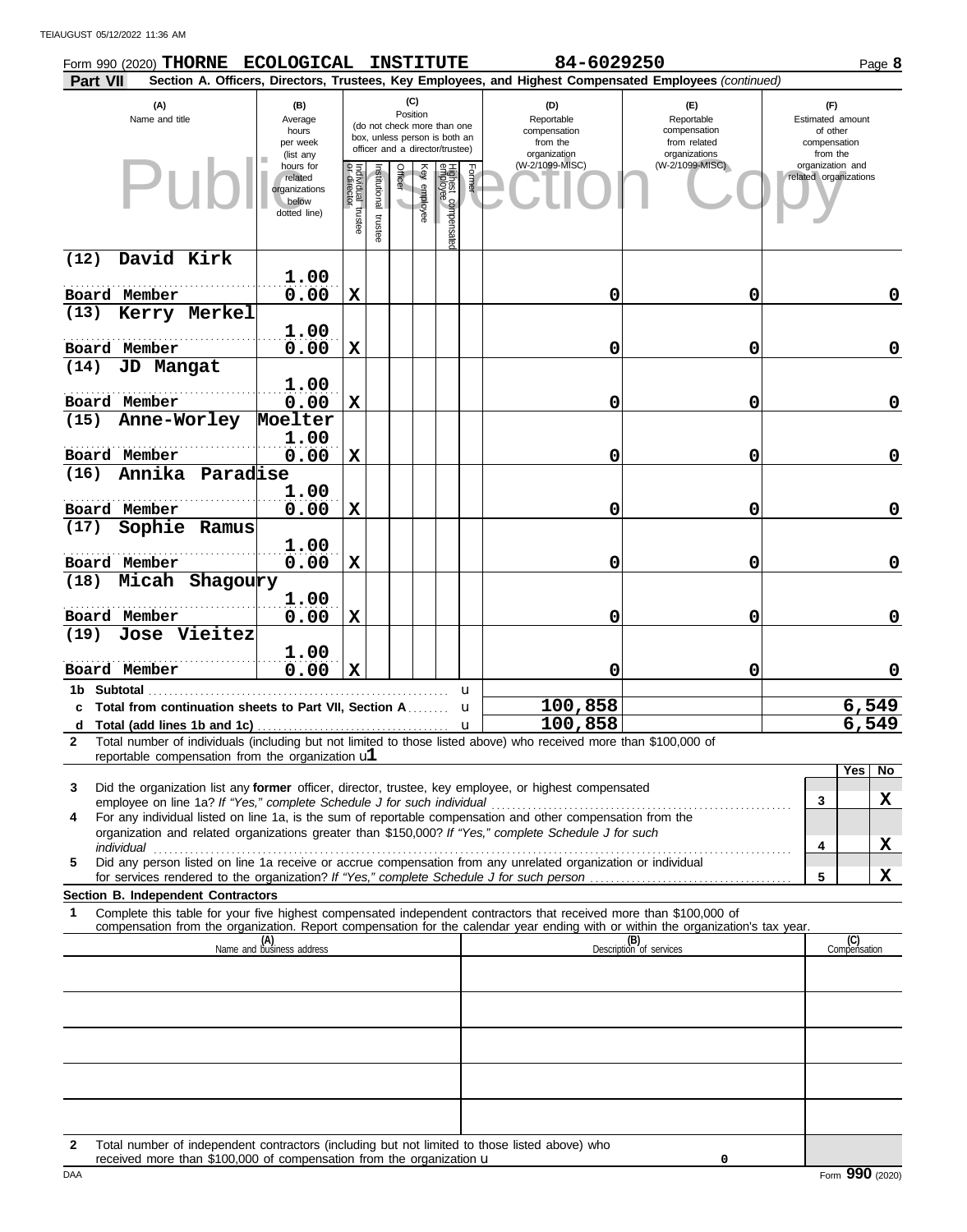|                                                                  |                  | Form 990 (2020) THORNE ECOLOGICAL INSTITUTE                                     |    |                             |                      |   |                      |                                                                               | 84-6029250                                   |                                      | Page 9                                                        |
|------------------------------------------------------------------|------------------|---------------------------------------------------------------------------------|----|-----------------------------|----------------------|---|----------------------|-------------------------------------------------------------------------------|----------------------------------------------|--------------------------------------|---------------------------------------------------------------|
|                                                                  | <b>Part VIII</b> |                                                                                 |    | <b>Statement of Revenue</b> |                      |   |                      |                                                                               |                                              |                                      |                                                               |
|                                                                  |                  |                                                                                 |    |                             |                      |   |                      | Check if Schedule O contains a response or note to any line in this Part VIII |                                              |                                      |                                                               |
|                                                                  |                  |                                                                                 |    |                             |                      |   |                      | (A)<br>Total revenue                                                          | (B)<br>Related or exempt<br>function revenue | (C)<br>Unrelated<br>business revenue | (D)<br>Revenue excluded<br>from tax under<br>sections 512-514 |
|                                                                  |                  |                                                                                 |    |                             |                      |   |                      |                                                                               |                                              |                                      |                                                               |
|                                                                  |                  | 1a Federated campaigns                                                          |    |                             | 1a                   |   |                      |                                                                               |                                              |                                      |                                                               |
|                                                                  |                  | b Membership dues<br>1 <sub>b</sub><br>1 <sub>c</sub><br>c Fundraising events   |    |                             |                      |   |                      |                                                                               |                                              |                                      |                                                               |
|                                                                  |                  | d Related organizations                                                         |    |                             | 1 <sub>d</sub>       |   |                      |                                                                               |                                              |                                      |                                                               |
|                                                                  |                  | e Government grants (contributions)                                             |    |                             | 1e                   |   | 1,117,995            |                                                                               |                                              |                                      |                                                               |
|                                                                  |                  | f All other contributions, gifts, grants,                                       |    |                             |                      |   |                      |                                                                               |                                              |                                      |                                                               |
|                                                                  |                  | and similar amounts not included above                                          |    |                             | 1f                   |   | 846,908              |                                                                               |                                              |                                      |                                                               |
| <b>Contributions, Gifts, Grants</b><br>and Other Similar Amounts |                  | <b>g</b> Noncash contributions included in lines 1a-1f.                         |    |                             | 1g $\vert$ \$        |   | 7,657                |                                                                               |                                              |                                      |                                                               |
|                                                                  |                  |                                                                                 |    |                             |                      |   | $\mathbf{u}$         | 1,964,903                                                                     |                                              |                                      |                                                               |
|                                                                  |                  |                                                                                 |    |                             |                      |   | <b>Business Code</b> |                                                                               |                                              |                                      |                                                               |
| Program Service<br>Revenue                                       | 2a               | Program fees                                                                    |    |                             |                      |   | 611710               | 826,215                                                                       | 826,215                                      |                                      |                                                               |
|                                                                  | b                |                                                                                 |    |                             |                      |   |                      |                                                                               |                                              |                                      |                                                               |
|                                                                  |                  |                                                                                 |    |                             |                      |   |                      |                                                                               |                                              |                                      |                                                               |
|                                                                  |                  |                                                                                 |    |                             |                      |   |                      |                                                                               |                                              |                                      |                                                               |
|                                                                  |                  | f All other program service revenue                                             |    |                             |                      |   |                      |                                                                               |                                              |                                      |                                                               |
|                                                                  |                  |                                                                                 |    |                             |                      |   | $\mathbf{u}$         | 826,215                                                                       |                                              |                                      |                                                               |
|                                                                  | 3                | Investment income (including dividends, interest, and                           |    |                             |                      |   |                      |                                                                               |                                              |                                      |                                                               |
|                                                                  |                  |                                                                                 |    |                             |                      |   | u                    | 11,221                                                                        |                                              |                                      | 11,221                                                        |
|                                                                  | 4                | Income from investment of tax-exempt bond proceeds                              |    |                             |                      |   | u                    |                                                                               |                                              |                                      |                                                               |
|                                                                  | 5                |                                                                                 |    |                             |                      |   | u                    |                                                                               |                                              |                                      |                                                               |
|                                                                  |                  |                                                                                 |    | (i) Real                    |                      |   | (ii) Personal        |                                                                               |                                              |                                      |                                                               |
|                                                                  |                  | 6a Gross rents                                                                  | 6a |                             |                      |   |                      |                                                                               |                                              |                                      |                                                               |
|                                                                  |                  | <b>b</b> Less: rental expenses                                                  | 6b |                             |                      |   |                      |                                                                               |                                              |                                      |                                                               |
|                                                                  |                  | C Rental inc. or (loss)                                                         | 6c |                             |                      |   |                      |                                                                               |                                              |                                      |                                                               |
|                                                                  |                  | <b>7a</b> Gross amount from<br>(i) Securities                                   |    |                             |                      | u |                      |                                                                               |                                              |                                      |                                                               |
|                                                                  |                  | sales of assets                                                                 |    |                             |                      |   | (ii) Other           |                                                                               |                                              |                                      |                                                               |
|                                                                  |                  | other than inventory<br><b>b</b> Less: cost or other                            | 7а |                             |                      |   |                      |                                                                               |                                              |                                      |                                                               |
|                                                                  |                  | basis and sales exps.                                                           | 7b |                             |                      |   |                      |                                                                               |                                              |                                      |                                                               |
| Revenue                                                          |                  | c Gain or (loss)                                                                | 7c |                             |                      |   |                      |                                                                               |                                              |                                      |                                                               |
|                                                                  |                  |                                                                                 |    |                             |                      |   |                      |                                                                               |                                              |                                      |                                                               |
| <b>Other</b>                                                     |                  | 8a Gross income from fundraising events                                         |    |                             |                      |   |                      |                                                                               |                                              |                                      |                                                               |
|                                                                  |                  | (not including $$$                                                              |    |                             |                      |   |                      |                                                                               |                                              |                                      |                                                               |
|                                                                  |                  | of contributions reported on line 1c).                                          |    |                             |                      |   |                      |                                                                               |                                              |                                      |                                                               |
|                                                                  |                  | See Part IV, line 18 $\ldots$                                                   |    |                             | 8a                   |   |                      |                                                                               |                                              |                                      |                                                               |
|                                                                  |                  | <b>b</b> Less: direct expenses <i>minimum</i>                                   |    |                             | 8b                   |   |                      |                                                                               |                                              |                                      |                                                               |
|                                                                  |                  | c Net income or (loss) from fundraising events                                  |    |                             |                      |   | u                    |                                                                               |                                              |                                      |                                                               |
|                                                                  |                  | 9a Gross income from gaming activities.                                         |    |                             |                      |   |                      |                                                                               |                                              |                                      |                                                               |
|                                                                  |                  | See Part IV, line $19$                                                          |    |                             | 9а<br>9 <sub>b</sub> |   |                      |                                                                               |                                              |                                      |                                                               |
|                                                                  |                  | <b>b</b> Less: direct expenses<br>c Net income or (loss) from gaming activities |    |                             |                      |   | u                    |                                                                               |                                              |                                      |                                                               |
|                                                                  |                  | 10a Gross sales of inventory, less                                              |    |                             |                      |   |                      |                                                                               |                                              |                                      |                                                               |
|                                                                  |                  | returns and allowances                                                          |    |                             | 10a                  |   |                      |                                                                               |                                              |                                      |                                                               |
|                                                                  |                  | <b>b</b> Less: $cost$ of goods sold $\ldots$                                    |    |                             | 10 <sub>b</sub>      |   |                      |                                                                               |                                              |                                      |                                                               |
|                                                                  |                  | <b>c</b> Net income or (loss) from sales of inventory                           |    |                             |                      |   | $\mathbf{u}$         |                                                                               |                                              |                                      |                                                               |
|                                                                  |                  |                                                                                 |    |                             |                      |   | <b>Business Code</b> |                                                                               |                                              |                                      |                                                               |
|                                                                  | 11a              |                                                                                 |    |                             |                      |   |                      |                                                                               |                                              |                                      |                                                               |
| Miscellaneous<br>Revenue                                         | b                |                                                                                 |    |                             |                      |   |                      |                                                                               |                                              |                                      |                                                               |
|                                                                  |                  |                                                                                 |    |                             |                      |   |                      |                                                                               |                                              |                                      |                                                               |
|                                                                  |                  |                                                                                 |    |                             |                      |   |                      |                                                                               |                                              |                                      |                                                               |
|                                                                  |                  |                                                                                 |    |                             |                      |   |                      |                                                                               | 826,215                                      | $\mathbf{0}$                         | 11,221                                                        |
|                                                                  | 12               |                                                                                 |    |                             |                      |   | $\mathbf{u}$         | 2,802,339                                                                     |                                              |                                      |                                                               |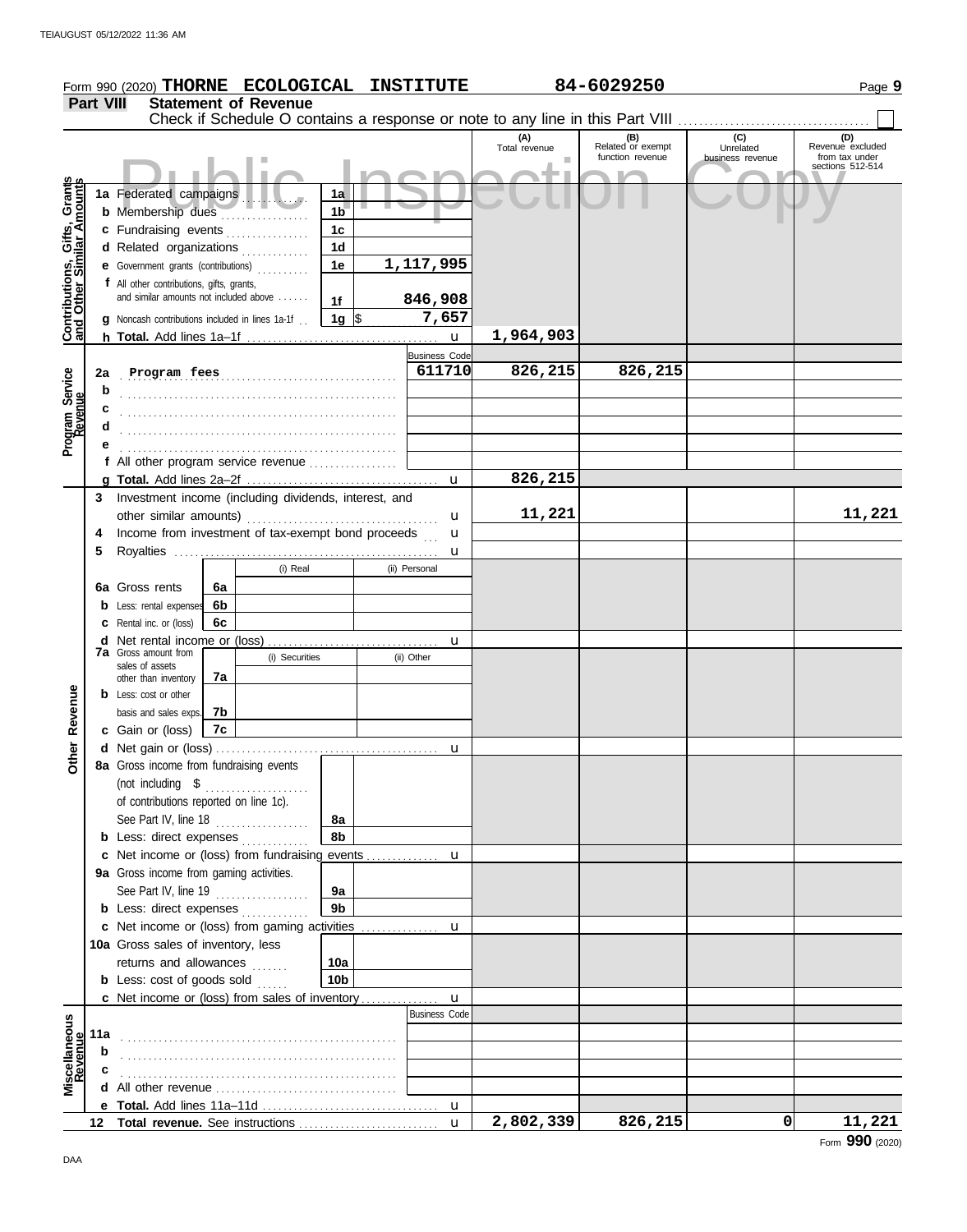## **Form 990 (2020) THORNE ECOLOGICAL INSTITUTE 84-6029250** Page 10

**Part IX Statement of Functional Expenses**

Course amounts reported on lines 6b, Total expenses<br>
Program service Management and Copyright Service Management and European Service Expenses<br>
and other assistance to domestic organizations<br>
Sand other assistance to domes *Section 501(c)(3) and 501(c)(4) organizations must complete all columns. All other organizations must complete column (A). Do not include amounts reported on lines 6b, 7b, 8b, 9b, and 10b of Part VIII.* **1 2 3 4 5 6** Compensation not included above to disqualified **7 8 9 10 11 a** Management .............................. **b** Legal **c** Accounting . . . . . . . . . . . . . . . . . . . . . . . . . . . . . . . . **d e** Professional fundraising services. See Part IV, line 17 **f g 12** Advertising and promotion ............... **13** Office expenses **.......................**... **14 15 16 17** Travel . . . . . . . . . . . . . . . . . . . . . . . . . . . . . . . . . . . . . . **18** Payments of travel or entertainment expenses **19 20 21 22** Depreciation, depletion, and amortization . **23** Insurance . . . . . . . . . . . . . . . . . . . . . . . . . . . . . . . . . . **24** Other expenses. Itemize expenses not covered **a b** Nature Kids expense  $\qquad \qquad 42,879$   $\qquad \qquad 42,879$ **c d e** All other expenses . . . . . . . . . . . . . . . . . . . . . . . . **25 Total functional expenses.** Add lines 1 through 24e . . . **26** Grants and other assistance to domestic organizations and domestic governments. See Part IV, line 21 . . . . . . . . Grants and other assistance to domestic individuals. See Part IV, line 22 Grants and other assistance to foreign organizations, foreign governments, and foreign individuals. See Part IV, lines 15 and 16 Benefits paid to or for members . . . . . . . . . . Compensation of current officers, directors, trustees, and key employees ............... persons (as defined under section 4958(f)(1)) and persons described in section 4958(c)(3)(B) . . . . . Other salaries and wages ............ Pension plan accruals and contributions (include section 401(k) and 403(b) employer contributions) Other employee benefits .................. Payroll taxes . . . . . . . . . . . . . . . . . . . . . . . . . . . . . . Fees for services (nonemployees): . . . . . . . . . . . . . . . . . . . . . . . . . . . . . . . . . . . . . . Lobbying . . . . . . . . . . . . . . . . . . . . . . . . . . . . . . . . . . . Investment management fees Other. (If line 11g amount exceeds 10% of line 25, column Information technology . . . . . . . . . . . . . . . . . . . . Royalties . . . . . . . . . . . . . . . . . . . . . . . . . . . . . . . . . . Occupancy . . . . . . . . . . . . . . . . . . . . . . . . . . . . . . . . for any federal, state, or local public officials Conferences, conventions, and meetings . Interest . . . . . . . . . . . . . . . . . . . . . . . . . . . . . . . . . . . . Payments to affiliates ...................... above (List miscellaneous expenses on line 24e. If line 24e amount exceeds 10% of line 25, column (A) amount, list line 24e expenses on Schedule O.) fundraising solicitation. Check here  $\mathbf{u}$  | if organization reported in column (B) joint costs from a combined educational campaign and following SOP 98-2 (ASC 958-720) **(A) (B) (C) (D)** Total expenses Program service Management and expenses (B) (C)<br>
Program service Management and expenses general expenses Fundraising expenses . . . . . . . . . . . . . . . . . . . . . . . . . . . . . . . . . . . . . . . . . . . . . . . . . . . . . . . . . . . . . . . . . . . . . . . . . . . . . . . . . . . . . . . . . . **Gifts and donations 28,217 27,181 356 680** . . . . . . . . . . . . . . . . . . . . . . . . . . . . . . . . . . . . . . . . . . . . . **Training and development 13,482 12,503 346 633** Check if Schedule O contains a response or note to any line in this Part IX **Joint costs.** Complete this line only if the (A) amount, list line 11g expenses on Schedule O.) . . . . . . **247,098 247,098 137,862 113,702 10,206 13,954 1,055,701 860,399 92,827 102,475 21,384 18,601 991 1,792 121,599 105,530 5,719 10,350 82,645 72,097 3,668 6,880 11,135 11,135 42,598 36,012 297 6,289 27,351 21,629 271 5,451 19,349 17,105 793 1,451 74,921 71,374 1,256 2,291 6,398 6,363 11 24 4,253 3,997 256 193 162 11 20 20,067 18,465 566 1,036**<br>**5,042 3,500 1,114 428 5,042 3,500 1,114 428 Supplies 57,621 55,827 592 1,202 15,843 9,785 134 5,924 2,035,638 1,744,209 130,549 160,880**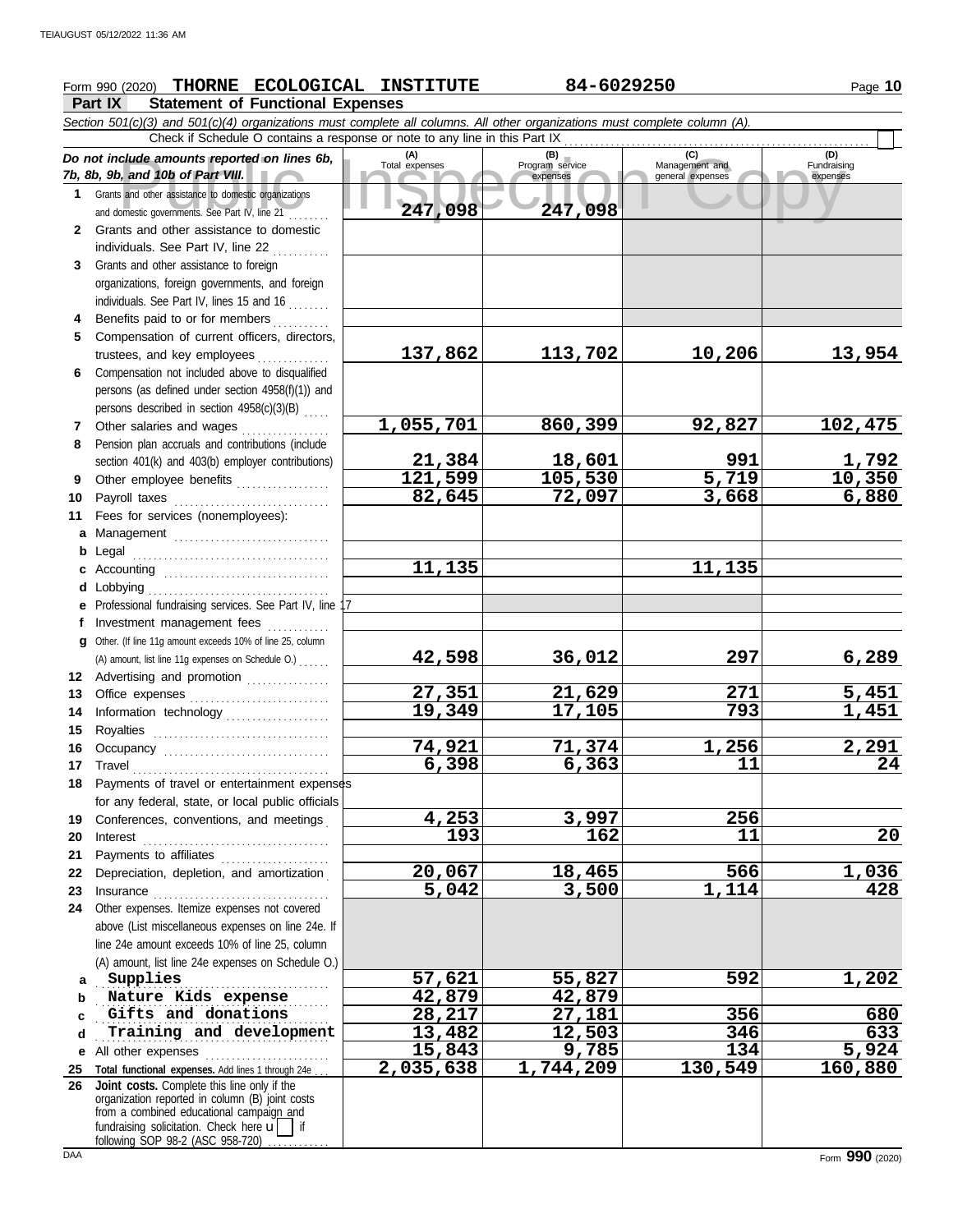|               | THORNE ECOLOGICAL INSTITUTE<br>Form 990 (2020) |                                                                                             | 84-6029250      |                    | Page 11                |                         |                  |
|---------------|------------------------------------------------|---------------------------------------------------------------------------------------------|-----------------|--------------------|------------------------|-------------------------|------------------|
|               | Part X                                         | <b>Balance Sheet</b>                                                                        |                 |                    |                        |                         |                  |
|               |                                                |                                                                                             |                 |                    |                        |                         |                  |
|               |                                                |                                                                                             |                 |                    | (A)                    |                         | (B)              |
|               |                                                |                                                                                             |                 |                    | Beginning of year      |                         | End of year      |
|               | 1                                              | <u>s Inches</u><br>Cash-non-interest-bearing                                                |                 |                    | 112,624                | $\sqrt{1}$              | $\sqrt{274,955}$ |
|               | 2                                              |                                                                                             |                 |                    | $830,697$ 2            |                         | 1,315,362        |
|               | 3                                              |                                                                                             |                 |                    | 328,000                | $\overline{\mathbf{3}}$ | 732,312          |
|               | 4                                              |                                                                                             |                 |                    | 381,055                | $\overline{\mathbf{4}}$ | 166,361          |
|               | 5                                              | Loans and other receivables from any current or former officer, director,                   |                 |                    |                        |                         |                  |
|               |                                                | trustee, key employee, creator or founder, substantial contributor, or 35%                  |                 |                    |                        |                         |                  |
|               |                                                | controlled entity or family member of any of these persons                                  |                 | 5                  |                        |                         |                  |
|               | 6                                              | Loans and other receivables from other disqualified persons (as defined                     |                 |                    |                        |                         |                  |
|               |                                                | under section $4958(f)(1)$ ), and persons described in section $4958(c)(3)(B)$ <sub>.</sub> |                 |                    |                        | 6                       |                  |
| Assets        | 7                                              |                                                                                             |                 |                    |                        | $\overline{7}$          |                  |
|               | 8                                              | Inventories for sale or use                                                                 |                 |                    | 1,314                  | 8                       |                  |
|               | 9                                              | Prepaid expenses and deferred charges                                                       |                 |                    | 37,045                 | 9                       | 33,524           |
|               |                                                | 10a Land, buildings, and equipment: cost or other                                           |                 |                    |                        |                         |                  |
|               |                                                |                                                                                             |                 |                    |                        |                         |                  |
|               |                                                | <b>b</b> Less: accumulated depreciation                                                     | 10 <sub>b</sub> | 232,998<br>141,559 | $263,648$ 10c          |                         | 91,439           |
|               | 11                                             |                                                                                             |                 |                    |                        | 11                      |                  |
|               | 12                                             | Investments-other securities. See Part IV, line 11                                          |                 |                    | 12                     |                         |                  |
|               | 13                                             |                                                                                             |                 |                    |                        | 13                      |                  |
|               | 14                                             | Intangible assets                                                                           |                 | 14                 |                        |                         |                  |
|               | 15                                             | Other assets. See Part IV, line 11                                                          |                 |                    | 1,252,692              | 15                      | 1,453,547        |
|               | 16                                             |                                                                                             |                 |                    | $3,207,075$ 16         |                         | 4,067,500        |
|               | 17                                             |                                                                                             | 200,867         | 17                 | 138,954                |                         |                  |
|               | 18                                             |                                                                                             |                 | 18                 |                        |                         |                  |
|               | 19                                             | Deferred revenue                                                                            |                 |                    | 69,604                 | 19                      | 198,855          |
|               | 20                                             |                                                                                             |                 |                    |                        | 20                      |                  |
|               | 21                                             | Escrow or custodial account liability. Complete Part IV of Schedule D                       |                 |                    |                        | 21                      |                  |
|               | 22                                             | Loans and other payables to any current or former officer, director,                        |                 |                    |                        |                         |                  |
|               |                                                | trustee, key employee, creator or founder, substantial contributor, or 35%                  |                 |                    |                        |                         |                  |
| Liabilities   |                                                | controlled entity or family member of any of these persons                                  |                 |                    |                        | 22                      |                  |
|               | 23                                             | Secured mortgages and notes payable to unrelated third parties                              |                 |                    |                        | 23                      |                  |
|               | 24                                             | Unsecured notes and loans payable to unrelated third parties                                |                 | <u>.</u>           |                        | 24                      |                  |
|               | 25                                             | Other liabilities (including federal income tax, payables to related third                  |                 |                    |                        |                         |                  |
|               |                                                | parties, and other liabilities not included on lines 17-24). Complete Part X                |                 |                    |                        |                         |                  |
|               |                                                | of Schedule D                                                                               |                 |                    | 201,511                | 25                      | <u>1,336</u>     |
|               | 26                                             |                                                                                             |                 |                    | 471,982                | 26                      | 339,145          |
|               |                                                | Organizations that follow FASB ASC 958, check here X                                        |                 |                    |                        |                         |                  |
|               |                                                | and complete lines 27, 28, 32, and 33.                                                      |                 |                    |                        |                         |                  |
| Fund Balances | 27                                             | Net assets without donor restrictions                                                       |                 |                    | 569,466                | 27                      | <u>1,432,271</u> |
|               | 28                                             | Net assets with donor restrictions                                                          |                 |                    | 2,165,627              | 28                      | 2,296,084        |
|               |                                                | Organizations that do not follow FASB ASC 958, check here u                                 |                 |                    |                        |                         |                  |
|               |                                                | and complete lines 29 through 33.                                                           |                 |                    |                        |                         |                  |
|               | 29                                             | Capital stock or trust principal, or current funds                                          |                 |                    |                        | 29                      |                  |
|               | 30                                             | Paid-in or capital surplus, or land, building, or equipment fund                            |                 |                    |                        | 30                      |                  |
| Net Assets or | 31                                             | Retained earnings, endowment, accumulated income, or other funds                            |                 |                    | $\overline{2,735,093}$ | 31                      | 3,728,355        |
|               | 32                                             |                                                                                             |                 |                    | $3,207,075$ 33         | 32                      | 4,067,500        |
|               | 33                                             |                                                                                             |                 |                    |                        |                         |                  |

Form **990** (2020)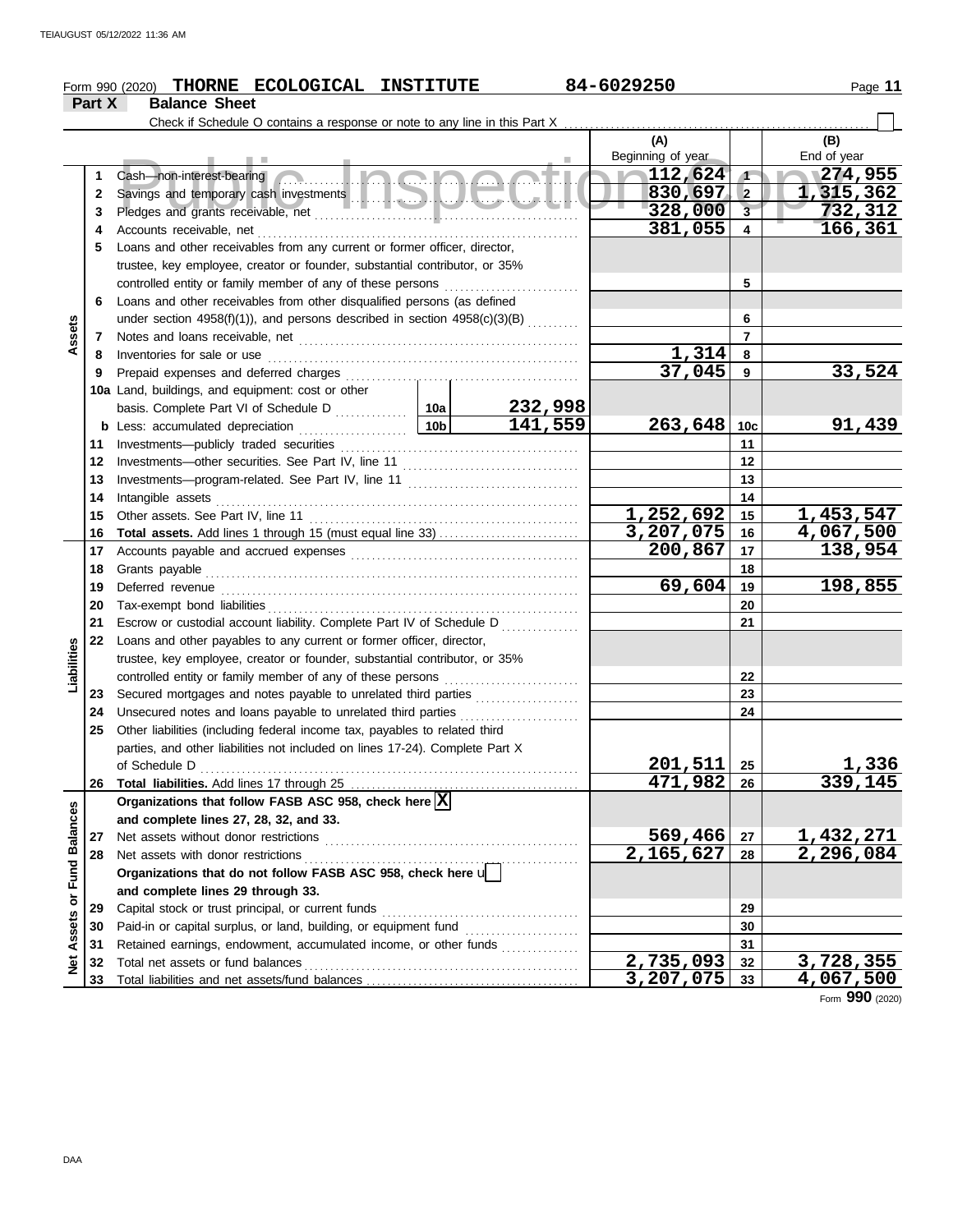|    | 84-6029250<br>Form 990 (2020) THORNE ECOLOGICAL INSTITUTE                                                                                                                                                                      |                |                |         | Page 12 |
|----|--------------------------------------------------------------------------------------------------------------------------------------------------------------------------------------------------------------------------------|----------------|----------------|---------|---------|
|    | <b>Reconciliation of Net Assets</b><br><b>Part XI</b>                                                                                                                                                                          |                |                |         |         |
|    |                                                                                                                                                                                                                                |                |                |         |         |
| 1  | Total revenue (must equal Part VIII, column (A), line 12)                                                                                                                                                                      | $\mathbf{1}$   | 2,802,339      |         |         |
| 2  |                                                                                                                                                                                                                                | $\overline{2}$ | 2,035,638      |         |         |
| 3  | Revenue less expenses. Subtract line 2 from line 1 and 1 and 1 and 1 and 1 and 1 and 1 and 1 and 1 and 1 and 1                                                                                                                 | $3 -$          |                | 766,701 |         |
| 4  | Net assets or fund balances at beginning of year (must equal Part X, line 32, column (A))                                                                                                                                      | $\overline{4}$ | 2,735,093      |         |         |
| 5  | Net unrealized gains (losses) on investments                                                                                                                                                                                   |                |                | 226,561 |         |
| 6  |                                                                                                                                                                                                                                | 6              |                |         |         |
| 7  | Investment expenses                                                                                                                                                                                                            | $\overline{7}$ |                |         |         |
| 8  | Prior period adjustments [11, 12] and the contract of the contract of the contract of the contract of the contract of the contract of the contract of the contract of the contract of the contract of the contract of the cont | 8              |                |         |         |
| 9  | Other changes in net assets or fund balances (explain on Schedule O)                                                                                                                                                           | 9              |                |         | 0       |
| 10 | Net assets or fund balances at end of year. Combine lines 3 through 9 (must equal Part X, line                                                                                                                                 |                |                |         |         |
|    | 32, column (B))                                                                                                                                                                                                                | 10             | 3,728,355      |         |         |
|    | <b>Financial Statements and Reporting</b><br>Part XII                                                                                                                                                                          |                |                |         |         |
|    |                                                                                                                                                                                                                                |                |                |         |         |
|    |                                                                                                                                                                                                                                |                |                | Yes     | No.     |
| 1. | $ \mathbf{X} $ Accrual<br>Accounting method used to prepare the Form 990:     Cash<br>Other                                                                                                                                    |                |                |         |         |
|    | If the organization changed its method of accounting from a prior year or checked "Other," explain in                                                                                                                          |                |                |         |         |
|    | Schedule O.                                                                                                                                                                                                                    |                |                |         |         |
|    | 2a Were the organization's financial statements compiled or reviewed by an independent accountant?                                                                                                                             |                | 2a             |         | X       |
|    | If "Yes," check a box below to indicate whether the financial statements for the year were compiled or                                                                                                                         |                |                |         |         |
|    | reviewed on a separate basis, consolidated basis, or both:                                                                                                                                                                     |                |                |         |         |
|    | Consolidated basis<br>Both consolidated and separate basis<br>Separate basis<br>$\sim$ 1 $\sim$ 1                                                                                                                              |                |                |         |         |
|    | <b>b</b> Were the organization's financial statements audited by an independent accountant?                                                                                                                                    |                | 2b             | x       |         |
|    | If "Yes," check a box below to indicate whether the financial statements for the year were audited on a                                                                                                                        |                |                |         |         |
|    | separate basis, consolidated basis, or both:                                                                                                                                                                                   |                |                |         |         |
|    | $ \mathbf{X} $ Separate basis<br>  Consolidated basis<br>  Both consolidated and separate basis                                                                                                                                |                |                |         |         |
|    | c If "Yes" to line 2a or 2b, does the organization have a committee that assumes responsibility for oversight of                                                                                                               |                |                |         |         |
|    | the audit, review, or compilation of its financial statements and selection of an independent accountant?                                                                                                                      |                | 2с             | х       |         |
|    | If the organization changed either its oversight process or selection process during the tax year, explain on                                                                                                                  |                |                |         |         |
|    | Schedule O.                                                                                                                                                                                                                    |                |                |         |         |
|    | 3a As a result of a federal award, was the organization required to undergo an audit or audits as set forth in the                                                                                                             |                |                |         |         |
|    | Single Audit Act and OMB Circular A-133?                                                                                                                                                                                       |                | 3a             |         | X       |
|    | b If "Yes," did the organization undergo the required audit or audits? If the organization did not undergo the                                                                                                                 |                |                |         |         |
|    | required audit or audits, explain why on Schedule O and describe any steps taken to undergo such audits                                                                                                                        |                | 3 <sub>b</sub> |         |         |
|    |                                                                                                                                                                                                                                |                |                | nnn.    |         |

Form **990** (2020)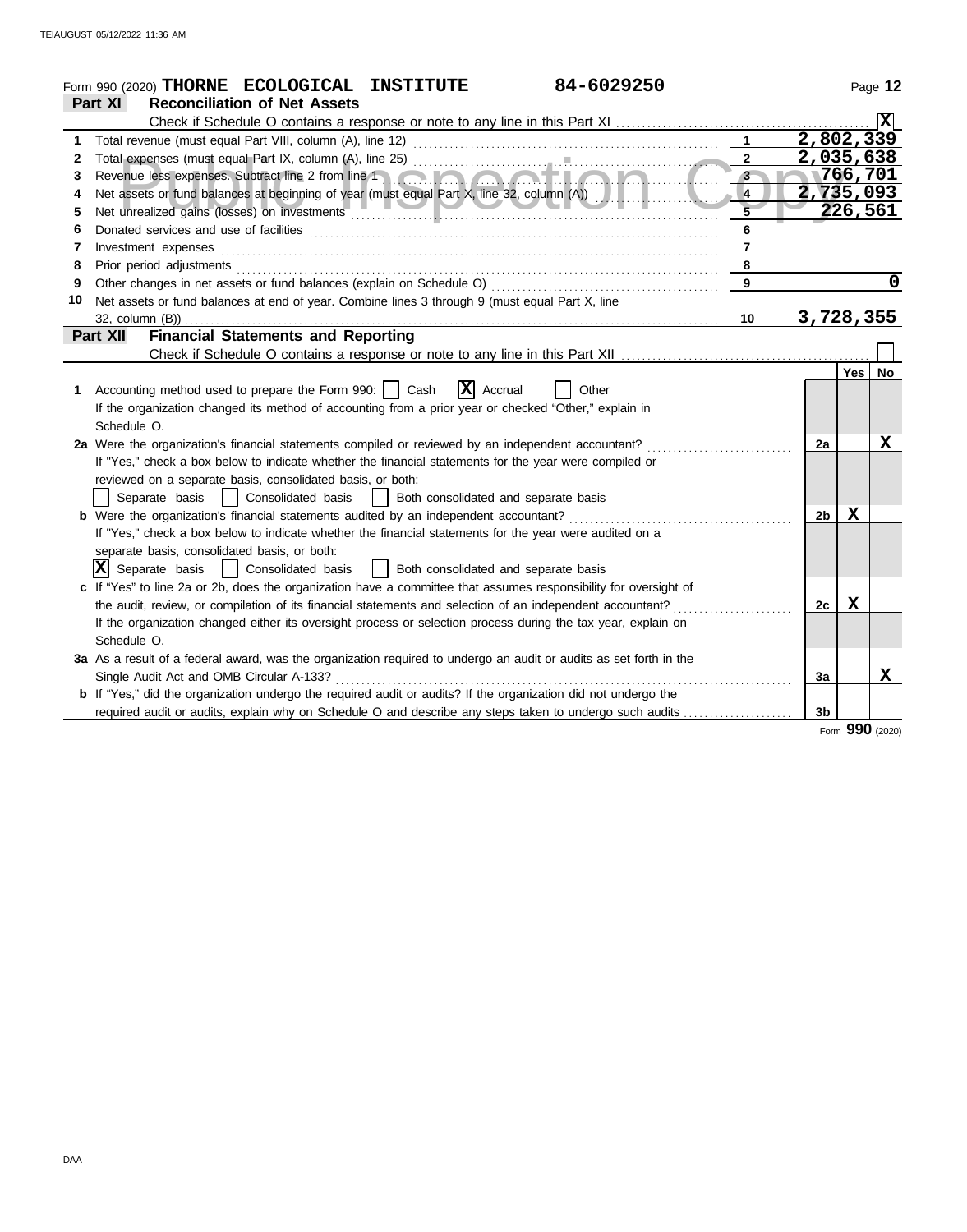TEIAUGUST 05/12/2022 11:36 AM

|                   | Form 990 (2020) THORNE ECOLOGICAL<br>Part VII                                                                                                                                                                                                                                                                |                                                                |                                   |                                                                                                                                 |                                     |              | <b>INSTITUTE</b>               |                                                               | 84-6029250                                                         | Section A. Officers, Directors, Trustees, Key Employees, and Highest Compensated Employees (continued) | Page 8                                    |
|-------------------|--------------------------------------------------------------------------------------------------------------------------------------------------------------------------------------------------------------------------------------------------------------------------------------------------------------|----------------------------------------------------------------|-----------------------------------|---------------------------------------------------------------------------------------------------------------------------------|-------------------------------------|--------------|--------------------------------|---------------------------------------------------------------|--------------------------------------------------------------------|--------------------------------------------------------------------------------------------------------|-------------------------------------------|
|                   | (A)<br>(B)<br>Name and title<br>Average<br>hours<br>per week                                                                                                                                                                                                                                                 |                                                                |                                   | (C)<br>Position<br>(do not check more than one<br>box, unless person is both an<br>officer and a director/trustee)<br>(list any |                                     |              |                                | (D)<br>Reportable<br>compensation<br>from the<br>organization | (E)<br>Reportable<br>compensation<br>from related<br>organizations | (F)<br>Estimated amount<br>of other<br>compensation<br>from the                                        |                                           |
|                   | PII                                                                                                                                                                                                                                                                                                          | hours for<br>related<br>organizations<br>below<br>dotted line) | Individual trustee<br>or director | Institutional trustee                                                                                                           | Officer<br>$\overline{\phantom{0}}$ | Key employee | Highest compensate<br>employee | Former                                                        | (W-2/1099-MISC)                                                    | (W-2/1099-MISC)                                                                                        | organization and<br>related organizations |
| (20)              | Keith Desrosiers                                                                                                                                                                                                                                                                                             |                                                                |                                   |                                                                                                                                 |                                     |              |                                |                                                               |                                                                    |                                                                                                        |                                           |
|                   | Executive Director                                                                                                                                                                                                                                                                                           | 40.00<br>0.00                                                  |                                   |                                                                                                                                 | X                                   |              |                                |                                                               | 100,858                                                            | 0                                                                                                      | 6,549                                     |
|                   |                                                                                                                                                                                                                                                                                                              |                                                                |                                   |                                                                                                                                 |                                     |              |                                |                                                               |                                                                    |                                                                                                        |                                           |
|                   |                                                                                                                                                                                                                                                                                                              |                                                                |                                   |                                                                                                                                 |                                     |              |                                |                                                               |                                                                    |                                                                                                        |                                           |
|                   |                                                                                                                                                                                                                                                                                                              |                                                                |                                   |                                                                                                                                 |                                     |              |                                |                                                               |                                                                    |                                                                                                        |                                           |
|                   |                                                                                                                                                                                                                                                                                                              |                                                                |                                   |                                                                                                                                 |                                     |              |                                |                                                               |                                                                    |                                                                                                        |                                           |
|                   |                                                                                                                                                                                                                                                                                                              |                                                                |                                   |                                                                                                                                 |                                     |              |                                |                                                               |                                                                    |                                                                                                        |                                           |
|                   |                                                                                                                                                                                                                                                                                                              |                                                                |                                   |                                                                                                                                 |                                     |              |                                |                                                               |                                                                    |                                                                                                        |                                           |
|                   |                                                                                                                                                                                                                                                                                                              |                                                                |                                   |                                                                                                                                 |                                     |              |                                |                                                               |                                                                    |                                                                                                        |                                           |
|                   |                                                                                                                                                                                                                                                                                                              |                                                                |                                   |                                                                                                                                 |                                     |              |                                | u                                                             | 100,858                                                            |                                                                                                        | 6,549                                     |
|                   | c Total from continuation sheets to Part VII, Section A                                                                                                                                                                                                                                                      |                                                                |                                   |                                                                                                                                 |                                     |              |                                | u                                                             |                                                                    |                                                                                                        |                                           |
| d<br>$\mathbf{2}$ | Total number of individuals (including but not limited to those listed above) who received more than \$100,000 of                                                                                                                                                                                            |                                                                |                                   |                                                                                                                                 |                                     |              |                                | u                                                             |                                                                    |                                                                                                        |                                           |
|                   | reportable compensation from the organization u                                                                                                                                                                                                                                                              |                                                                |                                   |                                                                                                                                 |                                     |              |                                |                                                               |                                                                    |                                                                                                        |                                           |
| 3                 | Did the organization list any <b>former</b> officer, director, trustee, key employee, or highest compensated                                                                                                                                                                                                 |                                                                |                                   |                                                                                                                                 |                                     |              |                                |                                                               |                                                                    |                                                                                                        | Yes<br>No                                 |
| 4                 | employee on line 1a? If "Yes," complete Schedule J for such individual<br>For any individual listed on line 1a, is the sum of reportable compensation and other compensation from the<br>organization and related organizations greater than \$150,000? If "Yes," complete Schedule J for such<br>individual |                                                                |                                   |                                                                                                                                 |                                     |              |                                |                                                               |                                                                    |                                                                                                        | 3<br>4                                    |
| 5                 | Did any person listed on line 1a receive or accrue compensation from any unrelated organization or individual                                                                                                                                                                                                |                                                                |                                   |                                                                                                                                 |                                     |              |                                |                                                               |                                                                    |                                                                                                        | 5                                         |
|                   | Section B. Independent Contractors                                                                                                                                                                                                                                                                           |                                                                |                                   |                                                                                                                                 |                                     |              |                                |                                                               |                                                                    |                                                                                                        |                                           |
| 1                 | Complete this table for your five highest compensated independent contractors that received more than \$100,000 of<br>compensation from the organization. Report compensation for the calendar year ending with or within the organization's tax year.                                                       |                                                                |                                   |                                                                                                                                 |                                     |              |                                |                                                               |                                                                    |                                                                                                        |                                           |
|                   |                                                                                                                                                                                                                                                                                                              | (A)<br>Name and business address                               |                                   |                                                                                                                                 |                                     |              |                                |                                                               |                                                                    | (B)<br>Description of services                                                                         | (C)<br>Compensation                       |
|                   |                                                                                                                                                                                                                                                                                                              |                                                                |                                   |                                                                                                                                 |                                     |              |                                |                                                               |                                                                    |                                                                                                        |                                           |
|                   |                                                                                                                                                                                                                                                                                                              |                                                                |                                   |                                                                                                                                 |                                     |              |                                |                                                               |                                                                    |                                                                                                        |                                           |
|                   |                                                                                                                                                                                                                                                                                                              |                                                                |                                   |                                                                                                                                 |                                     |              |                                |                                                               |                                                                    |                                                                                                        |                                           |
|                   |                                                                                                                                                                                                                                                                                                              |                                                                |                                   |                                                                                                                                 |                                     |              |                                |                                                               |                                                                    |                                                                                                        |                                           |
|                   |                                                                                                                                                                                                                                                                                                              |                                                                |                                   |                                                                                                                                 |                                     |              |                                |                                                               |                                                                    |                                                                                                        |                                           |
| $\mathbf{2}$      | Total number of independent contractors (including but not limited to those listed above) who                                                                                                                                                                                                                |                                                                |                                   |                                                                                                                                 |                                     |              |                                |                                                               |                                                                    |                                                                                                        |                                           |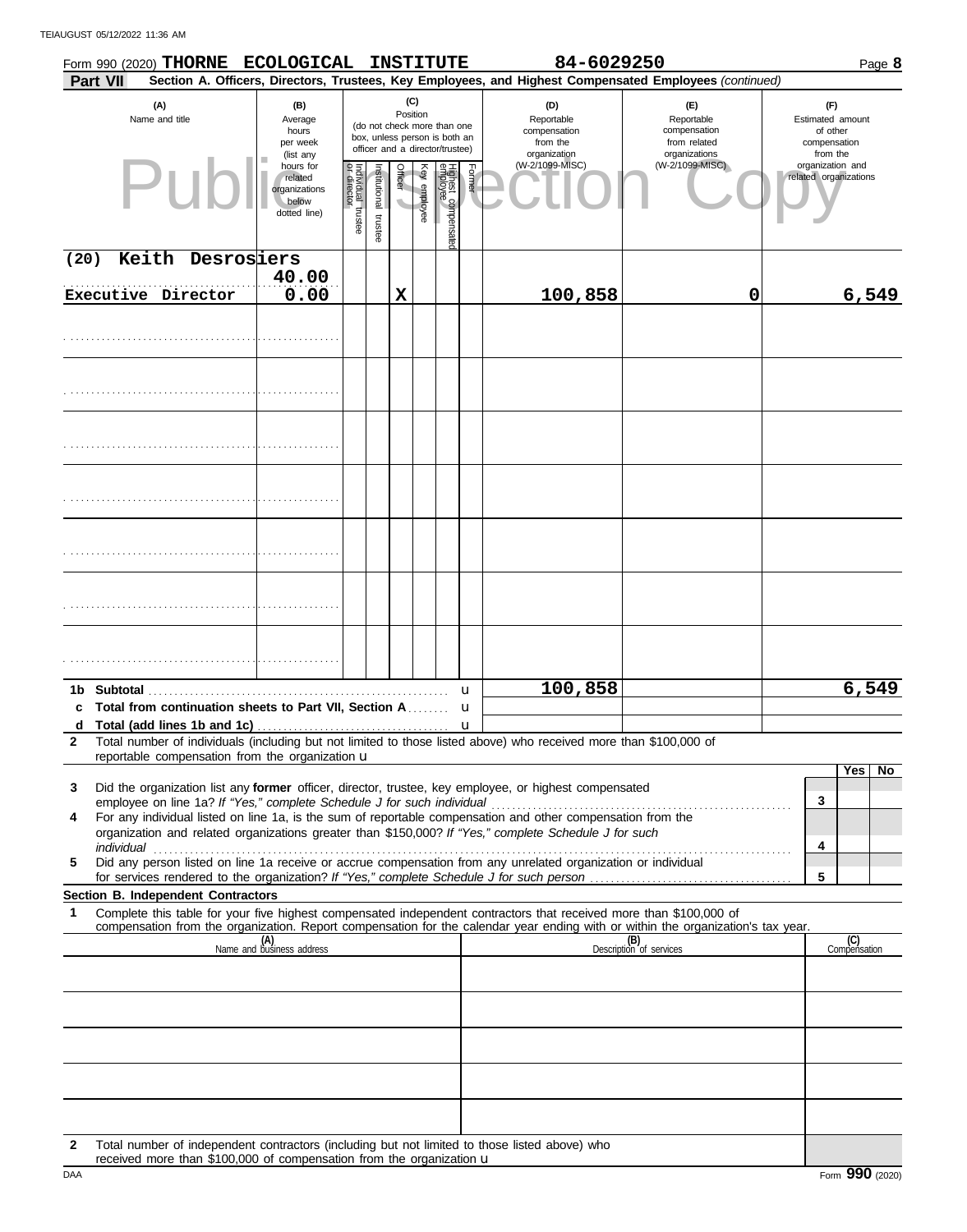|        |        | <b>SCHEDULE A</b>                     |                                                            | <b>Public Charity Status and Public Support</b>                                                                                                                                                |     |                                                      |                                                                                                                                                                                                                                                                         | OMB No. 1545-0047                    |
|--------|--------|---------------------------------------|------------------------------------------------------------|------------------------------------------------------------------------------------------------------------------------------------------------------------------------------------------------|-----|------------------------------------------------------|-------------------------------------------------------------------------------------------------------------------------------------------------------------------------------------------------------------------------------------------------------------------------|--------------------------------------|
|        |        | (Form 990 or 990-EZ)                  |                                                            | Complete if the organization is a section $501(c)(3)$ organization or a section $4947(a)(1)$ nonexempt charitable trust.                                                                       |     |                                                      |                                                                                                                                                                                                                                                                         | 2020                                 |
|        |        | Department of the Treasury            |                                                            | u Attach to Form 990 or Form 990-EZ.                                                                                                                                                           |     |                                                      |                                                                                                                                                                                                                                                                         | Open to Public                       |
|        |        | Internal Revenue Service              |                                                            | <b>u</b> Go to <i>www.irs.gov/Form990</i> for instructions and the latest information.                                                                                                         |     |                                                      |                                                                                                                                                                                                                                                                         | Inspection                           |
|        |        | Name of the organization              | <b>THORNE ECOLOGICAL</b>                                   | <b>INSTITUTE</b>                                                                                                                                                                               |     |                                                      | Employer identification number<br>84-6029250                                                                                                                                                                                                                            |                                      |
|        | Part I |                                       |                                                            |                                                                                                                                                                                                |     |                                                      | Reason for Public Charity Status. (All organizations must complete this part.) See instructions.                                                                                                                                                                        |                                      |
|        |        |                                       |                                                            | The organization is not a private foundation because it is: (For lines 1 through 12, check only one box.)                                                                                      |     |                                                      |                                                                                                                                                                                                                                                                         |                                      |
| 1<br>2 |        |                                       |                                                            | A church, convention of churches, or association of churches described in section 170(b)(1)(A)(i).                                                                                             |     |                                                      |                                                                                                                                                                                                                                                                         |                                      |
| 3      |        |                                       |                                                            | A school described in section 170(b)(1)(A)(ii). (Attach Schedule E (Form 990 or 990-EZ).)<br>A hospital or a cooperative hospital service organization described in section 170(b)(1)(A)(iii). |     |                                                      |                                                                                                                                                                                                                                                                         |                                      |
| 4      |        |                                       |                                                            |                                                                                                                                                                                                |     |                                                      | A medical research organization operated in conjunction with a hospital described in section 170(b)(1)(A)(iii). Enter the hospital's name,                                                                                                                              |                                      |
|        |        | city, and state:                      |                                                            |                                                                                                                                                                                                |     |                                                      |                                                                                                                                                                                                                                                                         |                                      |
| 5      |        |                                       |                                                            |                                                                                                                                                                                                |     |                                                      | An organization operated for the benefit of a college or university owned or operated by a governmental unit described in                                                                                                                                               |                                      |
| 6      |        |                                       | section 170(b)(1)(A)(iv). (Complete Part II.)              | A federal, state, or local government or governmental unit described in section 170(b)(1)(A)(v).                                                                                               |     |                                                      |                                                                                                                                                                                                                                                                         |                                      |
| 7      | X      |                                       | described in section 170(b)(1)(A)(vi). (Complete Part II.) |                                                                                                                                                                                                |     |                                                      | An organization that normally receives a substantial part of its support from a governmental unit or from the general public                                                                                                                                            |                                      |
| 8      |        |                                       |                                                            | A community trust described in section 170(b)(1)(A)(vi). (Complete Part II.)                                                                                                                   |     |                                                      |                                                                                                                                                                                                                                                                         |                                      |
| 9      |        |                                       |                                                            |                                                                                                                                                                                                |     |                                                      | An agricultural research organization described in section 170(b)(1)(A)(ix) operated in conjunction with a land-grant college                                                                                                                                           |                                      |
|        |        | university:                           |                                                            |                                                                                                                                                                                                |     |                                                      | or university or a non-land-grant college of agriculture (see instructions). Enter the name, city, and state of the college or                                                                                                                                          |                                      |
| 10     |        |                                       |                                                            |                                                                                                                                                                                                |     |                                                      | An organization that normally receives: (1) more than 33 1/3% of its support from contributions, membership fees, and gross                                                                                                                                             |                                      |
|        |        |                                       |                                                            |                                                                                                                                                                                                |     |                                                      | receipts from activities related to its exempt functions, subject to certain exceptions; and (2) no more than 331/3% of its<br>support from gross investment income and unrelated business taxable income (less section 511 tax) from businesses                        |                                      |
|        |        |                                       |                                                            | acquired by the organization after June 30, 1975. See section 509(a)(2). (Complete Part III.)                                                                                                  |     |                                                      |                                                                                                                                                                                                                                                                         |                                      |
| 11     |        |                                       |                                                            | An organization organized and operated exclusively to test for public safety. See section 509(a)(4).                                                                                           |     |                                                      |                                                                                                                                                                                                                                                                         |                                      |
| 12     |        |                                       |                                                            |                                                                                                                                                                                                |     |                                                      | An organization organized and operated exclusively for the benefit of, to perform the functions of, or to carry out the purposes<br>of one or more publicly supported organizations described in section $509(a)(1)$ or section $509(a)(2)$ . See section $509(a)(3)$ . |                                      |
|        |        |                                       |                                                            |                                                                                                                                                                                                |     |                                                      | Check the box in lines 12a through 12d that describes the type of supporting organization and complete lines 12e, 12f, and 12g.                                                                                                                                         |                                      |
|        | a      |                                       |                                                            |                                                                                                                                                                                                |     |                                                      | Type I. A supporting organization operated, supervised, or controlled by its supported organization(s), typically by giving                                                                                                                                             |                                      |
|        |        |                                       |                                                            | the supported organization(s) the power to regularly appoint or elect a majority of the directors or trustees of the<br>supporting organization. You must complete Part IV, Sections A and B.  |     |                                                      |                                                                                                                                                                                                                                                                         |                                      |
|        | b      |                                       |                                                            |                                                                                                                                                                                                |     |                                                      | Type II. A supporting organization supervised or controlled in connection with its supported organization(s), by having                                                                                                                                                 |                                      |
|        |        |                                       |                                                            | organization(s). You must complete Part IV, Sections A and C.                                                                                                                                  |     |                                                      | control or management of the supporting organization vested in the same persons that control or manage the supported                                                                                                                                                    |                                      |
|        | с      |                                       |                                                            |                                                                                                                                                                                                |     |                                                      | Type III functionally integrated. A supporting organization operated in connection with, and functionally integrated with,                                                                                                                                              |                                      |
|        |        |                                       |                                                            | its supported organization(s) (see instructions). You must complete Part IV, Sections A, D, and E.                                                                                             |     |                                                      |                                                                                                                                                                                                                                                                         |                                      |
|        | d      |                                       |                                                            |                                                                                                                                                                                                |     |                                                      | Type III non-functionally integrated. A supporting organization operated in connection with its supported organization(s)<br>that is not functionally integrated. The organization generally must satisfy a distribution requirement and an attentiveness               |                                      |
|        |        |                                       |                                                            | requirement (see instructions). You must complete Part IV, Sections A and D, and Part V.                                                                                                       |     |                                                      |                                                                                                                                                                                                                                                                         |                                      |
|        | е      |                                       |                                                            | functionally integrated, or Type III non-functionally integrated supporting organization.                                                                                                      |     |                                                      | Check this box if the organization received a written determination from the IRS that it is a Type I, Type II, Type III                                                                                                                                                 |                                      |
|        | f      |                                       | Enter the number of supported organizations                |                                                                                                                                                                                                |     |                                                      |                                                                                                                                                                                                                                                                         |                                      |
|        | g      |                                       |                                                            | Provide the following information about the supported organization(s).                                                                                                                         |     |                                                      |                                                                                                                                                                                                                                                                         |                                      |
|        |        | (i) Name of supported<br>organization | (ii) EIN                                                   | (iii) Type of organization<br>(described on lines 1-10                                                                                                                                         |     | (iv) Is the organization<br>listed in your governing | (v) Amount of monetary<br>support (see                                                                                                                                                                                                                                  | (vi) Amount of<br>other support (see |
|        |        |                                       |                                                            | above (see instructions))                                                                                                                                                                      |     | document?                                            | instructions)                                                                                                                                                                                                                                                           | instructions)                        |
|        |        |                                       |                                                            |                                                                                                                                                                                                | Yes | No                                                   |                                                                                                                                                                                                                                                                         |                                      |
| (A)    |        |                                       |                                                            |                                                                                                                                                                                                |     |                                                      |                                                                                                                                                                                                                                                                         |                                      |
| (B)    |        |                                       |                                                            |                                                                                                                                                                                                |     |                                                      |                                                                                                                                                                                                                                                                         |                                      |
| (C)    |        |                                       |                                                            |                                                                                                                                                                                                |     |                                                      |                                                                                                                                                                                                                                                                         |                                      |
|        |        |                                       |                                                            |                                                                                                                                                                                                |     |                                                      |                                                                                                                                                                                                                                                                         |                                      |
| (D)    |        |                                       |                                                            |                                                                                                                                                                                                |     |                                                      |                                                                                                                                                                                                                                                                         |                                      |
| (E)    |        |                                       |                                                            |                                                                                                                                                                                                |     |                                                      |                                                                                                                                                                                                                                                                         |                                      |
| Total  |        |                                       |                                                            |                                                                                                                                                                                                |     |                                                      |                                                                                                                                                                                                                                                                         |                                      |
|        |        |                                       |                                                            | For Paperwork Reduction Act Notice, see the Instructions for Form 990 or 990-EZ.                                                                                                               |     |                                                      |                                                                                                                                                                                                                                                                         | Schedule A (Form 990 or 990-EZ) 2020 |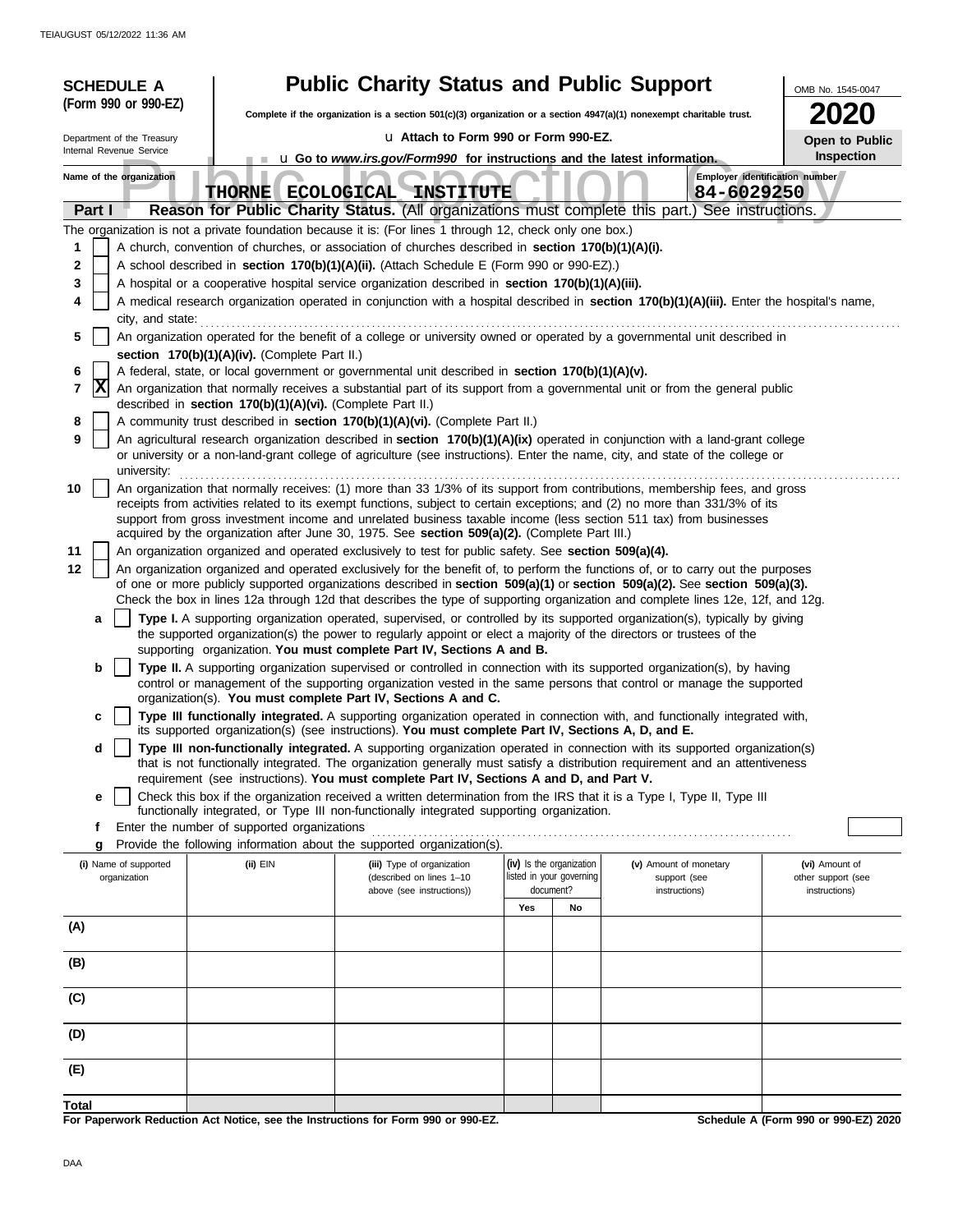|                                                                                                         | Schedule A (Form 990 or 990-EZ) 2020                                                                                                                                                                              |           |           | THORNE ECOLOGICAL INSTITUTE |            | 84-6029250 | Page 2                                   |
|---------------------------------------------------------------------------------------------------------|-------------------------------------------------------------------------------------------------------------------------------------------------------------------------------------------------------------------|-----------|-----------|-----------------------------|------------|------------|------------------------------------------|
|                                                                                                         | Support Schedule for Organizations Described in Sections 170(b)(1)(A)(iv) and 170(b)(1)(A)(vi)<br>Part II                                                                                                         |           |           |                             |            |            |                                          |
|                                                                                                         | (Complete only if you checked the box on line 5, 7, or 8 of Part I or if the organization failed to qualify under                                                                                                 |           |           |                             |            |            |                                          |
| Part III. If the organization fails to qualify under the tests listed below, please complete Part III.) |                                                                                                                                                                                                                   |           |           |                             |            |            |                                          |
|                                                                                                         | Section A. Public Support                                                                                                                                                                                         |           |           |                             |            |            |                                          |
|                                                                                                         | Calendar year (or fiscal year beginning in) u                                                                                                                                                                     | (a) 2016  | (b) 2017  | (c) 2018                    | $(d)$ 2019 | (e) 2020   | (f) Total                                |
| 1                                                                                                       | Gifts, grants, contributions, and<br>membership fees received. (Do not                                                                                                                                            |           |           |                             |            |            |                                          |
|                                                                                                         | include any "unusual grants.")                                                                                                                                                                                    | 1,175,841 | 1,191,542 | 1,776,465                   | 767,708    | 1,964,903  | 6,876,459                                |
| $\mathbf{2}$                                                                                            | Tax revenues levied for the<br>organization's benefit and either paid<br>to or expended on its behalf                                                                                                             |           |           |                             |            |            |                                          |
| 3                                                                                                       | The value of services or facilities<br>furnished by a governmental unit to the<br>organization without charge                                                                                                     | 42,370    | 42,370    | 42,370                      | 28,247     | 42,369     | 197,726                                  |
| 4                                                                                                       | Total. Add lines 1 through 3                                                                                                                                                                                      | 1,218,211 | 1,233,912 | 1,818,835                   | 795,955    | 2,007,272  | 7,074,185                                |
| 5                                                                                                       | The portion of total contributions by<br>each person (other than a<br>governmental unit or publicly<br>supported organization) included on<br>line 1 that exceeds 2% of the amount                                |           |           |                             |            |            |                                          |
| 6                                                                                                       | shown on line 11, column (f)<br>dia a a a a a a a<br>Public support. Subtract line 5 from line 4                                                                                                                  |           |           |                             |            |            | 733,520<br>6,340,665                     |
|                                                                                                         | <b>Section B. Total Support</b>                                                                                                                                                                                   |           |           |                             |            |            |                                          |
|                                                                                                         | Calendar year (or fiscal year beginning in) $\mathbf u$                                                                                                                                                           | (a) 2016  | (b) 2017  | $(c)$ 2018                  | $(d)$ 2019 | (e) $2020$ | (f) Total                                |
| 7                                                                                                       | Amounts from line 4                                                                                                                                                                                               | 1,218,211 | 1,233,912 | 1,818,835                   | 795,955    | 2,007,272  | 7,074,185                                |
| 8                                                                                                       | Gross income from interest, dividends,<br>payments received on securities loans,<br>rents, royalties, and income from<br>similar sources $\ldots$ , $\ldots$ , $\ldots$ , $\ldots$ , $\ldots$                     | 20,155    | 32,382    | 32,184                      | 47,299     | 11,221     | 143,241                                  |
| 9                                                                                                       | Net income from unrelated business<br>activities, whether or not the business<br>is regularly carried on                                                                                                          |           |           |                             |            |            |                                          |
| 10                                                                                                      | Other income. Do not include gain or<br>loss from the sale of capital assets<br>(Explain in Part VI.)                                                                                                             | 1,116     |           |                             |            |            | 1,116                                    |
| 11                                                                                                      | Total support. Add lines 7 through 10                                                                                                                                                                             |           |           |                             |            |            | 7,218,542                                |
| 12                                                                                                      | Gross receipts from related activities, etc. (see instructions)                                                                                                                                                   |           |           |                             |            | 12         | 826,215                                  |
| 13                                                                                                      | First 5 years. If the Form 990 is for the organization's first, second, third, fourth, or fifth tax year as a section 501(c)(3)                                                                                   |           |           |                             |            |            | $\blacksquare$                           |
|                                                                                                         | organization, check this box and stop here                                                                                                                                                                        |           |           |                             |            |            |                                          |
|                                                                                                         | Section C. Computation of Public Support Percentage                                                                                                                                                               |           |           |                             |            |            |                                          |
| 14                                                                                                      |                                                                                                                                                                                                                   |           |           |                             |            | 14         | 87.84%                                   |
| 15                                                                                                      | Public support percentage from 2019 Schedule A, Part II, line 14                                                                                                                                                  |           |           |                             |            | 15         | 80.81%                                   |
| 16a                                                                                                     | 33 1/3% support test-2020. If the organization did not check the box on line 13, and line 14 is 33 1/3% or more, check this                                                                                       |           |           |                             |            |            |                                          |
| b                                                                                                       | box and stop here. The organization qualifies as a publicly supported organization<br>33 1/3% support test-2019. If the organization did not check a box on line 13 or 16a, and line 15 is 33 1/3% or more, check |           |           |                             |            |            | $\blacktriangleright \boxed{\mathbf{X}}$ |
|                                                                                                         | this box and stop here. The organization qualifies as a publicly supported organization                                                                                                                           |           |           |                             |            |            |                                          |
|                                                                                                         | 17a 10%-facts-and-circumstances test-2020. If the organization did not check a box on line 13, 16a, or 16b, and line 14 is                                                                                        |           |           |                             |            |            |                                          |
|                                                                                                         | 10% or more, and if the organization meets the "facts-and-circumstances" test, check this box and stop here. Explain in                                                                                           |           |           |                             |            |            |                                          |
|                                                                                                         | Part VI how the organization meets the "facts-and-circumstances" test. The organization qualifies as a publicly supported                                                                                         |           |           |                             |            |            |                                          |
|                                                                                                         | organization                                                                                                                                                                                                      |           |           |                             |            |            |                                          |
| b                                                                                                       | 10%-facts-and-circumstances test-2019. If the organization did not check a box on line 13, 16a, 16b, or 17a, and line                                                                                             |           |           |                             |            |            |                                          |
|                                                                                                         | 15 is 10% or more, and if the organization meets the "facts-and-circumstances" test, check this box and stop here. Explain                                                                                        |           |           |                             |            |            |                                          |
|                                                                                                         | in Part VI how the organization meets the "facts-and-circumstances" test. The organization qualifies as a publicly supported                                                                                      |           |           |                             |            |            |                                          |
|                                                                                                         | organization                                                                                                                                                                                                      |           |           |                             |            |            |                                          |
| 18                                                                                                      | Private foundation. If the organization did not check a box on line 13, 16a, 16b, 17a, or 17b, check this box and see                                                                                             |           |           |                             |            |            |                                          |
|                                                                                                         | <b>instructions</b>                                                                                                                                                                                               |           |           |                             |            |            |                                          |

**Schedule A (Form 990 or 990-EZ) 2020**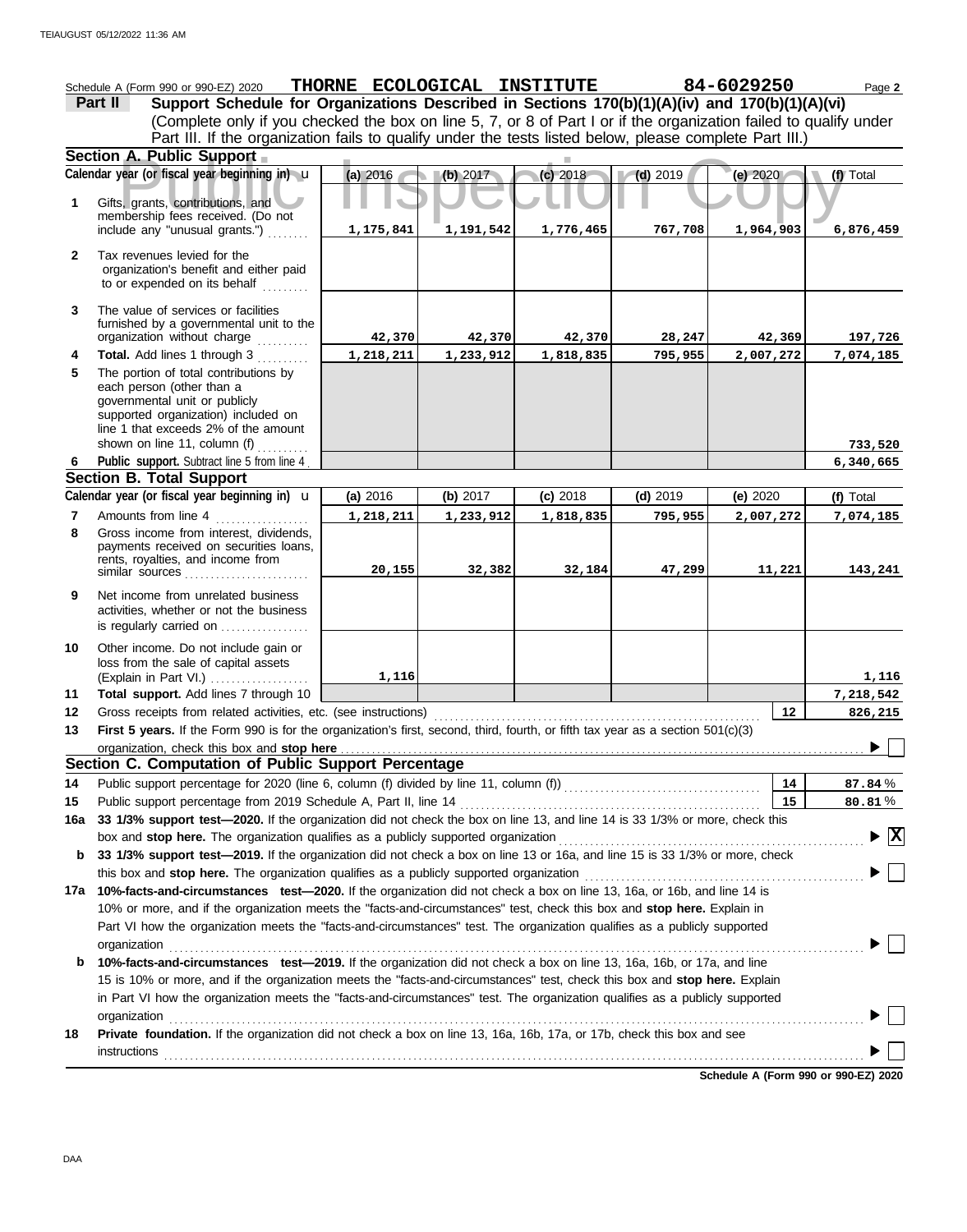|     | Schedule A (Form 990 or 990-EZ) 2020                                                                                                                                              |            |          | THORNE ECOLOGICAL INSTITUTE |            | 84-6029250 | Page 3    |
|-----|-----------------------------------------------------------------------------------------------------------------------------------------------------------------------------------|------------|----------|-----------------------------|------------|------------|-----------|
|     | Support Schedule for Organizations Described in Section 509(a)(2)<br>Part III                                                                                                     |            |          |                             |            |            |           |
|     | (Complete only if you checked the box on line 10 of Part I or if the organization failed to qualify under Part II.                                                                |            |          |                             |            |            |           |
|     | If the organization fails to qualify under the tests listed below, please complete Part II.)                                                                                      |            |          |                             |            |            |           |
|     | Section A. Public Support                                                                                                                                                         |            |          |                             |            |            |           |
|     | Calendar year (or fiscal year beginning in) u                                                                                                                                     | $(a)$ 2016 | (b) 2017 | (c) 2018                    | $(d)$ 2019 | (e) 2020   | (f) Total |
| 1.  | Gifts, grants, contributions, and membership fees<br>received. (Do not include any "unusual grants.")                                                                             |            |          |                             |            |            |           |
| 2   | Gross receipts from admissions, merchandise<br>sold or services performed, or facilities<br>furnished in any activity that is related to the<br>organization's fax-exempt purpose |            |          |                             |            |            |           |
| 3   | Gross receipts from activities that are not an<br>unrelated trade or business under section 513                                                                                   |            |          |                             |            |            |           |
| 4   | Tax revenues levied for the<br>organization's benefit and either paid<br>to or expended on its behalf                                                                             |            |          |                             |            |            |           |
| 5   | The value of services or facilities<br>furnished by a governmental unit to the<br>organization without charge                                                                     |            |          |                             |            |            |           |
| 6   | Total. Add lines 1 through 5                                                                                                                                                      |            |          |                             |            |            |           |
| 7a  | Amounts included on lines 1, 2, and 3<br>received from disqualified persons                                                                                                       |            |          |                             |            |            |           |
| b   | Amounts included on lines 2 and 3<br>received from other than disqualified<br>persons that exceed the greater of \$5,000<br>or 1% of the amount on line 13 for the year           |            |          |                             |            |            |           |
| c   | Add lines 7a and 7b<br><u> 1999 - Johann Stoff, amerikansk f</u>                                                                                                                  |            |          |                             |            |            |           |
| 8   | Public support. (Subtract line 7c from<br>line $6.$ )                                                                                                                             |            |          |                             |            |            |           |
|     | <b>Section B. Total Support</b>                                                                                                                                                   |            |          |                             |            |            |           |
|     | Calendar year (or fiscal year beginning in) <b>u</b>                                                                                                                              | (a) 2016   | (b) 2017 | $(c)$ 2018                  | $(d)$ 2019 | (e) $2020$ | (f) Total |
| 9   | Amounts from line 6                                                                                                                                                               |            |          |                             |            |            |           |
| 10a | Gross income from interest, dividends,<br>payments received on securities loans, rents,<br>royalties, and income from similar sources.                                            |            |          |                             |            |            |           |
| b   | Unrelated business taxable income (less<br>section 511 taxes) from businesses<br>acquired after June 30, 1975                                                                     |            |          |                             |            |            |           |
| c   | Add lines 10a and 10b                                                                                                                                                             |            |          |                             |            |            |           |
| 11  | Net income from unrelated business<br>activities not included in line 10b, whether<br>or not the business is regularly carried on                                                 |            |          |                             |            |            |           |
| 12  | Other income. Do not include gain or<br>loss from the sale of capital assets<br>(Explain in Part VI.)<br>.                                                                        |            |          |                             |            |            |           |
| 13  | Total support. (Add lines 9, 10c, 11,                                                                                                                                             |            |          |                             |            |            |           |
| 14  | and 12.)<br>First 5 years. If the Form 990 is for the organization's first, second, third, fourth, or fifth tax year as a section 501(c)(3)                                       |            |          |                             |            |            |           |
|     | organization, check this box and stop here<br>Section C. Computation of Public Support Percentage                                                                                 |            |          |                             |            |            |           |
|     |                                                                                                                                                                                   |            |          |                             |            | 15         |           |
| 15  |                                                                                                                                                                                   |            |          |                             |            | 16         | %<br>$\%$ |
| 16  | Section D. Computation of Investment Income Percentage                                                                                                                            |            |          |                             |            |            |           |
| 17  |                                                                                                                                                                                   |            |          |                             |            | 17         | %         |
|     | 18 Investment income percentage from 2019 Schedule A, Part III, line 17                                                                                                           |            |          |                             |            | 18         | $\%$      |
| 19а | 33 1/3% support tests-2020. If the organization did not check the box on line 14, and line 15 is more than 33 1/3%, and line                                                      |            |          |                             |            |            |           |
|     | 17 is not more than 33 1/3%, check this box and stop here. The organization qualifies as a publicly supported organization                                                        |            |          |                             |            |            |           |
| b   | 33 1/3% support tests-2019. If the organization did not check a box on line 14 or line 19a, and line 16 is more than 33 1/3%, and                                                 |            |          |                             |            |            |           |
|     | line 18 is not more than 33 1/3%, check this box and stop here. The organization qualifies as a publicly supported organization                                                   |            |          |                             |            |            |           |
| 20  |                                                                                                                                                                                   |            |          |                             |            |            |           |

**Schedule A (Form 990 or 990-EZ) 2020**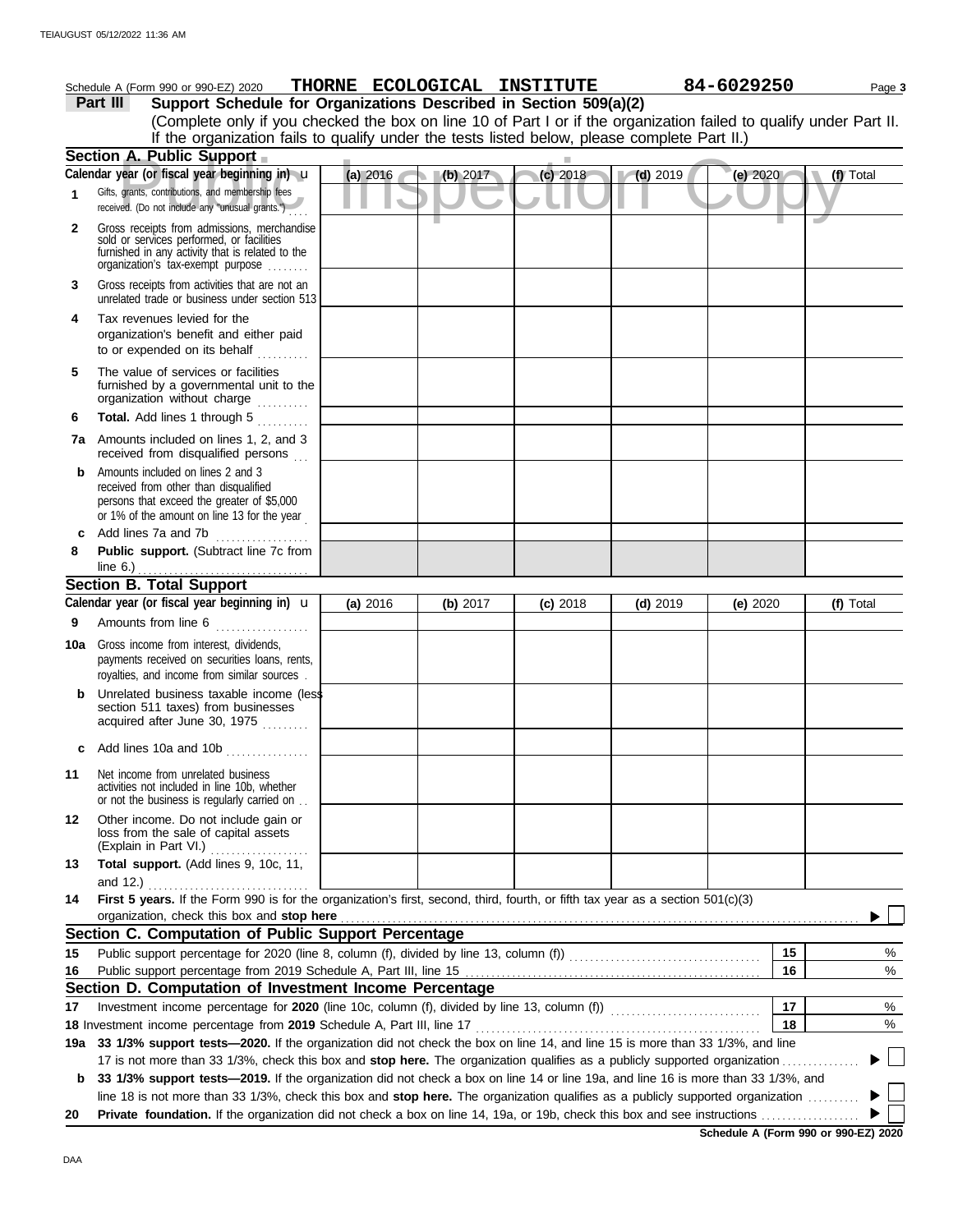|     | THORNE ECOLOGICAL INSTITUTE<br>Schedule A (Form 990 or 990-EZ) 2020                                                                                                                                                           | 84-6029250                                              | Page 4 |
|-----|-------------------------------------------------------------------------------------------------------------------------------------------------------------------------------------------------------------------------------|---------------------------------------------------------|--------|
|     | <b>Supporting Organizations</b><br><b>Part IV</b>                                                                                                                                                                             |                                                         |        |
|     | (Complete only if you checked a box in line 12 on Part I. If you checked box 12a, Part I, complete Sections A                                                                                                                 |                                                         |        |
|     | and B. If you checked box 12b, Part I, complete Sections A and C. If you checked box 12c, Part I, complete                                                                                                                    |                                                         |        |
|     | Sections A, D, and E. If you checked box 12d, Part I, complete Sections A and D, and complete Part V.)                                                                                                                        |                                                         |        |
|     | Section A. All Supporting Organizations                                                                                                                                                                                       |                                                         |        |
|     |                                                                                                                                                                                                                               | Yes                                                     | No     |
| 1   | Are all of the organization's supported organizations listed by name in the organization's governing                                                                                                                          |                                                         |        |
|     | documents? If "No," describe in Part VI how the supported organizations are designated. If designated by                                                                                                                      |                                                         |        |
|     | class or purpose, describe the designation. If historic and continuing relationship, explain.                                                                                                                                 | 1                                                       |        |
| 2   | Did the organization have any supported organization that does not have an IRS determination of status                                                                                                                        |                                                         |        |
|     | under section 509(a)(1) or (2)? If "Yes," explain in Part VI how the organization determined that the supported                                                                                                               |                                                         |        |
|     | organization was described in section 509(a)(1) or (2).                                                                                                                                                                       | $\mathbf{2}$                                            |        |
| За  | Did the organization have a supported organization described in section $501(c)(4)$ , (5), or (6)? If "Yes," answer<br>lines 3b and 3c below.                                                                                 | 3a                                                      |        |
| b   | Did the organization confirm that each supported organization qualified under section $501(c)(4)$ , (5), or (6) and                                                                                                           |                                                         |        |
|     | satisfied the public support tests under section 509(a)(2)? If "Yes," describe in Part VI when and how the                                                                                                                    |                                                         |        |
|     | organization made the determination.                                                                                                                                                                                          | 3b                                                      |        |
| c   | Did the organization ensure that all support to such organizations was used exclusively for section $170(c)(2)(B)$                                                                                                            |                                                         |        |
|     | purposes? If "Yes," explain in Part VI what controls the organization put in place to ensure such use.                                                                                                                        | 3c                                                      |        |
| 4a  | Was any supported organization not organized in the United States ("foreign supported organization")? If                                                                                                                      |                                                         |        |
|     | "Yes," and if you checked 12a or 12b in Part I, answer (b) and (c) below.                                                                                                                                                     | 4a                                                      |        |
| b   | Did the organization have ultimate control and discretion in deciding whether to make grants to the foreign                                                                                                                   |                                                         |        |
|     | supported organization? If "Yes," describe in Part VI how the organization had such control and discretion                                                                                                                    |                                                         |        |
|     | despite being controlled or supervised by or in connection with its supported organizations.                                                                                                                                  | 4b                                                      |        |
| c   | Did the organization support any foreign supported organization that does not have an IRS determination                                                                                                                       |                                                         |        |
|     | under sections $501(c)(3)$ and $509(a)(1)$ or (2)? If "Yes," explain in Part VI what controls the organization used                                                                                                           |                                                         |        |
|     | to ensure that all support to the foreign supported organization was used exclusively for section $170(c)(2)(B)$                                                                                                              |                                                         |        |
|     | purposes.                                                                                                                                                                                                                     | 4c                                                      |        |
| 5a  | Did the organization add, substitute, or remove any supported organizations during the tax year? If "Yes,"                                                                                                                    |                                                         |        |
|     | answer lines 5b and 5c below (if applicable). Also, provide detail in Part VI, including (i) the names and EIN                                                                                                                |                                                         |        |
|     | numbers of the supported organizations added, substituted, or removed; (ii) the reasons for each such action;                                                                                                                 |                                                         |        |
|     | (iii) the authority under the organization's organizing document authorizing such action; and (iv) how the action                                                                                                             |                                                         |        |
|     | was accomplished (such as by amendment to the organizing document).                                                                                                                                                           | 5а                                                      |        |
| b   | Type I or Type II only. Was any added or substituted supported organization part of a class already                                                                                                                           |                                                         |        |
|     | designated in the organization's organizing document?                                                                                                                                                                         | 5b                                                      |        |
|     | Substitutions only. Was the substitution the result of an event beyond the organization's control?                                                                                                                            | 5c                                                      |        |
|     | Did the organization provide support (whether in the form of grants or the provision of services or facilities) to                                                                                                            |                                                         |        |
|     | anyone other than (i) its supported organizations, (ii) individuals that are part of the charitable class benefited                                                                                                           |                                                         |        |
|     | by one or more of its supported organizations, or (iii) other supporting organizations that also support or<br>benefit one or more of the filing organization's supported organizations? If "Yes," provide detail in Part VI. | 6                                                       |        |
| 7   | Did the organization provide a grant, loan, compensation, or other similar payment to a substantial contributor                                                                                                               |                                                         |        |
|     | (as defined in section $4958(c)(3)(C)$ ), a family member of a substantial contributor, or a 35% controlled entity                                                                                                            |                                                         |        |
|     | with regard to a substantial contributor? If "Yes," complete Part I of Schedule L (Form 990 or 990-EZ).                                                                                                                       | 7                                                       |        |
| 8   | Did the organization make a loan to a disqualified person (as defined in section 4958) not described in line 7?                                                                                                               |                                                         |        |
|     | If "Yes," complete Part I of Schedule L (Form 990 or 990-EZ).                                                                                                                                                                 | 8                                                       |        |
| 9а  | Was the organization controlled directly or indirectly at any time during the tax year by one or more                                                                                                                         |                                                         |        |
|     | disqualified persons, as defined in section 4946 (other than foundation managers and organizations                                                                                                                            |                                                         |        |
|     | described in section 509(a)(1) or (2))? If "Yes," provide detail in Part VI.                                                                                                                                                  | 9a                                                      |        |
| b   | Did one or more disqualified persons (as defined in line 9a) hold a controlling interest in any entity in which                                                                                                               |                                                         |        |
|     | the supporting organization had an interest? If "Yes," provide detail in Part VI.                                                                                                                                             | 9b                                                      |        |
| c   | Did a disqualified person (as defined in line 9a) have an ownership interest in, or derive any personal benefit                                                                                                               |                                                         |        |
|     | from, assets in which the supporting organization also had an interest? If "Yes," provide detail in Part VI.                                                                                                                  | 9c                                                      |        |
| 10a | Was the organization subject to the excess business holdings rules of section 4943 because of section                                                                                                                         |                                                         |        |
|     | 4943(f) (regarding certain Type II supporting organizations, and all Type III non-functionally integrated                                                                                                                     |                                                         |        |
|     | supporting organizations)? If "Yes," answer line 10b below.                                                                                                                                                                   | 10a                                                     |        |
| b   | Did the organization have any excess business holdings in the tax year? (Use Schedule C, Form 4720, to                                                                                                                        |                                                         |        |
|     | determine whether the organization had excess business holdings.)                                                                                                                                                             | 10 <sub>b</sub><br>Schedule A (Form 990 or 990-EZ) 2020 |        |
|     |                                                                                                                                                                                                                               |                                                         |        |

DAA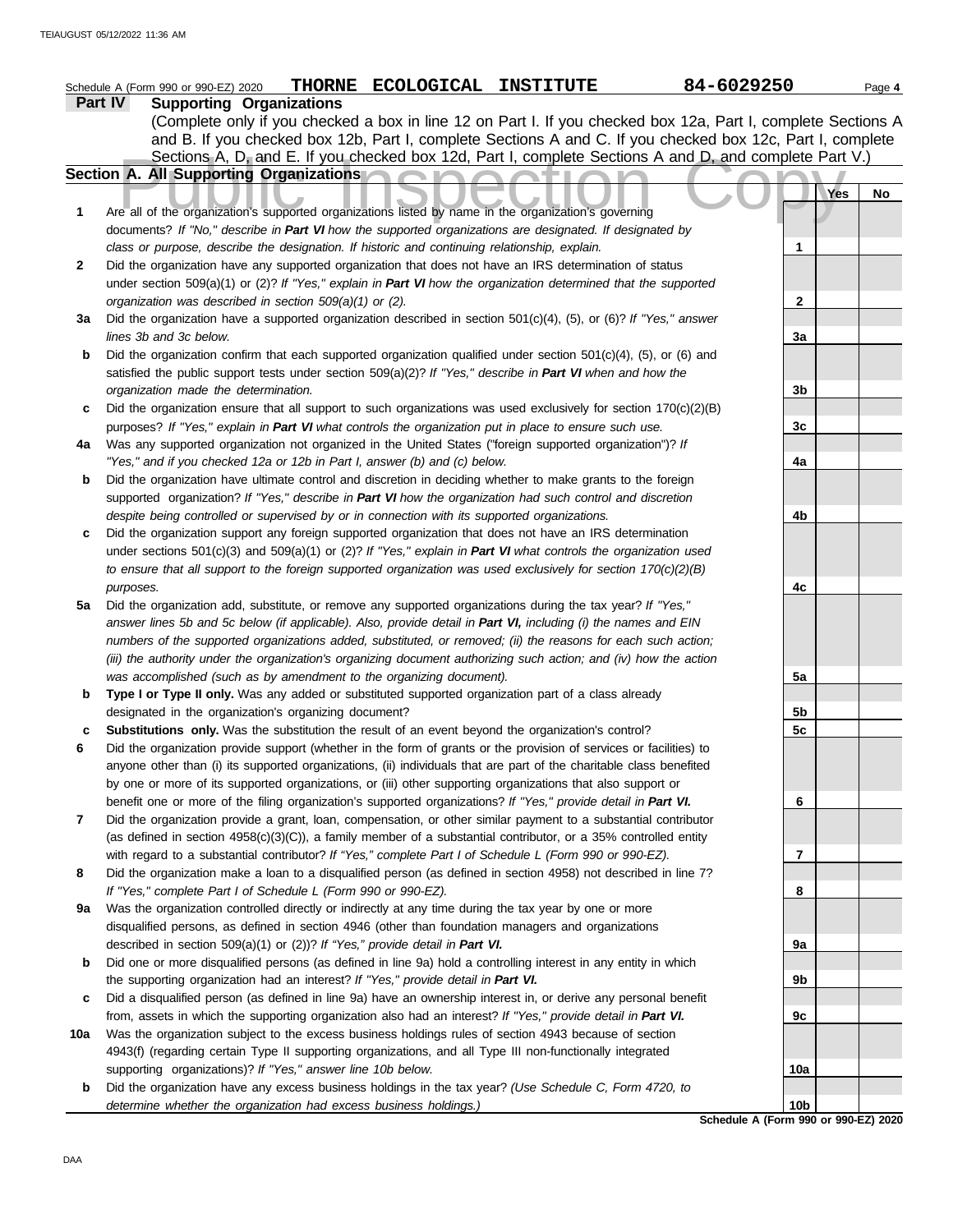|              | 84-6029250<br>THORNE ECOLOGICAL<br><b>INSTITUTE</b><br>Schedule A (Form 990 or 990-EZ) 2020<br><b>Supporting Organizations (continued)</b><br>Part IV |                 |     | Page 5    |
|--------------|-------------------------------------------------------------------------------------------------------------------------------------------------------|-----------------|-----|-----------|
|              |                                                                                                                                                       |                 | Yes | <b>No</b> |
| 11           | Has the organization accepted a gift or contribution from any of the following persons?                                                               |                 |     |           |
| a            | A person who directly or indirectly controls, either alone or together with persons described in lines 11b and                                        |                 |     |           |
|              | 11c below, the governing body of a supported organization?                                                                                            | 11a             |     |           |
| b            | A family member of a person described in line 11a above?                                                                                              | 11 <sub>b</sub> |     |           |
| C            | A 35% controlled entity of a person described in line 11a or 11b above? If "Yes" to line 11a, 11b, or 11c, provide                                    |                 |     |           |
|              | detail in Part VI.                                                                                                                                    | 11c             |     |           |
|              | Section B. Type I Supporting Organizations                                                                                                            |                 |     |           |
|              |                                                                                                                                                       |                 | Yes | <b>No</b> |
| 1            | Did the governing body, members of the governing body, officers acting in their official capacity, or membership of one or                            |                 |     |           |
|              | more supported organizations have the power to regularly appoint or elect at least a majority of the organization's officers,                         |                 |     |           |
|              | directors, or trustees at all times during the tax year? If "No," describe in Part VI how the supported organization(s)                               |                 |     |           |
|              | effectively operated, supervised, or controlled the organization's activities. If the organization had more than one supported                        |                 |     |           |
|              | organization, describe how the powers to appoint and/or remove officers, directors, or trustees were allocated among the                              |                 |     |           |
|              | supported organizations and what conditions or restrictions, if any, applied to such powers during the tax year.                                      | $\mathbf 1$     |     |           |
| 2            | Did the organization operate for the benefit of any supported organization other than the supported                                                   |                 |     |           |
|              | organization(s) that operated, supervised, or controlled the supporting organization? If "Yes," explain in Part                                       |                 |     |           |
|              | VI how providing such benefit carried out the purposes of the supported organization(s) that operated,                                                |                 |     |           |
|              | supervised, or controlled the supporting organization.                                                                                                | $\overline{2}$  |     |           |
|              | Section C. Type II Supporting Organizations                                                                                                           |                 |     |           |
|              |                                                                                                                                                       |                 | Yes | No        |
| 1            | Were a majority of the organization's directors or trustees during the tax year also a majority of the directors                                      |                 |     |           |
|              | or trustees of each of the organization's supported organization(s)? If "No," describe in Part VI how control                                         |                 |     |           |
|              | or management of the supporting organization was vested in the same persons that controlled or managed                                                |                 |     |           |
|              | the supported organization(s).                                                                                                                        | 1               |     |           |
|              | Section D. All Type III Supporting Organizations                                                                                                      |                 |     |           |
|              |                                                                                                                                                       |                 | Yes | No        |
| 1            | Did the organization provide to each of its supported organizations, by the last day of the fifth month of the                                        |                 |     |           |
|              | organization's tax year, (i) a written notice describing the type and amount of support provided during the prior tax                                 |                 |     |           |
|              | year, (ii) a copy of the Form 990 that was most recently filed as of the date of notification, and (iii) copies of the                                |                 |     |           |
|              | organization's governing documents in effect on the date of notification, to the extent not previously provided?                                      | 1               |     |           |
| $\mathbf{2}$ | Were any of the organization's officers, directors, or trustees either (i) appointed or elected by the supported                                      |                 |     |           |
|              |                                                                                                                                                       |                 |     |           |

| organization(s) or (ii) serving on the governing body of a supported organization? If "No," explain in Part VI how |
|--------------------------------------------------------------------------------------------------------------------|
| the organization maintained a close and continuous working relationship with the supported organization(s).        |
| By reason of the relationship described in line 2, above, did the organization's supported organizations have      |
| a significant voice in the organization's investment policies and in directing the use of the organization's       |
| income or assets at all times during the tax year? If "Yes," describe in Part VI the role the organization's       |

### *supported organizations played in this regard.* **Section E. Type III Functionally-Integrated Supporting Organizations**

- **1** *Check the box next to the method that the organization used to satisfy the Integral Part Test during the year (see instructions).*
	- The organization satisfied the Activities Test. *Complete line 2 below.* **a**
	- The organization is the parent of each of its supported organizations. *Complete line 3 below.* **b**
	- The organization supported a governmental entity. *Describe in Part VI how you supported a governmental entity (see instructions).* **c**
- **2** Activities Test. *Answer lines 2a and 2b below.*
- **a** Did substantially all of the organization's activities during the tax year directly further the exempt purposes of the supported organization(s) to which the organization was responsive? *If "Yes," then in Part VI identify those supported organizations and explain how these activities directly furthered their exempt purposes, how the organization was responsive to those supported organizations, and how the organization determined that these activities constituted substantially all of its activities.*
- **b** Did the activities described in line 2a, above, constitute activities that, but for the organization's involvement, one or more of the organization's supported organization(s) would have been engaged in? If "Yes," explain in *Part VI the reasons for the organization's position that its supported organization(s) would have engaged in these activities but for the organization's involvement.*
- **3** Parent of Supported Organizations. *Answer lines 3a and 3b below.*
	- **a** Did the organization have the power to regularly appoint or elect a majority of the officers, directors, or trustees of each of the supported organizations? *If "Yes" or "No," provide details in Part VI.*
- **b** Did the organization exercise a substantial degree of direction over the policies, programs, and activities of each of its supported organizations? *If "Yes," describe in Part VI the role played by the organization in this regard.*

**Yes No 2a 2b 3a 3b**

DAA **Schedule A (Form 990 or 990-EZ) 2020**

**2**

**3**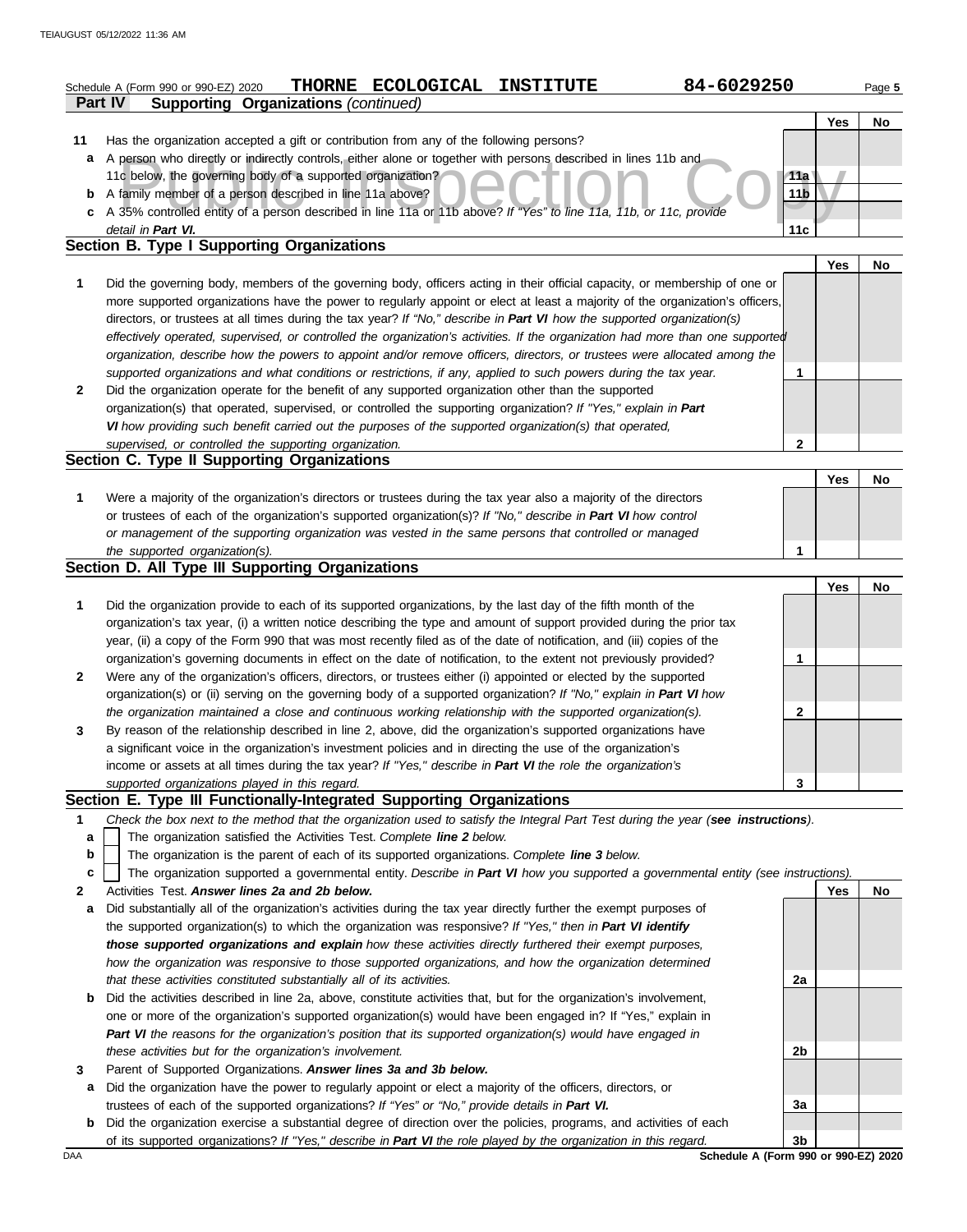|                | THORNE ECOLOGICAL INSTITUTE<br>Schedule A (Form 990 or 990-EZ) 2020                                                              |                | 84-6029250     |                                | Page 6 |  |  |  |
|----------------|----------------------------------------------------------------------------------------------------------------------------------|----------------|----------------|--------------------------------|--------|--|--|--|
|                | Type III Non-Functionally Integrated 509(a)(3) Supporting Organizations<br><b>Part V</b>                                         |                |                |                                |        |  |  |  |
| 1              | Check here if the organization satisfied the Integral Part Test as a qualifying trust on Nov. 20, 1970 (explain in Part VI). See |                |                |                                |        |  |  |  |
|                | instructions. All other Type III non-functionally integrated supporting organizations must complete Sections A through E.        |                |                |                                |        |  |  |  |
|                | Section A - Adjusted Net Income                                                                                                  |                | (A) Prior Year | (B) Current Year               |        |  |  |  |
|                |                                                                                                                                  |                |                | (optional)                     |        |  |  |  |
| 1              | Net short-term capital gain                                                                                                      | 1              |                |                                |        |  |  |  |
| $\mathbf{2}$   | Recoveries of prior-year distributions                                                                                           | $\overline{2}$ |                |                                |        |  |  |  |
| 3              | Other gross income (see instructions)                                                                                            | 3              |                |                                |        |  |  |  |
| 4              | Add lines 1 through 3.                                                                                                           | 4              |                |                                |        |  |  |  |
| 5              | Depreciation and depletion                                                                                                       | 5              |                |                                |        |  |  |  |
| 6              | Portion of operating expenses paid or incurred for production or collection of                                                   |                |                |                                |        |  |  |  |
|                | gross income or for management, conservation, or maintenance of property                                                         |                |                |                                |        |  |  |  |
|                | held for production of income (see instructions)                                                                                 | 6              |                |                                |        |  |  |  |
| 7              | Other expenses (see instructions)                                                                                                | 7              |                |                                |        |  |  |  |
| 8              | Adjusted Net Income (subtract lines 5, 6, and 7 from line 4)                                                                     | 8              |                |                                |        |  |  |  |
|                | Section B - Minimum Asset Amount                                                                                                 |                | (A) Prior Year | (B) Current Year<br>(optional) |        |  |  |  |
| 1              | Aggregate fair market value of all non-exempt-use assets (see                                                                    |                |                |                                |        |  |  |  |
|                | instructions for short tax year or assets held for part of year):                                                                |                |                |                                |        |  |  |  |
|                | a Average monthly value of securities                                                                                            | 1a             |                |                                |        |  |  |  |
|                | <b>b</b> Average monthly cash balances                                                                                           | 1b             |                |                                |        |  |  |  |
|                | c Fair market value of other non-exempt-use assets                                                                               | 1c             |                |                                |        |  |  |  |
|                | d Total (add lines 1a, 1b, and 1c)                                                                                               | 1d             |                |                                |        |  |  |  |
|                | e Discount claimed for blockage or other factors                                                                                 |                |                |                                |        |  |  |  |
|                | (explain in detail in Part VI):                                                                                                  |                |                |                                |        |  |  |  |
| $\mathbf{2}$   | Acquisition indebtedness applicable to non-exempt-use assets                                                                     | $\mathbf{2}$   |                |                                |        |  |  |  |
| 3              | Subtract line 2 from line 1d.                                                                                                    | 3              |                |                                |        |  |  |  |
| 4              | Cash deemed held for exempt use. Enter 0.015 of line 3 (for greater amount,                                                      |                |                |                                |        |  |  |  |
|                | see instructions).                                                                                                               | 4              |                |                                |        |  |  |  |
| 5.             | Net value of non-exempt-use assets (subtract line 4 from line 3)                                                                 | 5              |                |                                |        |  |  |  |
| 6              | Multiply line 5 by 0.035.                                                                                                        | 6              |                |                                |        |  |  |  |
| $\overline{7}$ | Recoveries of prior-year distributions                                                                                           | $\overline{7}$ |                |                                |        |  |  |  |
| 8              | Minimum Asset Amount (add line 7 to line 6)                                                                                      | 8              |                |                                |        |  |  |  |
|                | Section C - Distributable Amount                                                                                                 |                |                | <b>Current Year</b>            |        |  |  |  |
| 1              | Adjusted net income for prior year (from Section A, line 8, column A)                                                            | 1              |                |                                |        |  |  |  |
| 2              | Enter 0.85 of line 1.                                                                                                            | 2              |                |                                |        |  |  |  |
| 3              | Minimum asset amount for prior year (from Section B, line 8, column A)                                                           | 3              |                |                                |        |  |  |  |
| 4              | Enter greater of line 2 or line 3.                                                                                               | 4              |                |                                |        |  |  |  |
| 5              | Income tax imposed in prior year                                                                                                 | 5              |                |                                |        |  |  |  |
| 6              | Distributable Amount. Subtract line 5 from line 4, unless subject to                                                             |                |                |                                |        |  |  |  |
|                | emergency temporary reduction (see instructions).                                                                                | 6              |                |                                |        |  |  |  |
| $\overline{7}$ | Check here if the current year is the organization's first as a non-functionally integrated Type III supporting organization     |                |                |                                |        |  |  |  |
|                | (see instructions).                                                                                                              |                |                |                                |        |  |  |  |

**Schedule A (Form 990 or 990-EZ) 2020**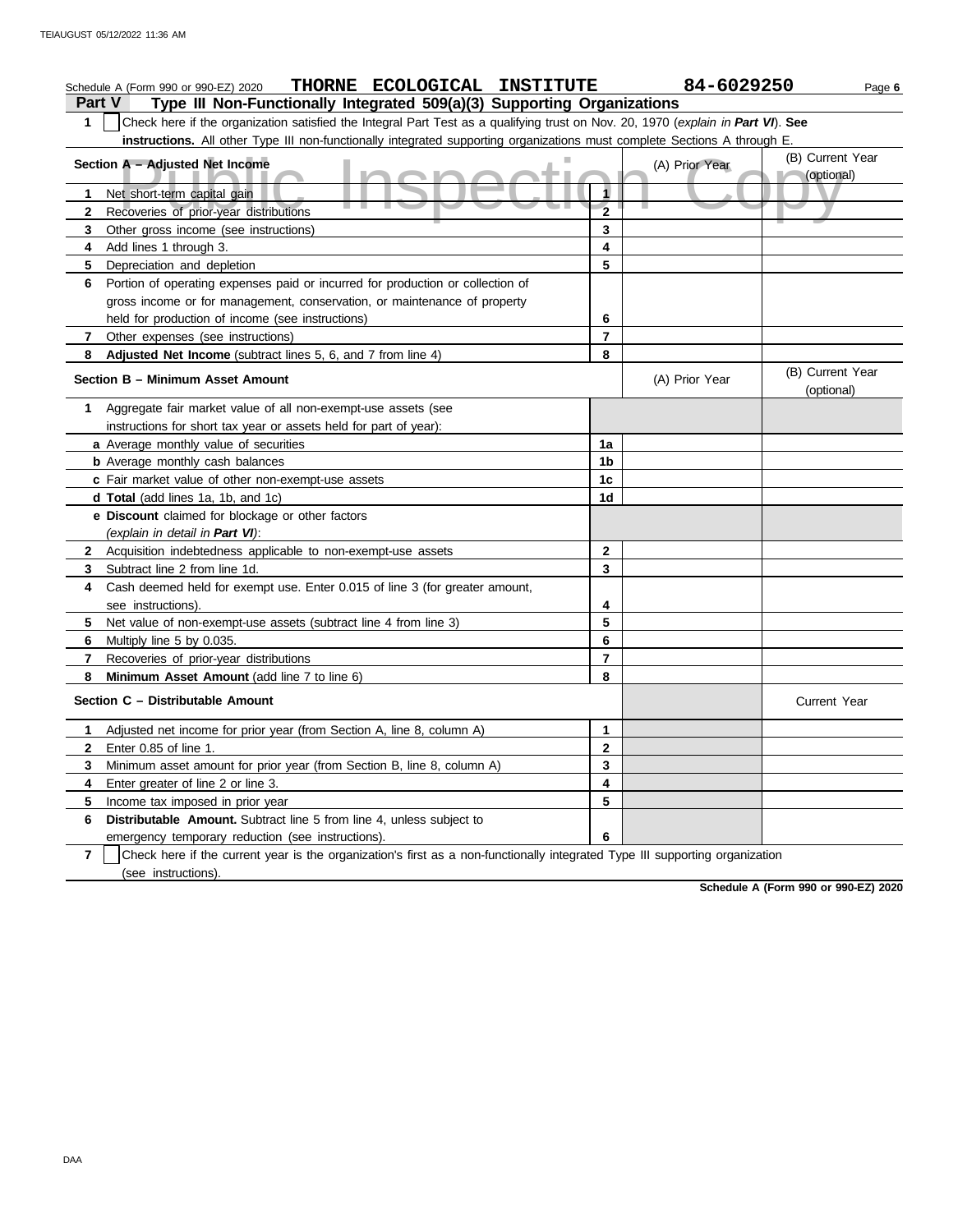| Part V       | THORNE ECOLOGICAL INSTITUTE<br>Schedule A (Form 990 or 990-EZ) 2020<br>Type III Non-Functionally Integrated 509(a)(3) Supporting Organizations (continued) |                             | 84-6029250                     | Page 7                                  |  |  |  |  |  |
|--------------|------------------------------------------------------------------------------------------------------------------------------------------------------------|-----------------------------|--------------------------------|-----------------------------------------|--|--|--|--|--|
|              | Section D - Distributions                                                                                                                                  |                             |                                | <b>Current Year</b>                     |  |  |  |  |  |
| 1            | Amounts paid to supported organizations to accomplish exempt purposes                                                                                      |                             |                                |                                         |  |  |  |  |  |
| $\mathbf{2}$ | Amounts paid to perform activity that directly furthers exempt purposes of supported<br>organizations, in excess of income from activity                   |                             |                                |                                         |  |  |  |  |  |
| 3            | Administrative expenses paid to accomplish exempt purposes of supported organizations                                                                      |                             |                                |                                         |  |  |  |  |  |
| 4            | Amounts paid to acquire exempt-use assets                                                                                                                  |                             |                                |                                         |  |  |  |  |  |
| 5            | Qualified set-aside amounts (prior IRS approval required-provide details in Part VI)                                                                       |                             |                                |                                         |  |  |  |  |  |
| 6            | Other distributions (describe in Part VI). See instructions.                                                                                               |                             |                                |                                         |  |  |  |  |  |
| 7            | <b>Total annual distributions.</b> Add lines 1 through 6.                                                                                                  |                             |                                |                                         |  |  |  |  |  |
| 8            | Distributions to attentive supported organizations to which the organization is responsive                                                                 |                             |                                |                                         |  |  |  |  |  |
|              | (provide details in Part VI). See instructions.                                                                                                            |                             |                                |                                         |  |  |  |  |  |
| 9            | Distributable amount for 2020 from Section C, line 6                                                                                                       |                             |                                |                                         |  |  |  |  |  |
| 10           | Line 8 amount divided by line 9 amount                                                                                                                     |                             |                                |                                         |  |  |  |  |  |
|              |                                                                                                                                                            | (i)                         | (i)                            | (iii)                                   |  |  |  |  |  |
|              | <b>Section E - Distribution Allocations (see instructions)</b>                                                                                             | <b>Excess Distributions</b> | Underdistributions<br>Pre-2020 | <b>Distributable</b><br>Amount for 2020 |  |  |  |  |  |
| 1            | Distributable amount for 2020 from Section C, line 6                                                                                                       |                             |                                |                                         |  |  |  |  |  |
| $\mathbf{2}$ | Underdistributions, if any, for years prior to 2020                                                                                                        |                             |                                |                                         |  |  |  |  |  |
|              | (reasonable cause required-explain in Part VI). See                                                                                                        |                             |                                |                                         |  |  |  |  |  |
|              | instructions.                                                                                                                                              |                             |                                |                                         |  |  |  |  |  |
| 3            | Excess distributions carryover, if any, to 2020                                                                                                            |                             |                                |                                         |  |  |  |  |  |
|              |                                                                                                                                                            |                             |                                |                                         |  |  |  |  |  |
|              |                                                                                                                                                            |                             |                                |                                         |  |  |  |  |  |
|              | <b>c</b> From 2017                                                                                                                                         |                             |                                |                                         |  |  |  |  |  |
|              |                                                                                                                                                            |                             |                                |                                         |  |  |  |  |  |
|              | e From 2019                                                                                                                                                |                             |                                |                                         |  |  |  |  |  |
|              | f Total of lines 3a through 3e                                                                                                                             |                             |                                |                                         |  |  |  |  |  |
|              | g Applied to underdistributions of prior years                                                                                                             |                             |                                |                                         |  |  |  |  |  |
|              | h Applied to 2020 distributable amount                                                                                                                     |                             |                                |                                         |  |  |  |  |  |
|              | Carryover from 2015 not applied (see instructions)<br>Remainder. Subtract lines 3g, 3h, and 3i from line 3f.                                               |                             |                                |                                         |  |  |  |  |  |
| 4            | Distributions for 2020 from                                                                                                                                |                             |                                |                                         |  |  |  |  |  |
|              | \$<br>Section D, line 7:                                                                                                                                   |                             |                                |                                         |  |  |  |  |  |
|              | a Applied to underdistributions of prior years                                                                                                             |                             |                                |                                         |  |  |  |  |  |
|              | <b>b</b> Applied to 2020 distributable amount                                                                                                              |                             |                                |                                         |  |  |  |  |  |
|              | c Remainder. Subtract lines 4a and 4b from line 4.                                                                                                         |                             |                                |                                         |  |  |  |  |  |
| 5            | Remaining underdistributions for years prior to 2020, if                                                                                                   |                             |                                |                                         |  |  |  |  |  |
|              | any. Subtract lines 3g and 4a from line 2. For result                                                                                                      |                             |                                |                                         |  |  |  |  |  |
|              | greater than zero, explain in Part VI. See instructions.                                                                                                   |                             |                                |                                         |  |  |  |  |  |
| 6            | Remaining underdistributions for 2020 Subtract lines 3h                                                                                                    |                             |                                |                                         |  |  |  |  |  |
|              | and 4b from line 1. For result greater than zero, explain in                                                                                               |                             |                                |                                         |  |  |  |  |  |
|              | Part VI. See instructions.                                                                                                                                 |                             |                                |                                         |  |  |  |  |  |
| 7            | Excess distributions carryover to 2021. Add lines 3j                                                                                                       |                             |                                |                                         |  |  |  |  |  |
|              | and 4c.                                                                                                                                                    |                             |                                |                                         |  |  |  |  |  |
| 8            | Breakdown of line 7:                                                                                                                                       |                             |                                |                                         |  |  |  |  |  |
|              | a Excess from 2016                                                                                                                                         |                             |                                |                                         |  |  |  |  |  |
|              | <b>b</b> Excess from 2017                                                                                                                                  |                             |                                |                                         |  |  |  |  |  |
|              | c Excess from 2018                                                                                                                                         |                             |                                |                                         |  |  |  |  |  |
|              | d Excess from 2019                                                                                                                                         |                             |                                |                                         |  |  |  |  |  |
|              | e Excess from 2020                                                                                                                                         |                             |                                |                                         |  |  |  |  |  |
|              |                                                                                                                                                            |                             |                                |                                         |  |  |  |  |  |

**Schedule A (Form 990 or 990-EZ) 2020**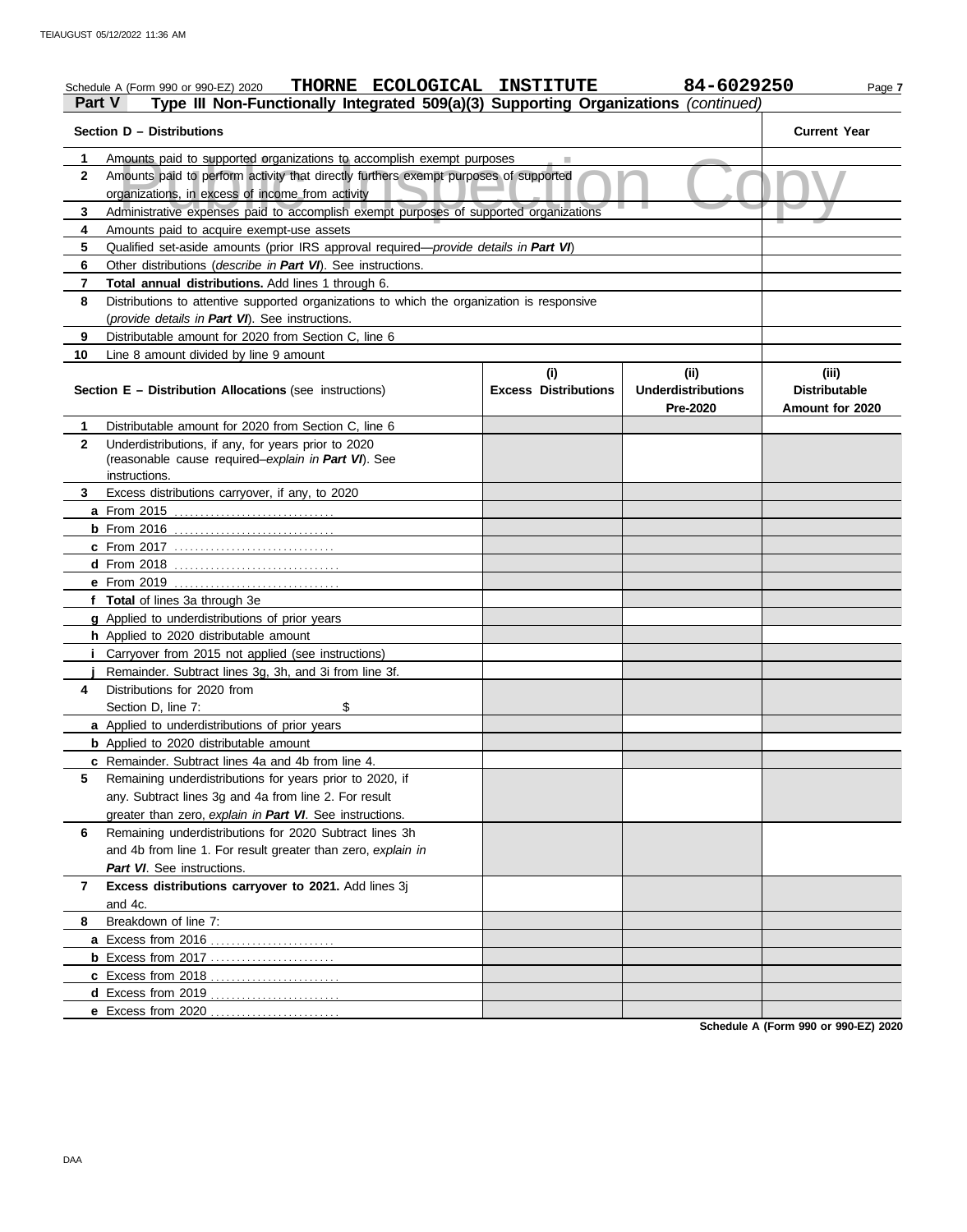|         | Schedule A (Form 990 or 990-EZ) 2020 | THORNE ECOLOGICAL INSTITUTE            | 84-6029250                                                                                                                                                                                                                                     | Page 8 |
|---------|--------------------------------------|----------------------------------------|------------------------------------------------------------------------------------------------------------------------------------------------------------------------------------------------------------------------------------------------|--------|
| Part VI |                                      |                                        | Supplemental Information. Provide the explanations required by Part II, line 10; Part II, line 17a or 17b; Part<br>III, line 12; Part IV, Section A, lines 1, 2, 3b, 3c, 4b, 4c, 5a, 6, 9a, 9b, 9c, 11a, 11b, and 11c; Part IV, Section        |        |
|         |                                      |                                        | B, lines 1 and 2; Part IV, Section C, line 1; Part IV, Section D, lines 2 and 3; Part IV, Section E, lines 1c, 2a, 2b,<br>3a, and 3b; Part V, line 1; Part V, Section B, line 1e; Part V, Section D, lines 5, 6, and 8; and Part V, Section E, |        |
|         |                                      |                                        | lines 2, 5, and 6. Also complete this part for any additional information. (See instructions.)                                                                                                                                                 |        |
|         |                                      | Part II, Line 10 - Other Income Detail |                                                                                                                                                                                                                                                |        |
|         |                                      |                                        | 1,116                                                                                                                                                                                                                                          |        |
|         |                                      |                                        |                                                                                                                                                                                                                                                |        |
|         |                                      |                                        |                                                                                                                                                                                                                                                |        |
|         |                                      |                                        |                                                                                                                                                                                                                                                |        |
|         |                                      |                                        |                                                                                                                                                                                                                                                |        |
|         |                                      |                                        |                                                                                                                                                                                                                                                |        |
|         |                                      |                                        |                                                                                                                                                                                                                                                |        |
|         |                                      |                                        |                                                                                                                                                                                                                                                |        |
|         |                                      |                                        |                                                                                                                                                                                                                                                |        |
|         |                                      |                                        |                                                                                                                                                                                                                                                |        |
|         |                                      |                                        |                                                                                                                                                                                                                                                |        |
|         |                                      |                                        |                                                                                                                                                                                                                                                |        |
|         |                                      |                                        |                                                                                                                                                                                                                                                |        |
|         |                                      |                                        |                                                                                                                                                                                                                                                |        |
|         |                                      |                                        |                                                                                                                                                                                                                                                |        |
|         |                                      |                                        |                                                                                                                                                                                                                                                |        |
|         |                                      |                                        |                                                                                                                                                                                                                                                |        |
|         |                                      |                                        |                                                                                                                                                                                                                                                |        |
|         |                                      |                                        |                                                                                                                                                                                                                                                |        |
|         |                                      |                                        |                                                                                                                                                                                                                                                |        |
|         |                                      |                                        |                                                                                                                                                                                                                                                |        |
|         |                                      |                                        |                                                                                                                                                                                                                                                |        |
|         |                                      |                                        |                                                                                                                                                                                                                                                |        |
|         |                                      |                                        |                                                                                                                                                                                                                                                |        |
|         |                                      |                                        |                                                                                                                                                                                                                                                |        |
|         |                                      |                                        |                                                                                                                                                                                                                                                |        |
|         |                                      |                                        |                                                                                                                                                                                                                                                |        |
|         |                                      |                                        |                                                                                                                                                                                                                                                |        |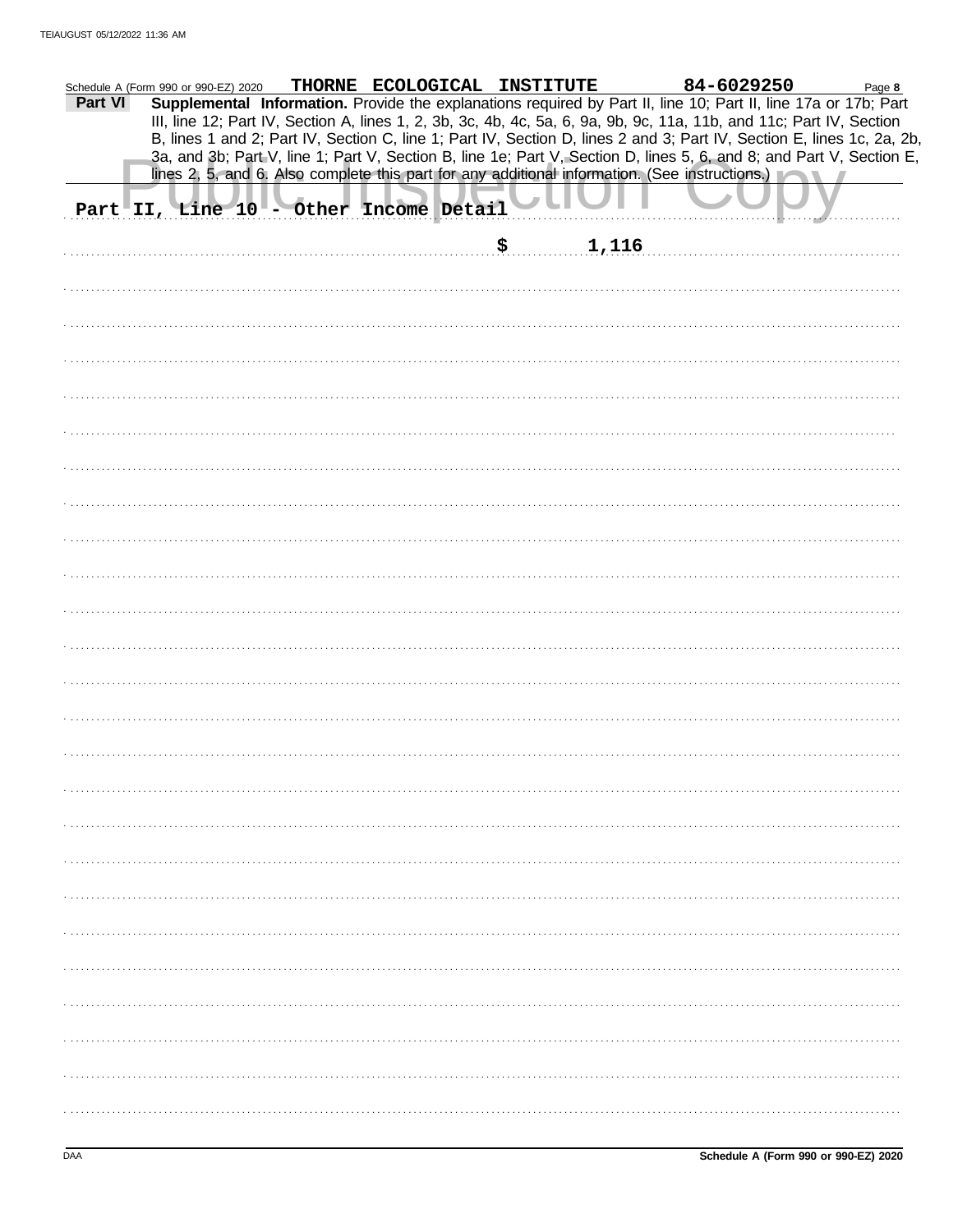| <b>Schedule B</b><br>(Form 990, 990-EZ,                                                          | <b>Schedule of Contributors</b>                                                                                                                                                                             |            | OMB No. 1545-0047                     |
|--------------------------------------------------------------------------------------------------|-------------------------------------------------------------------------------------------------------------------------------------------------------------------------------------------------------------|------------|---------------------------------------|
| or 990-PF)<br>Department of the Treasury<br>Internal Revenue Service                             | u Attach to Form 990, Form 990-EZ, or Form 990-PF.<br>u Go to www.irs.gov/Form990 for the latest information.                                                                                               |            | 2020                                  |
| Name of the organization<br><b>ECOLOGICAL</b><br><b>THORNE</b><br>Organization type (check one): | <b>INSTITUTE</b>                                                                                                                                                                                            | 84-6029250 | <b>Employer identification number</b> |
| Filers of:                                                                                       | Section:                                                                                                                                                                                                    |            |                                       |
| Form 990 or 990-EZ                                                                               | X <br>501(c)<br>3 ) (enter number) organization                                                                                                                                                             |            |                                       |
|                                                                                                  | $4947(a)(1)$ nonexempt charitable trust <b>not</b> treated as a private foundation                                                                                                                          |            |                                       |
|                                                                                                  | 527 political organization                                                                                                                                                                                  |            |                                       |
| Form 990-PF                                                                                      | 501(c)(3) exempt private foundation                                                                                                                                                                         |            |                                       |
|                                                                                                  | $4947(a)(1)$ nonexempt charitable trust treated as a private foundation                                                                                                                                     |            |                                       |
|                                                                                                  | 501(c)(3) taxable private foundation                                                                                                                                                                        |            |                                       |
|                                                                                                  |                                                                                                                                                                                                             |            |                                       |
| instructions                                                                                     | Check if your organization is covered by the General Rule or a Special Rule.<br>Note: Only a section 501(c)(7), (8), or (10) organization can check boxes for both the General Rule and a Special Rule. See |            |                                       |

### **General Rule**

For an organization filing Form 990, 990-EZ, or 990-PF that received, during the year, contributions totaling \$5,000 or more (in money or property) from any one contributor. Complete Parts I and II. See instructions for determining a contributor's total contributions.

### **Special Rules**

 $\overline{X}$  For an organization described in section 501(c)(3) filing Form 990 or 990-EZ that met the 33<sup>1</sup>/3% support test of the regulations under sections 509(a)(1) and 170(b)(1)(A)(vi), that checked Schedule A (Form 990 or 990-EZ), Part II, line 13, 16a, or 16b, and that received from any one contributor, during the year, total contributions of the greater of **(1)** \$5,000; or **(2)** 2% of the amount on (i) Form 990, Part VIII, line 1h; or (ii) Form 990-EZ, line 1. Complete Parts I and II.

literary, or educational purposes, or for the prevention of cruelty to children or animals. Complete Parts I (entering For an organization described in section 501(c)(7), (8), or (10) filing Form 990 or 990-EZ that received from any one contributor, during the year, total contributions of more than \$1,000 *exclusively* for religious, charitable, scientific, "N/A" in column (b) instead of the contributor name and address), II, and III.

For an organization described in section 501(c)(7), (8), or (10) filing Form 990 or 990-EZ that received from any one contributor, during the year, contributions *exclusively* for religious, charitable, etc., purposes, but no such contributions totaled more than \$1,000. If this box is checked, enter here the total contributions that were received during the year for an *exclusively* religious, charitable, etc., purpose. Don't complete any of the parts unless the **General Rule** applies to this organization because it received *nonexclusively* religious, charitable, etc., contributions totaling \$5,000 or more during the year . . . . . . . . . . . . . . . . . . . . . . . . . . . . . . . . . . . . . . . . . . . . . . . . . . . . . . . . . . . . . . . . . . . . . . . . . . . . \$ . . . . . . . . . . . . . . . . . . . . . . . . . . .

990-EZ, or 990-PF), but it **must** answer "No" on Part IV, line 2, of its Form 990; or check the box on line H of its Form 990-EZ or on its Form 990-PF, Part I, line 2, to certify that it doesn't meet the filing requirements of Schedule B (Form 990, 990-EZ, or 990-PF). **Caution:** An organization that isn't covered by the General Rule and/or the Special Rules doesn't file Schedule B (Form 990,

**For Paperwork Reduction Act Notice, see the instructions for Form 990, 990-EZ, or 990-PF.**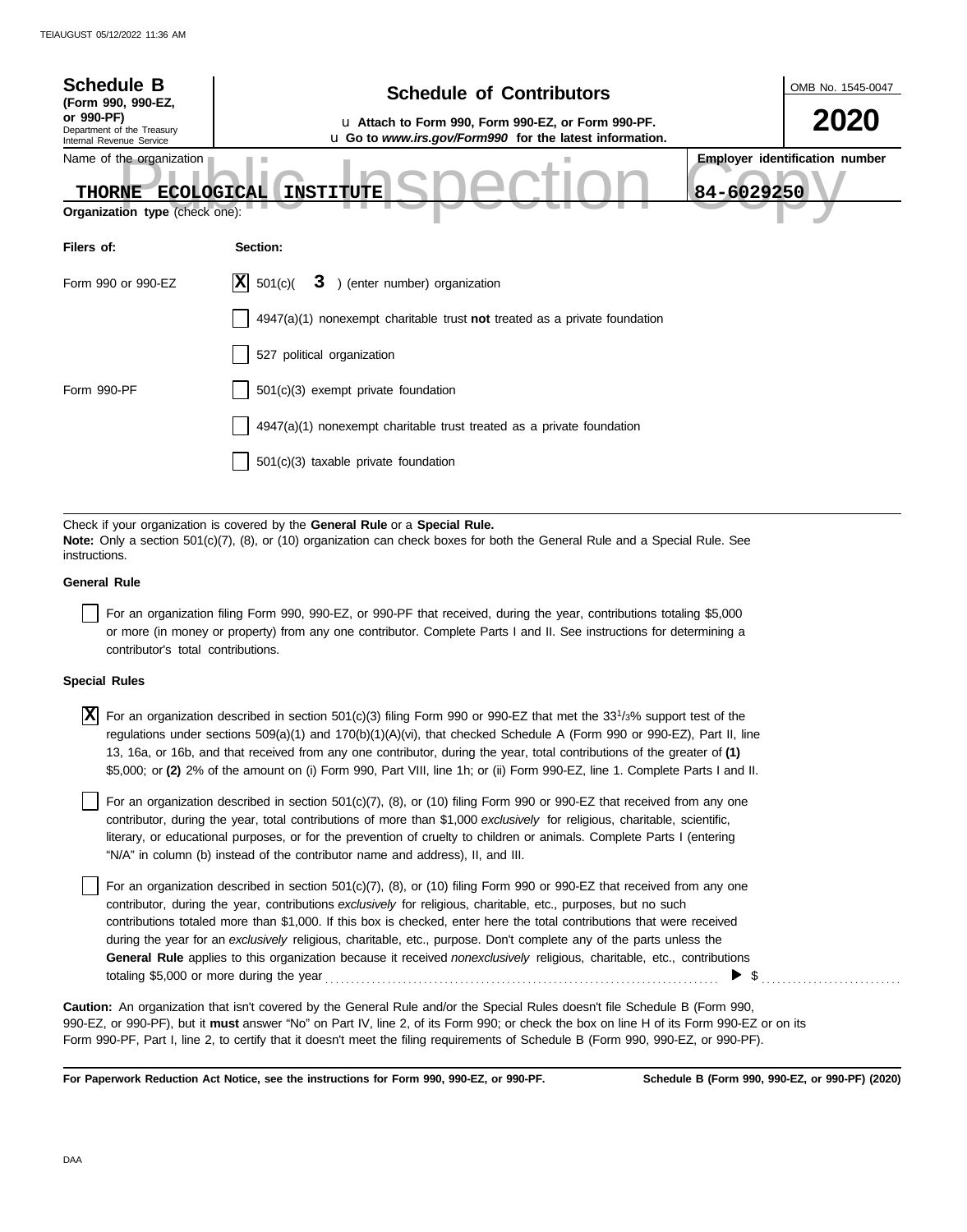|                  | Schedule B (Form 990, 990-EZ, or 990-PF) (2020)<br>Name of organization<br>THORNE ECOLOGICAL<br><b>INSTITUTE</b> |                                   | Page 1 of 1<br>Page 2<br>Employer identification number<br>84-6029250                                              |
|------------------|------------------------------------------------------------------------------------------------------------------|-----------------------------------|--------------------------------------------------------------------------------------------------------------------|
| Part I           | Contributors (see instructions). Use duplicate copies of Part I if additional space is needed.                   |                                   |                                                                                                                    |
| (a)<br>No.       | (b)<br>Name, address, and ZIP + 4                                                                                | (c)<br><b>Total contributions</b> | (d)<br>Type of contribution                                                                                        |
| 1                |                                                                                                                  | 50,000<br>\$                      | $\overline{\mathbf{x}}$<br>Person<br>Payroll<br><b>Noncash</b><br>(Complete Part II for<br>noncash contributions.) |
| (a)<br>No.       | (b)<br>Name, address, and ZIP + 4                                                                                | (c)<br><b>Total contributions</b> | (d)<br>Type of contribution                                                                                        |
| $\mathbf 2$      |                                                                                                                  | 234,163<br>\$                     | Х<br>Person<br>Payroll<br><b>Noncash</b><br>(Complete Part II for<br>noncash contributions.)                       |
| (a)<br>No.       | (b)<br>Name, address, and ZIP + 4                                                                                | (c)<br><b>Total contributions</b> | (d)<br>Type of contribution                                                                                        |
| 3                |                                                                                                                  | 50,000<br>\$                      | Х<br>Person<br>Payroll<br><b>Noncash</b><br>(Complete Part II for<br>noncash contributions.)                       |
| (a)<br>No.       | (b)<br>Name, address, and ZIP + 4                                                                                | (c)<br><b>Total contributions</b> | (d)<br>Type of contribution                                                                                        |
| 4                |                                                                                                                  | \$<br>438,375                     | Χ<br>Person<br>Payroll<br>Noncash<br>(Complete Part II for<br>noncash contributions.)                              |
| (a)<br>No.       | (b)<br>Name, address, and ZIP + 4                                                                                | (c)<br><b>Total contributions</b> | (d)<br>Type of contribution                                                                                        |
| $\overline{5}$   |                                                                                                                  | 396,600<br>$\mathsf{\$}$          | X<br>Person<br>Payroll<br><b>Noncash</b><br>(Complete Part II for<br>noncash contributions.)                       |
| (a)<br>No.       | (b)<br>Name, address, and ZIP + 4                                                                                | (c)<br><b>Total contributions</b> | (d)<br>Type of contribution                                                                                        |
| $6 \overline{6}$ |                                                                                                                  | 202,034<br>\$                     | Χ<br>Person<br>Payroll<br><b>Noncash</b><br>(Complete Part II for<br>noncash contributions.)                       |

**Schedule B (Form 990, 990-EZ, or 990-PF) (2020)**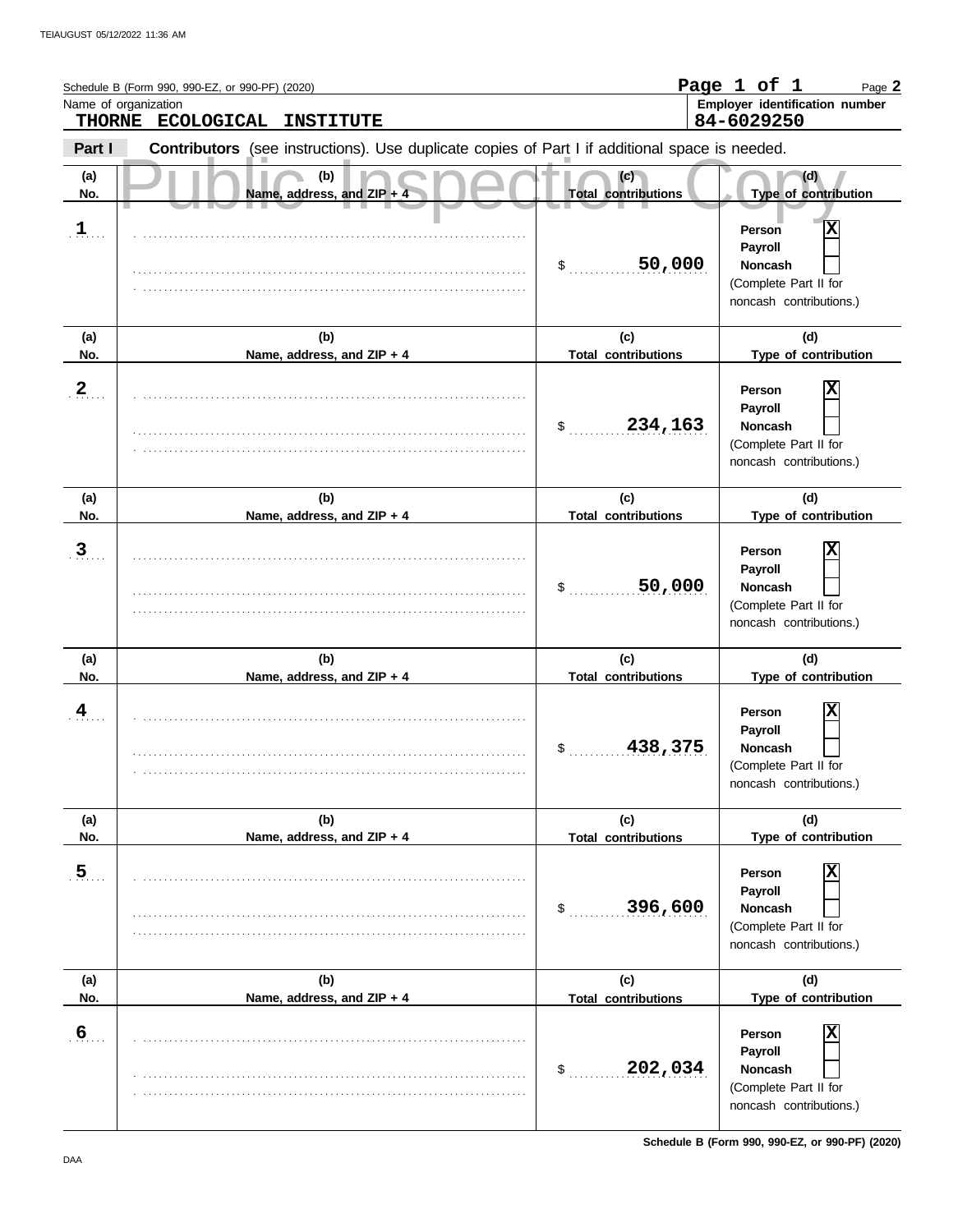|              | <b>SCHEDULE D</b><br>(Form 990)<br>Department of the Treasury<br>Internal Revenue Service<br>Name of the organization | Supplemental Financial Statements<br>u Complete if the organization answered "Yes" on Form 990,<br>Part IV, line 6, 7, 8, 9, 10, 11a, 11b, 11c, 11d, 11e, 11f, 12a, or 12b.<br><b>u</b> Go to <i>www.irs.gov/Form990</i> for instructions and the latest information.                                             | u Attach to Form 990. |                                                                                                      |                 | OMB No. 1545-0047<br><b>Open to Public</b><br><b>Inspection</b><br><b>Employer identification number</b> |
|--------------|-----------------------------------------------------------------------------------------------------------------------|-------------------------------------------------------------------------------------------------------------------------------------------------------------------------------------------------------------------------------------------------------------------------------------------------------------------|-----------------------|------------------------------------------------------------------------------------------------------|-----------------|----------------------------------------------------------------------------------------------------------|
|              | <b>THORNE</b><br>Part I                                                                                               | ECOLOGICAL INSTITUTE<br>Organizations Maintaining Donor Advised Funds or Other Similar Funds or Accounts.<br>Complete if the organization answered "Yes" on Form 990, Part IV, line 6.                                                                                                                            |                       |                                                                                                      |                 | 84-6029250                                                                                               |
|              |                                                                                                                       |                                                                                                                                                                                                                                                                                                                   |                       | (a) Donor advised funds                                                                              |                 | (b) Funds and other accounts                                                                             |
| 1            |                                                                                                                       |                                                                                                                                                                                                                                                                                                                   |                       |                                                                                                      |                 |                                                                                                          |
| 2<br>3       |                                                                                                                       | Aggregate value of contributions to (during year)                                                                                                                                                                                                                                                                 |                       |                                                                                                      |                 |                                                                                                          |
| 4            |                                                                                                                       |                                                                                                                                                                                                                                                                                                                   |                       |                                                                                                      |                 |                                                                                                          |
| 5            |                                                                                                                       | Did the organization inform all donors and donor advisors in writing that the assets held in donor advised                                                                                                                                                                                                        |                       |                                                                                                      |                 |                                                                                                          |
|              |                                                                                                                       |                                                                                                                                                                                                                                                                                                                   |                       |                                                                                                      |                 | No<br>Yes                                                                                                |
| 6            |                                                                                                                       | Did the organization inform all grantees, donors, and donor advisors in writing that grant funds can be used                                                                                                                                                                                                      |                       |                                                                                                      |                 |                                                                                                          |
|              |                                                                                                                       | only for charitable purposes and not for the benefit of the donor or donor advisor, or for any other purpose                                                                                                                                                                                                      |                       |                                                                                                      |                 |                                                                                                          |
|              |                                                                                                                       |                                                                                                                                                                                                                                                                                                                   |                       |                                                                                                      |                 | <b>Yes</b><br>No                                                                                         |
|              | Part II                                                                                                               | <b>Conservation Easements.</b>                                                                                                                                                                                                                                                                                    |                       |                                                                                                      |                 |                                                                                                          |
|              |                                                                                                                       | Complete if the organization answered "Yes" on Form 990, Part IV, line 7.                                                                                                                                                                                                                                         |                       |                                                                                                      |                 |                                                                                                          |
| 1            | Protection of natural habitat<br>Preservation of open space                                                           | Purpose(s) of conservation easements held by the organization (check all that apply).<br>Preservation of land for public use (for example, recreation or education                                                                                                                                                |                       | Preservation of a historically important land area<br>Preservation of a certified historic structure |                 |                                                                                                          |
| 2            |                                                                                                                       | Complete lines 2a through 2d if the organization held a qualified conservation contribution in the form of a conservation<br>easement on the last day of the tax year.                                                                                                                                            |                       |                                                                                                      |                 | Held at the End of the Tax Year                                                                          |
| a            |                                                                                                                       | Total number of conservation easements                                                                                                                                                                                                                                                                            |                       |                                                                                                      | 2a              |                                                                                                          |
| b            |                                                                                                                       |                                                                                                                                                                                                                                                                                                                   |                       |                                                                                                      | 2b              |                                                                                                          |
| c            |                                                                                                                       | Number of conservation easements on a certified historic structure included in (a)                                                                                                                                                                                                                                |                       |                                                                                                      | 2c              |                                                                                                          |
|              |                                                                                                                       | d Number of conservation easements included in (c) acquired after 7/25/06, and not on a                                                                                                                                                                                                                           |                       |                                                                                                      |                 |                                                                                                          |
|              |                                                                                                                       | historic structure listed in the National Register                                                                                                                                                                                                                                                                |                       |                                                                                                      | 2d              |                                                                                                          |
| 3            |                                                                                                                       | Number of conservation easements modified, transferred, released, extinguished, or terminated by the organization during the                                                                                                                                                                                      |                       |                                                                                                      |                 |                                                                                                          |
|              | tax year $\mathbf u$                                                                                                  |                                                                                                                                                                                                                                                                                                                   |                       |                                                                                                      |                 |                                                                                                          |
|              |                                                                                                                       | Number of states where property subject to conservation easement is located $\mathbf u$                                                                                                                                                                                                                           |                       |                                                                                                      |                 |                                                                                                          |
| 5            |                                                                                                                       | Does the organization have a written policy regarding the periodic monitoring, inspection, handling of                                                                                                                                                                                                            |                       |                                                                                                      |                 |                                                                                                          |
|              |                                                                                                                       | violations, and enforcement of the conservation easements it holds?                                                                                                                                                                                                                                               |                       |                                                                                                      |                 | Yes<br>No                                                                                                |
| 6            |                                                                                                                       | Staff and volunteer hours devoted to monitoring, inspecting, handling of violations, and enforcing conservation easements during the year                                                                                                                                                                         |                       |                                                                                                      |                 |                                                                                                          |
| 7            | u <sub></sub>                                                                                                         | Amount of expenses incurred in monitoring, inspecting, handling of violations, and enforcing conservation easements during the year                                                                                                                                                                               |                       |                                                                                                      |                 |                                                                                                          |
| 8            |                                                                                                                       | Does each conservation easement reported on line 2(d) above satisfy the requirements of section 170(h)(4)(B)(i)                                                                                                                                                                                                   |                       |                                                                                                      |                 | Yes<br>No                                                                                                |
| 9            |                                                                                                                       | In Part XIII, describe how the organization reports conservation easements in its revenue and expense statement and<br>balance sheet, and include, if applicable, the text of the footnote to the organization's financial statements that describes the<br>organization's accounting for conservation easements. |                       |                                                                                                      |                 |                                                                                                          |
|              | Part III                                                                                                              | Organizations Maintaining Collections of Art, Historical Treasures, or Other Similar Assets.<br>Complete if the organization answered "Yes" on Form 990, Part IV, line 8.                                                                                                                                         |                       |                                                                                                      |                 |                                                                                                          |
|              |                                                                                                                       | 1a If the organization elected, as permitted under FASB ASC 958, not to report in its revenue statement and balance sheet works<br>of art, historical treasures, or other similar assets held for public exhibition, education, or research in furtherance of public                                              |                       |                                                                                                      |                 |                                                                                                          |
|              |                                                                                                                       | service, provide in Part XIII the text of the footnote to its financial statements that describes these items.                                                                                                                                                                                                    |                       |                                                                                                      |                 |                                                                                                          |
|              |                                                                                                                       | <b>b</b> If the organization elected, as permitted under FASB ASC 958, to report in its revenue statement and balance sheet works of                                                                                                                                                                              |                       |                                                                                                      |                 |                                                                                                          |
|              |                                                                                                                       | art, historical treasures, or other similar assets held for public exhibition, education, or research in furtherance of public service,                                                                                                                                                                           |                       |                                                                                                      |                 |                                                                                                          |
|              |                                                                                                                       | provide the following amounts relating to these items:                                                                                                                                                                                                                                                            |                       |                                                                                                      |                 |                                                                                                          |
|              |                                                                                                                       |                                                                                                                                                                                                                                                                                                                   |                       |                                                                                                      |                 | $\mathbf{u}$ \$                                                                                          |
|              |                                                                                                                       |                                                                                                                                                                                                                                                                                                                   |                       |                                                                                                      |                 | $u \$                                                                                                    |
| $\mathbf{2}$ |                                                                                                                       | If the organization received or held works of art, historical treasures, or other similar assets for financial gain, provide the                                                                                                                                                                                  |                       |                                                                                                      |                 |                                                                                                          |
|              |                                                                                                                       | following amounts required to be reported under FASB ASC 958 relating to these items:                                                                                                                                                                                                                             |                       |                                                                                                      |                 |                                                                                                          |
|              |                                                                                                                       |                                                                                                                                                                                                                                                                                                                   |                       |                                                                                                      |                 |                                                                                                          |
| b            |                                                                                                                       | For Paperwork Reduction Act Notice, see the Instructions for Form 990.                                                                                                                                                                                                                                            |                       |                                                                                                      | $\mathbf{u}$ \$ | Schedule D (Form 990) 2020                                                                               |
| DAA          |                                                                                                                       |                                                                                                                                                                                                                                                                                                                   |                       |                                                                                                      |                 |                                                                                                          |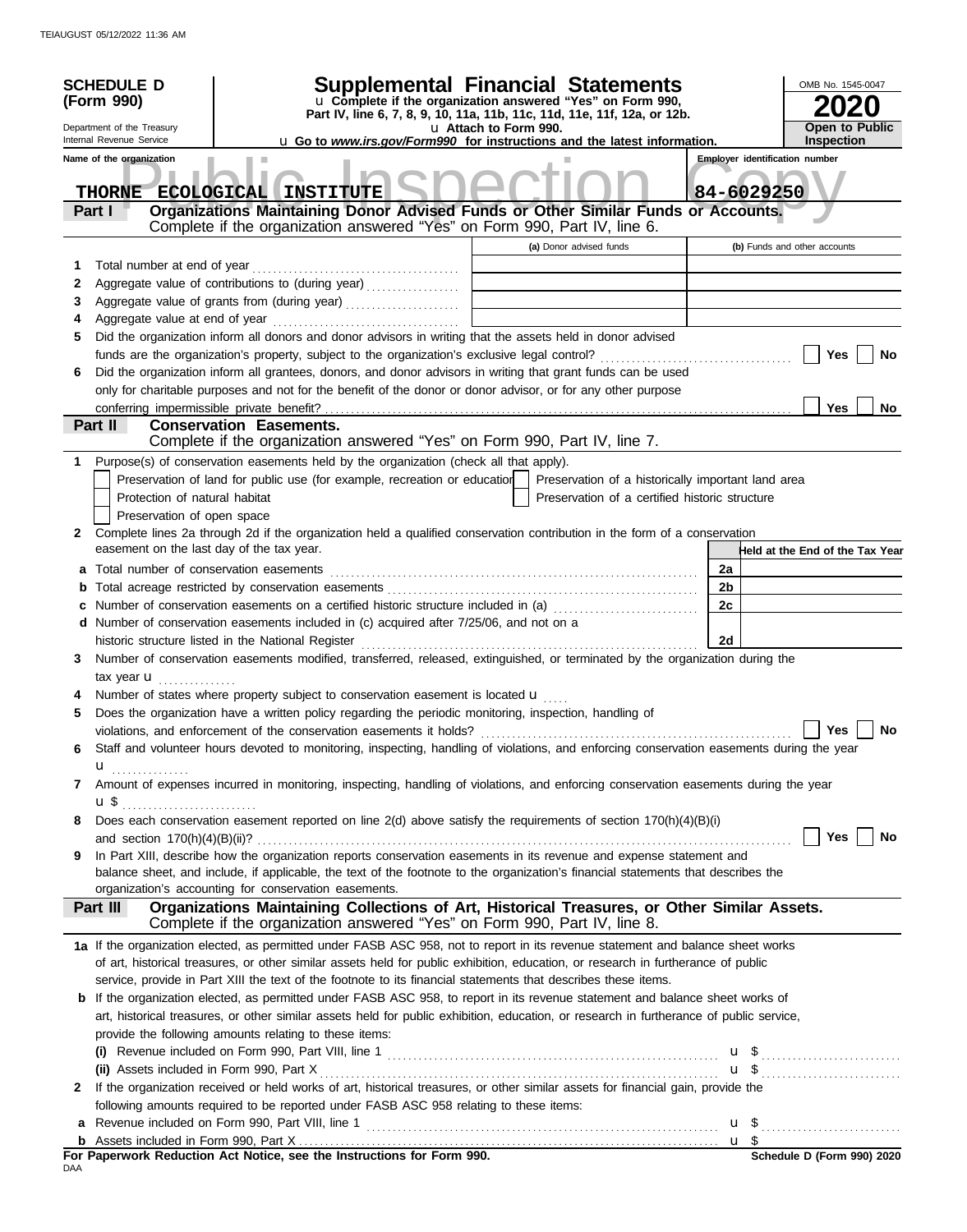| Schedule D (Form 990) 2020 THORNE ECOLOGICAL INSTITUTE<br>Part III                                                                                                                                                                                                                                                                                                                                                                                                                                                                                                                                                                                                                                                                                                                                                                                                                      |                                         |                                    |                    | 84-6029250                      | Page 2               |  |
|-----------------------------------------------------------------------------------------------------------------------------------------------------------------------------------------------------------------------------------------------------------------------------------------------------------------------------------------------------------------------------------------------------------------------------------------------------------------------------------------------------------------------------------------------------------------------------------------------------------------------------------------------------------------------------------------------------------------------------------------------------------------------------------------------------------------------------------------------------------------------------------------|-----------------------------------------|------------------------------------|--------------------|---------------------------------|----------------------|--|
| Organizations Maintaining Collections of Art, Historical Treasures, or Other Similar Assets (continued)<br>3 Using the organization's acquisition, accession, and other records, check any of the following that make significant use of its                                                                                                                                                                                                                                                                                                                                                                                                                                                                                                                                                                                                                                            |                                         |                                    |                    |                                 |                      |  |
| collection items (check all that apply):<br>Public exhibition<br>Loan or exchange program<br>a<br>d<br>Other Company of the Company of the Company of the Company of the Company of the Company of the Company of the Company of the Company of the Company of the Company of the Company of the Company of the Company of the Compan<br>Scholarly research<br>b<br>Preservation for future generations<br>c<br>Provide a description of the organization's collections and explain how they further the organization's exempt purpose in Part<br>XIII.<br>During the year, did the organization solicit or receive donations of art, historical treasures, or other similar<br>5.<br><b>Yes</b><br><b>No</b><br><b>Escrow and Custodial Arrangements.</b><br><b>Part IV</b><br>Complete if the organization answered "Yes" on Form 990, Part IV, line 9, or reported an amount on Form |                                         |                                    |                    |                                 |                      |  |
| 990, Part X, line 21.                                                                                                                                                                                                                                                                                                                                                                                                                                                                                                                                                                                                                                                                                                                                                                                                                                                                   |                                         |                                    |                    |                                 |                      |  |
| 1a Is the organization an agent, trustee, custodian or other intermediary for contributions or other assets not<br>included on Form 990, Part X?<br><b>b</b> If "Yes," explain the arrangement in Part XIII and complete the following table:                                                                                                                                                                                                                                                                                                                                                                                                                                                                                                                                                                                                                                           |                                         |                                    |                    |                                 | <b>Yes</b><br>No     |  |
|                                                                                                                                                                                                                                                                                                                                                                                                                                                                                                                                                                                                                                                                                                                                                                                                                                                                                         |                                         |                                    |                    |                                 | Amount               |  |
| c Beginning balance                                                                                                                                                                                                                                                                                                                                                                                                                                                                                                                                                                                                                                                                                                                                                                                                                                                                     |                                         |                                    |                    | 1c<br>1d                        |                      |  |
|                                                                                                                                                                                                                                                                                                                                                                                                                                                                                                                                                                                                                                                                                                                                                                                                                                                                                         |                                         |                                    |                    | 1e                              |                      |  |
| f                                                                                                                                                                                                                                                                                                                                                                                                                                                                                                                                                                                                                                                                                                                                                                                                                                                                                       |                                         |                                    |                    | 1f                              |                      |  |
| 2a Did the organization include an amount on Form 990, Part X, line 21, for escrow or custodial account liability?                                                                                                                                                                                                                                                                                                                                                                                                                                                                                                                                                                                                                                                                                                                                                                      |                                         |                                    |                    |                                 | <b>Yes</b><br>No     |  |
| <b>b</b> If "Yes," explain the arrangement in Part XIII. Check here if the explanation has been provided on Part XIII <i>mummmmmmmmmmmm</i>                                                                                                                                                                                                                                                                                                                                                                                                                                                                                                                                                                                                                                                                                                                                             |                                         |                                    |                    |                                 |                      |  |
| <b>Endowment Funds.</b><br><b>Part V</b>                                                                                                                                                                                                                                                                                                                                                                                                                                                                                                                                                                                                                                                                                                                                                                                                                                                |                                         |                                    |                    |                                 |                      |  |
| Complete if the organization answered "Yes" on Form 990, Part IV, line 10.                                                                                                                                                                                                                                                                                                                                                                                                                                                                                                                                                                                                                                                                                                                                                                                                              |                                         |                                    |                    |                                 |                      |  |
|                                                                                                                                                                                                                                                                                                                                                                                                                                                                                                                                                                                                                                                                                                                                                                                                                                                                                         | (a) Current year                        | (b) Prior year                     | (c) Two years back | (d) Three years back            | (e) Four years back  |  |
| 1a Beginning of year balance                                                                                                                                                                                                                                                                                                                                                                                                                                                                                                                                                                                                                                                                                                                                                                                                                                                            | 1,252,692                               | 1,198,211                          | 1,036,664          | 1,105,634                       | 471,085              |  |
|                                                                                                                                                                                                                                                                                                                                                                                                                                                                                                                                                                                                                                                                                                                                                                                                                                                                                         |                                         | 10,065                             |                    | 29,500                          | 531,400              |  |
| c Net investment earnings, gains, and                                                                                                                                                                                                                                                                                                                                                                                                                                                                                                                                                                                                                                                                                                                                                                                                                                                   | 192,135                                 | 53,136                             | 170,144            | $-59,253$                       | 124,755              |  |
| losses<br>d Grants or scholarships                                                                                                                                                                                                                                                                                                                                                                                                                                                                                                                                                                                                                                                                                                                                                                                                                                                      |                                         |                                    |                    |                                 |                      |  |
| e Other expenditures for facilities and                                                                                                                                                                                                                                                                                                                                                                                                                                                                                                                                                                                                                                                                                                                                                                                                                                                 |                                         |                                    |                    |                                 |                      |  |
|                                                                                                                                                                                                                                                                                                                                                                                                                                                                                                                                                                                                                                                                                                                                                                                                                                                                                         |                                         |                                    | 8,597              | 39,217                          | 8,139                |  |
| f Administrative expenses                                                                                                                                                                                                                                                                                                                                                                                                                                                                                                                                                                                                                                                                                                                                                                                                                                                               |                                         | $-8,720$                           |                    |                                 | $-13,467$            |  |
| End of year balance<br>g                                                                                                                                                                                                                                                                                                                                                                                                                                                                                                                                                                                                                                                                                                                                                                                                                                                                | 1,453,547                               | 1,252,692                          | 1,198,211          | 1,036,664                       | 1,105,634            |  |
| 2 Provide the estimated percentage of the current year end balance (line 1g, column (a)) held as:<br>a Board designated or quasi-endowment u<br><b>b</b> Permanent endowment $u100.00%$<br><b>c</b> Term endowment $\mathbf{u}$ %<br>The percentages on lines 2a, 2b, and 2c should equal 100%.<br>3a Are there endowment funds not in the possession of the organization that are held and administered for the                                                                                                                                                                                                                                                                                                                                                                                                                                                                        |                                         |                                    |                    |                                 |                      |  |
| organization by:                                                                                                                                                                                                                                                                                                                                                                                                                                                                                                                                                                                                                                                                                                                                                                                                                                                                        |                                         |                                    |                    |                                 | Yes<br>No            |  |
|                                                                                                                                                                                                                                                                                                                                                                                                                                                                                                                                                                                                                                                                                                                                                                                                                                                                                         |                                         |                                    |                    |                                 | $\mathbf x$<br>3a(i) |  |
|                                                                                                                                                                                                                                                                                                                                                                                                                                                                                                                                                                                                                                                                                                                                                                                                                                                                                         |                                         |                                    |                    |                                 | X<br>3a(ii)          |  |
|                                                                                                                                                                                                                                                                                                                                                                                                                                                                                                                                                                                                                                                                                                                                                                                                                                                                                         |                                         |                                    |                    |                                 | 3b                   |  |
| Describe in Part XIII the intended uses of the organization's endowment funds.                                                                                                                                                                                                                                                                                                                                                                                                                                                                                                                                                                                                                                                                                                                                                                                                          |                                         |                                    |                    |                                 |                      |  |
| Land, Buildings, and Equipment.<br><b>Part VI</b>                                                                                                                                                                                                                                                                                                                                                                                                                                                                                                                                                                                                                                                                                                                                                                                                                                       |                                         |                                    |                    |                                 |                      |  |
| Complete if the organization answered "Yes" on Form 990, Part IV, line 11a. See Form 990, Part X, line 10.                                                                                                                                                                                                                                                                                                                                                                                                                                                                                                                                                                                                                                                                                                                                                                              |                                         |                                    |                    |                                 |                      |  |
| Description of property                                                                                                                                                                                                                                                                                                                                                                                                                                                                                                                                                                                                                                                                                                                                                                                                                                                                 | (a) Cost or other basis<br>(investment) | (b) Cost or other basis<br>(other) |                    | (c) Accumulated<br>depreciation | (d) Book value       |  |
|                                                                                                                                                                                                                                                                                                                                                                                                                                                                                                                                                                                                                                                                                                                                                                                                                                                                                         |                                         |                                    |                    |                                 |                      |  |
|                                                                                                                                                                                                                                                                                                                                                                                                                                                                                                                                                                                                                                                                                                                                                                                                                                                                                         |                                         |                                    |                    |                                 |                      |  |
| c Leasehold improvements                                                                                                                                                                                                                                                                                                                                                                                                                                                                                                                                                                                                                                                                                                                                                                                                                                                                |                                         |                                    | 126,260            | 88,247                          | 38,013               |  |
|                                                                                                                                                                                                                                                                                                                                                                                                                                                                                                                                                                                                                                                                                                                                                                                                                                                                                         |                                         |                                    | 91,789             | 38,363                          | 53,426               |  |
|                                                                                                                                                                                                                                                                                                                                                                                                                                                                                                                                                                                                                                                                                                                                                                                                                                                                                         |                                         |                                    | 14,949             | 14,949                          |                      |  |

Total. Add lines 1a through 1e. *(Column (d) must equal Form 990, Part X, column (B), line 10c.)* u **91,439**

**Schedule D (Form 990) 2020**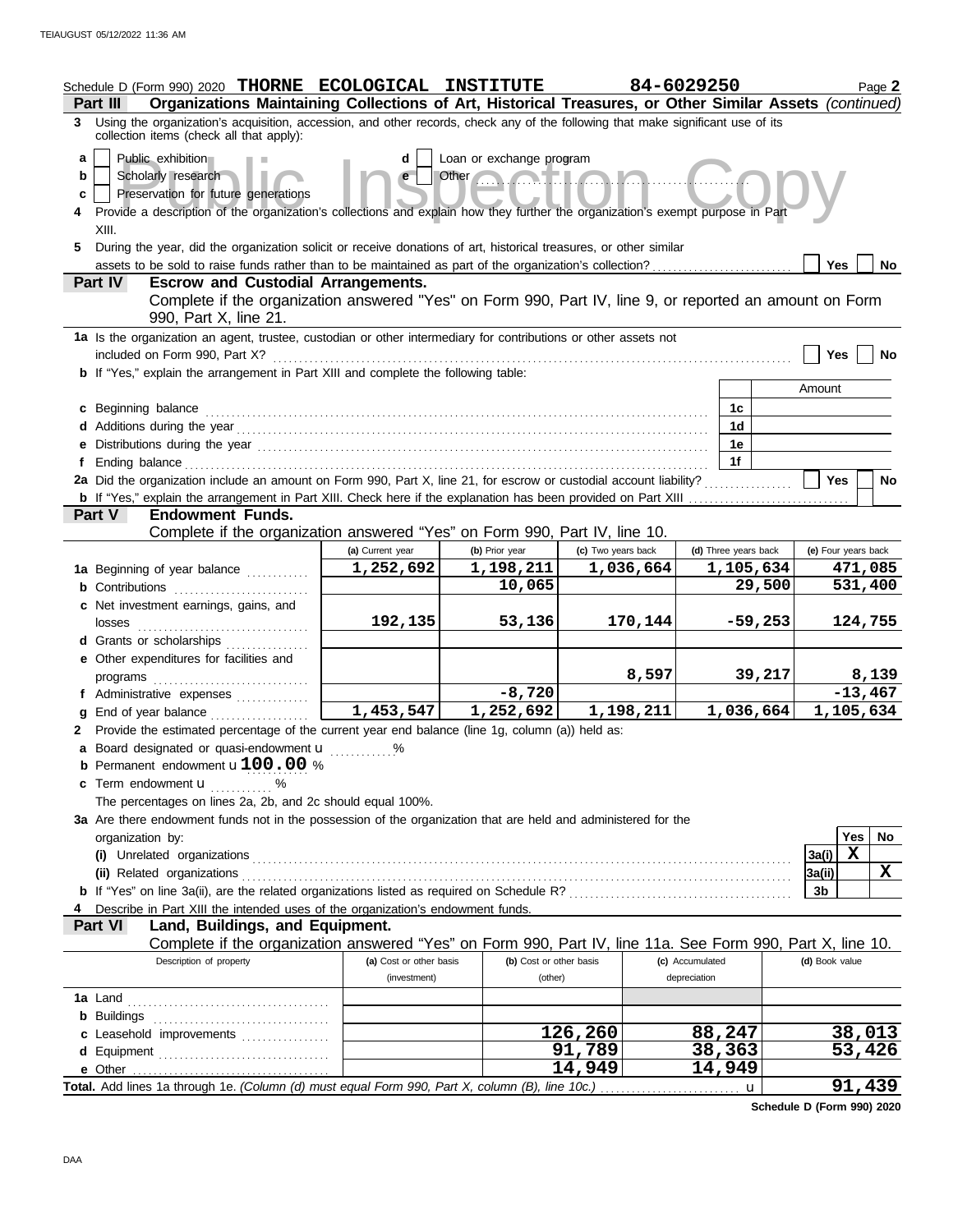|                           | <b>ECOLOGICAL</b><br>Schedule D (Form 990) 2020 THORNE                                                                                                | <b>INSTITUTE</b> | 84-6029250                                                   | Page 3         |
|---------------------------|-------------------------------------------------------------------------------------------------------------------------------------------------------|------------------|--------------------------------------------------------------|----------------|
| <b>Part VII</b>           | <b>Investments - Other Securities.</b>                                                                                                                |                  |                                                              |                |
|                           | Complete if the organization answered "Yes" on Form 990, Part IV, line 11b. See Form 990, Part X, line 12.<br>(a) Description of security or category | (b) Book value   | (c) Method of valuation:                                     |                |
|                           | (including name of security)                                                                                                                          |                  | Cost or end-of-year market value                             |                |
| (1) Financial derivatives |                                                                                                                                                       |                  |                                                              |                |
|                           | (2) Closely held equity interests                                                                                                                     |                  |                                                              |                |
| (3) Other                 |                                                                                                                                                       |                  |                                                              |                |
| $(A)$ .                   |                                                                                                                                                       |                  |                                                              |                |
| (B)                       |                                                                                                                                                       |                  |                                                              |                |
| (C)                       |                                                                                                                                                       |                  |                                                              |                |
| (D)                       |                                                                                                                                                       |                  |                                                              |                |
| (E)<br>(F)                |                                                                                                                                                       |                  |                                                              |                |
| (G)                       |                                                                                                                                                       |                  |                                                              |                |
| (H)                       |                                                                                                                                                       |                  |                                                              |                |
|                           | Total. (Column (b) must equal Form 990, Part X, col. (B) line 12.)<br>u                                                                               |                  |                                                              |                |
| <b>Part VIII</b>          | Investments - Program Related.                                                                                                                        |                  |                                                              |                |
|                           | Complete if the organization answered "Yes" on Form 990, Part IV, line 11c. See Form 990, Part X, line 13.                                            |                  |                                                              |                |
|                           | (a) Description of investment                                                                                                                         | (b) Book value   | (c) Method of valuation:<br>Cost or end-of-year market value |                |
|                           |                                                                                                                                                       |                  |                                                              |                |
| (1)<br>(2)                |                                                                                                                                                       |                  |                                                              |                |
| (3)                       |                                                                                                                                                       |                  |                                                              |                |
| (4)                       |                                                                                                                                                       |                  |                                                              |                |
| (5)                       |                                                                                                                                                       |                  |                                                              |                |
| (6)                       |                                                                                                                                                       |                  |                                                              |                |
| (7)                       |                                                                                                                                                       |                  |                                                              |                |
| (8)                       |                                                                                                                                                       |                  |                                                              |                |
| (9)                       |                                                                                                                                                       |                  |                                                              |                |
| Part IX                   | Total. (Column (b) must equal Form 990, Part X, col. (B) line 13.)<br>u<br><b>Other Assets.</b>                                                       |                  |                                                              |                |
|                           | Complete if the organization answered "Yes" on Form 990, Part IV, line 11d. See Form 990, Part X, line 15.                                            |                  |                                                              |                |
|                           | (a) Description                                                                                                                                       |                  |                                                              | (b) Book value |
| (1)                       |                                                                                                                                                       |                  |                                                              | 1,453,547      |
| (2)                       |                                                                                                                                                       |                  |                                                              |                |
| (3)                       |                                                                                                                                                       |                  |                                                              |                |
| (4)                       |                                                                                                                                                       |                  |                                                              |                |
| (5)                       |                                                                                                                                                       |                  |                                                              |                |
| (6)<br>(7)                |                                                                                                                                                       |                  |                                                              |                |
| (8)                       |                                                                                                                                                       |                  |                                                              |                |
| (9)                       |                                                                                                                                                       |                  |                                                              |                |
|                           | Total. (Column (b) must equal Form 990, Part X, col. (B) line 15.)                                                                                    |                  | u                                                            | 1,453,547      |
| Part X                    | Other Liabilities.                                                                                                                                    |                  |                                                              |                |
|                           | Complete if the organization answered "Yes" on Form 990, Part IV, line 11e or 11f. See Form 990, Part X,<br>line $25$ .                               |                  |                                                              |                |
| 1.                        | (a) Description of liability                                                                                                                          |                  |                                                              | (b) Book value |
| (1)                       | Federal income taxes                                                                                                                                  |                  |                                                              |                |
| (2)                       | Capital lease obligation                                                                                                                              |                  |                                                              | 1,336          |
| (3)                       |                                                                                                                                                       |                  |                                                              |                |
| (4)<br>(5)                |                                                                                                                                                       |                  |                                                              |                |
| (6)                       |                                                                                                                                                       |                  |                                                              |                |
| (7)                       |                                                                                                                                                       |                  |                                                              |                |
| (8)                       |                                                                                                                                                       |                  |                                                              |                |

Liability for uncertain tax positions. In Part XIII, provide the text of the footnote to the organization's financial statements that reports the **2.** Total. *(Column (b) must equal Form 990, Part X, col. (B) line 25.)* u

organization's liability for uncertain tax positions under FASB ASC 740. Check here if the text of the footnote has been provided in Part XIII..

**1,336**

l L

(9)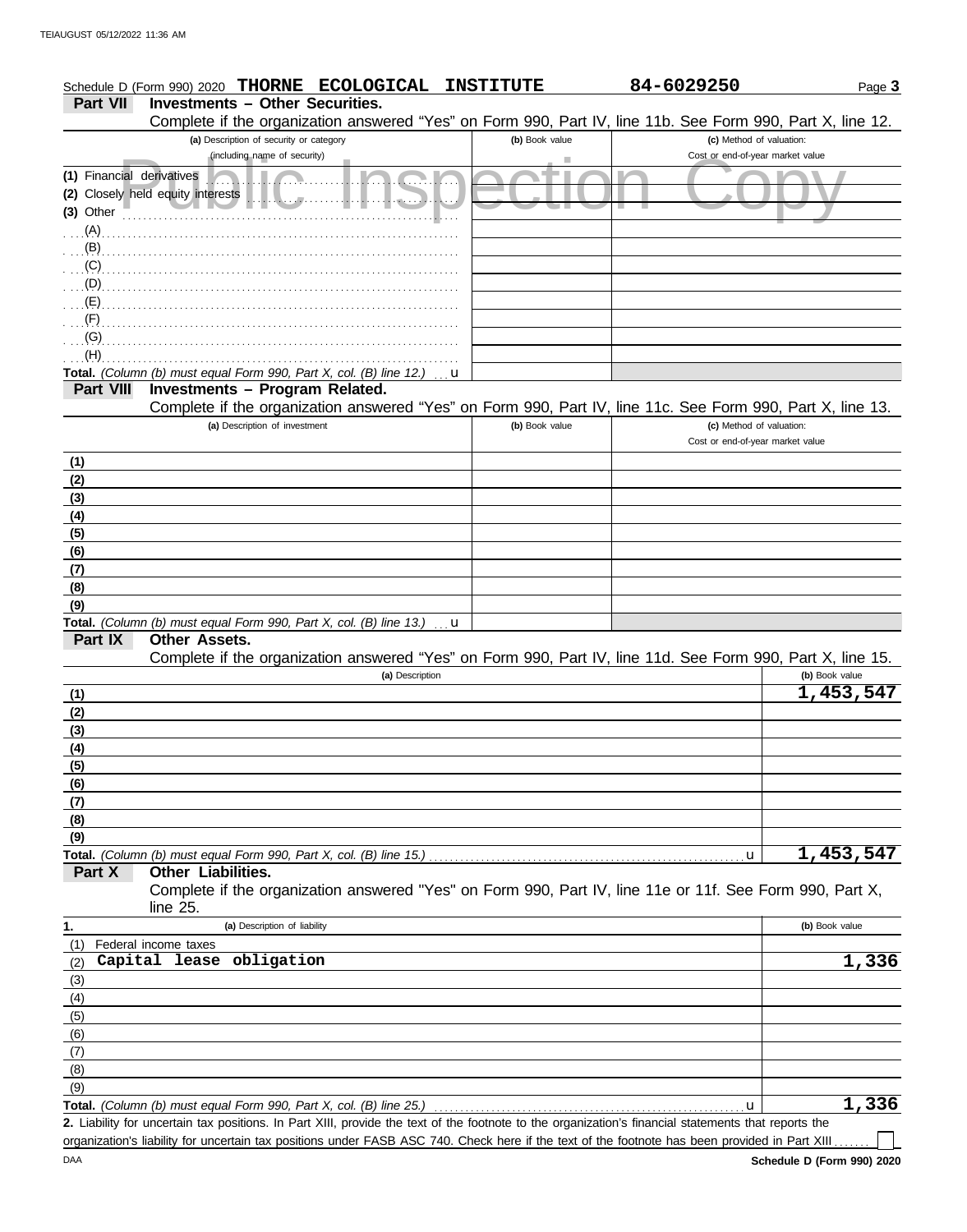|   | Schedule D (Form 990) 2020 THORNE ECOLOGICAL INSTITUTE                                                                                                                                                                               |                | 84-6029250 |    | Page 4           |
|---|--------------------------------------------------------------------------------------------------------------------------------------------------------------------------------------------------------------------------------------|----------------|------------|----|------------------|
|   | Reconciliation of Revenue per Audited Financial Statements With Revenue per Return.<br><b>Part XI</b>                                                                                                                                |                |            |    |                  |
|   | Complete if the organization answered "Yes" on Form 990, Part IV, line 12a.                                                                                                                                                          |                |            |    |                  |
| 1 | Total revenue, gains, and other support per audited financial statements                                                                                                                                                             |                |            | 1  | 4,159,888        |
| 2 | Amounts included on line 1 but not on Form 990, Part VIII, line 12:                                                                                                                                                                  |                |            |    |                  |
| a | Net unrealized gains (losses) on investments <b>Alternative and alternative and alternative and alternative and alternative and alternative and alternative and alternative and alternative and alternative and alternative and </b> | 2a             | 226,561    |    |                  |
|   |                                                                                                                                                                                                                                      | 2 <sub>b</sub> | 99,430     |    |                  |
| c |                                                                                                                                                                                                                                      | 2 <sub>c</sub> |            |    |                  |
|   |                                                                                                                                                                                                                                      | 2d             | 1,031,558  |    |                  |
|   |                                                                                                                                                                                                                                      |                |            | 2e | <u>1,357,549</u> |
| 3 |                                                                                                                                                                                                                                      |                |            | 3  | 2,802,339        |
|   | Amounts included on Form 990, Part VIII, line 12, but not on line 1:                                                                                                                                                                 |                |            |    |                  |
| a | Investment expenses not included on Form 990, Part VIII, line 7b                                                                                                                                                                     | 4a             |            |    |                  |
| b |                                                                                                                                                                                                                                      | 4 <sub>b</sub> |            |    |                  |
|   | Add lines 4a and 4b                                                                                                                                                                                                                  |                |            | 4c |                  |
|   |                                                                                                                                                                                                                                      |                |            | 5  | 2,802,339        |
|   | Reconciliation of Expenses per Audited Financial Statements With Expenses per Return.<br><b>Part XII</b>                                                                                                                             |                |            |    |                  |
|   | Complete if the organization answered "Yes" on Form 990, Part IV, line 12a.                                                                                                                                                          |                |            |    |                  |
| 1 | Total expenses and losses per audited financial statements                                                                                                                                                                           |                |            |    | 3,167,250        |
| 2 | Amounts included on line 1 but not on Form 990, Part IX, line 25:                                                                                                                                                                    |                |            |    |                  |
| a |                                                                                                                                                                                                                                      | 2a             | 99,430     |    |                  |
| b |                                                                                                                                                                                                                                      | 2 <sub>b</sub> |            |    |                  |
|   | Other losses                                                                                                                                                                                                                         | 2c             |            |    |                  |
|   |                                                                                                                                                                                                                                      | 2d             | 1,032,182  |    |                  |
|   |                                                                                                                                                                                                                                      |                |            | 2e | <u>1,131,612</u> |
|   |                                                                                                                                                                                                                                      |                |            | 3  | 2,035,638        |
|   | Amounts included on Form 990, Part IX, line 25, but not on line 1:                                                                                                                                                                   |                |            |    |                  |
| a | Investment expenses not included on Form 990, Part VIII, line 7b                                                                                                                                                                     | 4а             |            |    |                  |
|   | <b>b</b> Other (Describe in Part XIII.) <b>CONSIDENT DESCRIPTION DESCRIPTION DESCRIPTION DESCRIPTION DESCRIPTION DESCRIPTION DESCRIPTION DESCRIPTION DESCRIPTION DESCRIPTION DESCRIPTION DESCRIPTION DESCRI</b>                      | 4 <sub>b</sub> |            |    |                  |
|   | Add lines 4a and 4b                                                                                                                                                                                                                  |                |            | 4с |                  |
|   |                                                                                                                                                                                                                                      |                |            | 5  | 2,035,638        |

**Part XIII Supplemental Information.**

Provide the descriptions required for Part II, lines 3, 5, and 9; Part III, lines 1a and 4; Part IV, lines 1b and 2b; Part V, line 4; Part X, line 2; Part XI, lines 2d and 4b; and Part XII, lines 2d and 4b. Also complete this part to provide any additional information.

Part V, Line 4 - Intended Uses for Endowment Funds

The Organization has two endowment funds through the Community Foundation Serving Boulder County, and a third endowment fund through the Denver Foundation. The original intent of the donors to all three funds was to preserve the fair value of their original gifts in perpetuity. Each year, Thorne request an annual disbursement from its two traditional endowment funds in the amount of 5% of the market value of the funds held by the the Boulder Community Foundation, each year, the Thorne Board has the Boulder Community Foundation and 5.5% of the market value of the funds held by the Denver Foundation. For the Oak Thorn Vision Fund, which is held by choice to request a disbursement of up to 20% of the corpus of the fund for a special purpose. Possible examples of a special purpose are a capital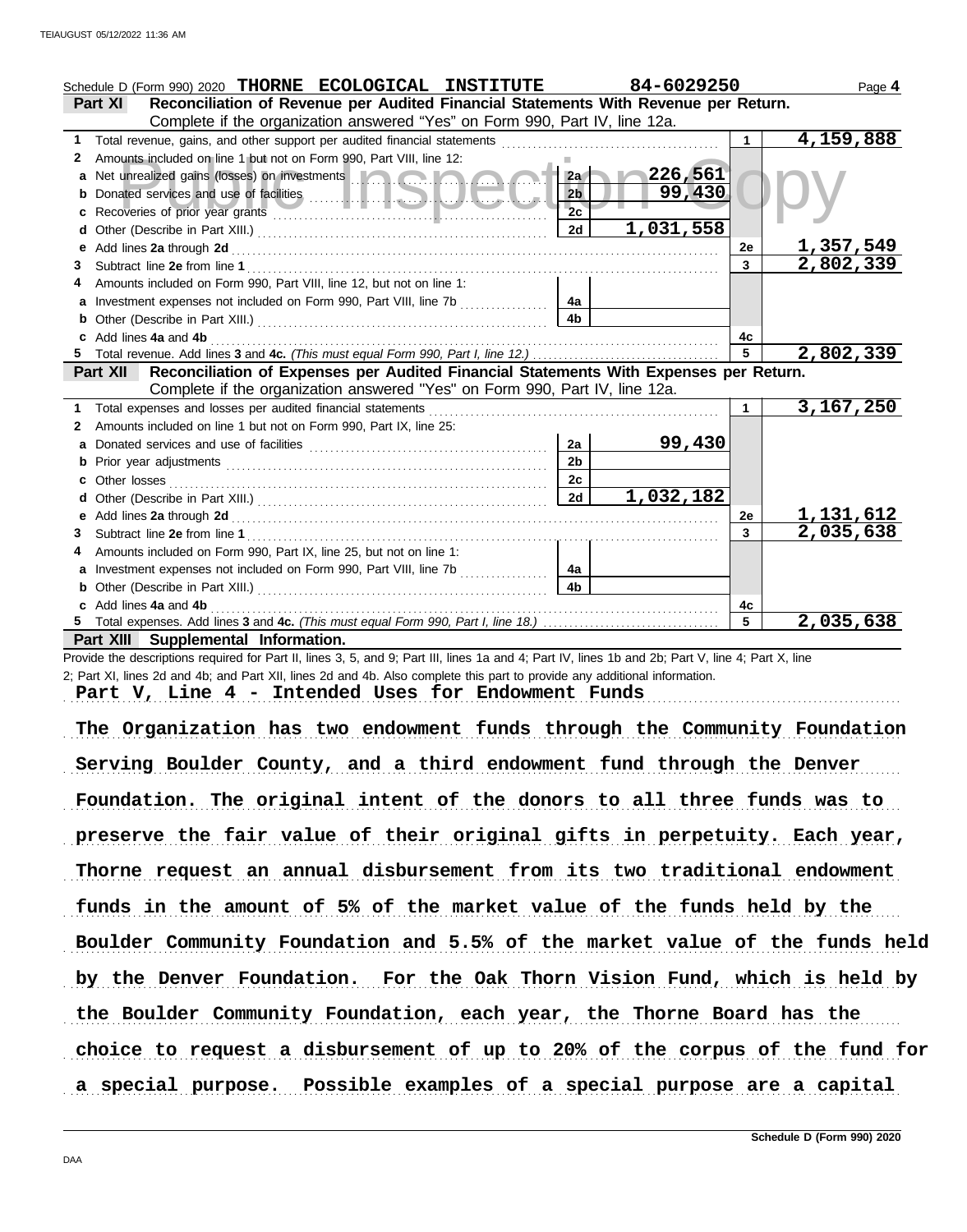| Schedule D (Form 990) 2020 THORNE ECOLOGICAL INSTITUTE                      | 84-6029250 | Page 5    |
|-----------------------------------------------------------------------------|------------|-----------|
| Supplemental Information (continued)<br>Part XIII                           |            |           |
| strategic investments in programs, and capital improvements.<br>campaign,   |            |           |
| (1, 1)<br>Part XI, Line 2d - Revenue Amounts Included in Financials - Other |            |           |
| Short year income                                                           | \$         | 1,022,609 |
| Investment expense                                                          | \$         | 8,949     |
|                                                                             |            |           |
| Part XII, Line 2d - Expense Amounts Included in Financials - Other          |            |           |
| Short year expense                                                          | \$         | 1,032,182 |
|                                                                             |            |           |
|                                                                             |            |           |
|                                                                             |            |           |
|                                                                             |            |           |
|                                                                             |            |           |
|                                                                             |            |           |
|                                                                             |            |           |
|                                                                             |            |           |
|                                                                             |            |           |
|                                                                             |            |           |
|                                                                             |            |           |
|                                                                             |            |           |
|                                                                             |            |           |
|                                                                             |            |           |
|                                                                             |            |           |
|                                                                             |            |           |
|                                                                             |            |           |
|                                                                             |            |           |
|                                                                             |            |           |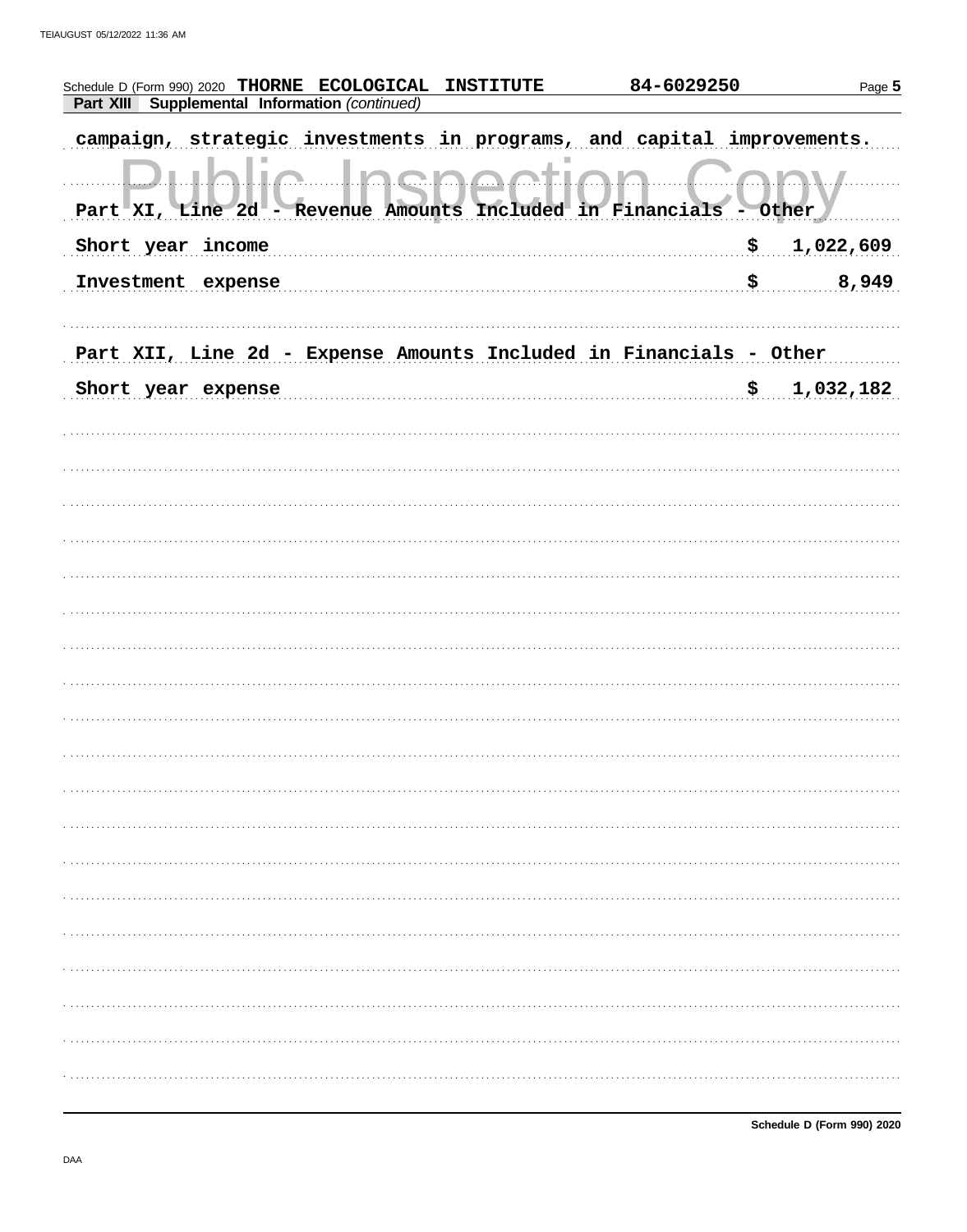| <b>SCHEDULE I</b>                                                                                                                                                                                                                                                                            |                                                                                                                                       |                    |                                     | Grants and Other Assistance to Organizations,                                    |                                       |                                                             |                                          |                                | OMB No. 1545-0047                     |
|----------------------------------------------------------------------------------------------------------------------------------------------------------------------------------------------------------------------------------------------------------------------------------------------|---------------------------------------------------------------------------------------------------------------------------------------|--------------------|-------------------------------------|----------------------------------------------------------------------------------|---------------------------------------|-------------------------------------------------------------|------------------------------------------|--------------------------------|---------------------------------------|
| (Form 990)                                                                                                                                                                                                                                                                                   | Governments, and Individuals in the United States<br>Complete if the organization answered "Yes" on Form 990, Part IV, line 21 or 22. |                    |                                     |                                                                                  |                                       |                                                             |                                          |                                |                                       |
| Department of the Treasury<br>Internal Revenue Service                                                                                                                                                                                                                                       |                                                                                                                                       |                    |                                     | u Attach to Form 990.<br>u Go to www.irs.gov/Form990 for the latest information. |                                       |                                                             |                                          |                                | <b>Open to Public</b><br>Inspection   |
| Name of the organization                                                                                                                                                                                                                                                                     |                                                                                                                                       |                    |                                     |                                                                                  |                                       |                                                             |                                          | Employer identification number |                                       |
|                                                                                                                                                                                                                                                                                              | THORNE ECOLOGICAL INSTITUTE                                                                                                           |                    |                                     |                                                                                  |                                       |                                                             |                                          | 84-6029250                     |                                       |
| <b>General Information on Grants and Assistance</b><br>Part I                                                                                                                                                                                                                                |                                                                                                                                       |                    |                                     |                                                                                  |                                       |                                                             |                                          |                                |                                       |
| Does the organization maintain records to substantiate the amount of the grants or assistance, the grantees' eligibility for the grants or assistance, and<br>$\mathbf 1$<br>2 Describe in Part IV the organization's procedures for monitoring the use of grant funds in the United States. |                                                                                                                                       |                    |                                     |                                                                                  |                                       |                                                             |                                          |                                | $ \mathbf{X} $ Yes<br>No              |
| Grants and Other Assistance to Domestic Organizations and Domestic Governments. Complete if the organization answered "Yes" on Form 990,<br>Part II                                                                                                                                          |                                                                                                                                       |                    |                                     |                                                                                  |                                       |                                                             |                                          |                                |                                       |
| Part IV, line 21, for any recipient that received more than \$5,000. Part II can be duplicated if additional space is needed.                                                                                                                                                                |                                                                                                                                       |                    |                                     |                                                                                  |                                       |                                                             |                                          |                                |                                       |
| (a) Name and address of organization<br>$\mathbf 1$<br>or government                                                                                                                                                                                                                         |                                                                                                                                       | $(b)$ EIN          | (c) IRC<br>section<br>f applicable) | (d) Amount of cash<br>grant                                                      | (e) Amount of non-<br>cash assistance | (f) Method of valuation<br>(book, FMV, appraisal,<br>other) | (g) Description of<br>noncash assistance |                                | (h) Purpose of grant<br>or assistance |
| (1) Boulder Valley School District                                                                                                                                                                                                                                                           |                                                                                                                                       |                    |                                     |                                                                                  |                                       |                                                             |                                          |                                |                                       |
| 6500 Arapahoe                                                                                                                                                                                                                                                                                |                                                                                                                                       |                    |                                     |                                                                                  |                                       |                                                             |                                          | Nature's Kids                  |                                       |
| Boulder                                                                                                                                                                                                                                                                                      | CO 80303                                                                                                                              | 84-6014683 GOV     |                                     | 29,977                                                                           |                                       |                                                             |                                          |                                |                                       |
| (2) Cal-Wood Education Center<br>PO Box $347$                                                                                                                                                                                                                                                |                                                                                                                                       |                    |                                     |                                                                                  |                                       |                                                             |                                          | Nature's Kids                  |                                       |
| Jamestown                                                                                                                                                                                                                                                                                    | CO 80455                                                                                                                              | 20-2472544 501C3   |                                     | 104,832                                                                          |                                       |                                                             |                                          |                                |                                       |
| (3) Community Cycles                                                                                                                                                                                                                                                                         |                                                                                                                                       |                    |                                     |                                                                                  |                                       |                                                             |                                          |                                |                                       |
| 2805 Wilderness Place                                                                                                                                                                                                                                                                        |                                                                                                                                       |                    |                                     |                                                                                  |                                       |                                                             |                                          | Nature's Kids                  |                                       |
| Boulder                                                                                                                                                                                                                                                                                      | CO 80301                                                                                                                              | 106-1719094  501C3 |                                     | 11,601                                                                           |                                       |                                                             |                                          |                                |                                       |
| (4) Cottonwood Institute                                                                                                                                                                                                                                                                     |                                                                                                                                       |                    |                                     |                                                                                  |                                       |                                                             |                                          |                                |                                       |
| PO Box 7067                                                                                                                                                                                                                                                                                  |                                                                                                                                       |                    |                                     |                                                                                  |                                       |                                                             |                                          | Nature's Kids                  |                                       |
| Denver                                                                                                                                                                                                                                                                                       | CO 80207                                                                                                                              | 20-1822172         | 501C3                               | 36,930                                                                           |                                       |                                                             |                                          |                                |                                       |
| (5) CU Science Discovery                                                                                                                                                                                                                                                                     |                                                                                                                                       |                    |                                     |                                                                                  |                                       |                                                             |                                          |                                |                                       |
| 3400 Marine Street                                                                                                                                                                                                                                                                           |                                                                                                                                       |                    |                                     |                                                                                  |                                       |                                                             |                                          | Nature's Kids                  |                                       |
| Boulder                                                                                                                                                                                                                                                                                      | CO 80309                                                                                                                              | 84-1231021         | GOV                                 | 14,210                                                                           |                                       |                                                             |                                          |                                |                                       |
| (6) Rocky Mountain Music, Inc.                                                                                                                                                                                                                                                               |                                                                                                                                       |                    |                                     |                                                                                  |                                       |                                                             |                                          |                                |                                       |
| 4697 Tally-Ho Court<br>Boulder                                                                                                                                                                                                                                                               |                                                                                                                                       | 45-3692485         |                                     |                                                                                  |                                       |                                                             |                                          |                                | Community Programs                    |
| (7) Wildlands Restoration Volunteers                                                                                                                                                                                                                                                         | CO 80301                                                                                                                              |                    |                                     | 18,500                                                                           |                                       |                                                             |                                          |                                |                                       |
| 2100 Collyer Street                                                                                                                                                                                                                                                                          |                                                                                                                                       |                    |                                     |                                                                                  |                                       |                                                             |                                          | Nature's Kids                  |                                       |
| Longmont                                                                                                                                                                                                                                                                                     | CO 80501                                                                                                                              | 46-0505155 501C3   |                                     | 31,048                                                                           |                                       |                                                             |                                          |                                |                                       |
| (8)                                                                                                                                                                                                                                                                                          |                                                                                                                                       |                    |                                     |                                                                                  |                                       |                                                             |                                          |                                |                                       |
|                                                                                                                                                                                                                                                                                              |                                                                                                                                       |                    |                                     |                                                                                  |                                       |                                                             |                                          |                                |                                       |
| (9)                                                                                                                                                                                                                                                                                          |                                                                                                                                       |                    |                                     |                                                                                  |                                       |                                                             |                                          |                                |                                       |
|                                                                                                                                                                                                                                                                                              |                                                                                                                                       |                    |                                     |                                                                                  |                                       |                                                             |                                          | u                              |                                       |
| Enter total number of other organizations listed in the line 1 table <i>manufacture manufacture manufacture manufacture manufacture manufacture manufacture manufacture manufacture manufacture manufacture manufacture manufact</i>                                                         |                                                                                                                                       |                    |                                     |                                                                                  |                                       |                                                             |                                          |                                |                                       |
| For Paperwork Reduction Act Notice, see the Instructions for Form 990.                                                                                                                                                                                                                       |                                                                                                                                       |                    |                                     |                                                                                  |                                       |                                                             |                                          |                                | Schedule I (Form 990) (2020)          |

DAA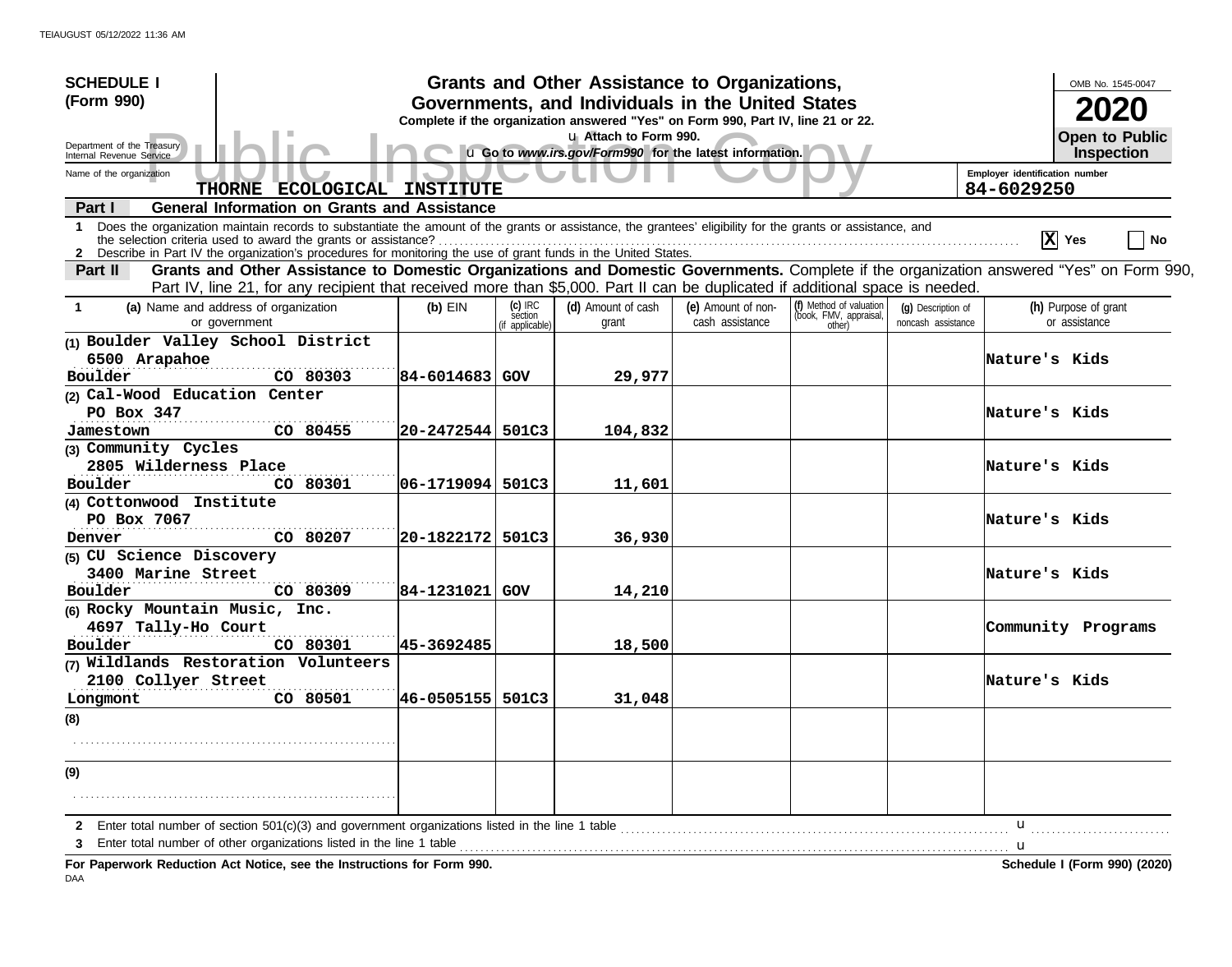|              | Schedule I (Form 990) (2020) THORNE ECOLOGICAL INSTITUTE                                                                                  |                             |                             | 84-6029250                          |                        | Page 2                                                                 |
|--------------|-------------------------------------------------------------------------------------------------------------------------------------------|-----------------------------|-----------------------------|-------------------------------------|------------------------|------------------------------------------------------------------------|
| Part III     | Grants and Other Assistance to Domestic Individuals. Complete if the organization answered "Yes" on Form 990, Part IV, line 22.           |                             |                             |                                     |                        |                                                                        |
|              | Part III can be duplicated if additional space is needed.                                                                                 |                             |                             |                                     |                        |                                                                        |
|              | (a) Type of grant or assistance                                                                                                           | (b) Number of<br>recipients | (c) Amount of<br>cash grant | (d) Amount of<br>noncash assistance | FMV, appraisal, other) | (e) Method of valuation (book, $(f)$ Description of noncash assistance |
| -1           |                                                                                                                                           |                             |                             |                                     |                        |                                                                        |
| $\mathbf{2}$ |                                                                                                                                           |                             |                             |                                     |                        |                                                                        |
| $\mathbf{3}$ |                                                                                                                                           |                             |                             |                                     |                        |                                                                        |
|              |                                                                                                                                           |                             |                             |                                     |                        |                                                                        |
| 5            |                                                                                                                                           |                             |                             |                                     |                        |                                                                        |
| 6            |                                                                                                                                           |                             |                             |                                     |                        |                                                                        |
|              |                                                                                                                                           |                             |                             |                                     |                        |                                                                        |
| Part IV      | Supplemental Information. Provide the information required in Part I, line 2; Part III, column (b); and any other additional information. |                             |                             |                                     |                        |                                                                        |
|              |                                                                                                                                           |                             |                             |                                     |                        |                                                                        |
|              |                                                                                                                                           |                             |                             |                                     |                        |                                                                        |
|              |                                                                                                                                           |                             |                             |                                     |                        |                                                                        |
|              |                                                                                                                                           |                             |                             |                                     |                        |                                                                        |
|              |                                                                                                                                           |                             |                             |                                     |                        |                                                                        |
|              |                                                                                                                                           |                             |                             |                                     |                        |                                                                        |
|              |                                                                                                                                           |                             |                             |                                     |                        |                                                                        |
|              |                                                                                                                                           |                             |                             |                                     |                        |                                                                        |
|              |                                                                                                                                           |                             |                             |                                     |                        |                                                                        |
|              |                                                                                                                                           |                             |                             |                                     |                        |                                                                        |
|              |                                                                                                                                           |                             |                             |                                     |                        |                                                                        |

Schedule I (Form 990) (2020)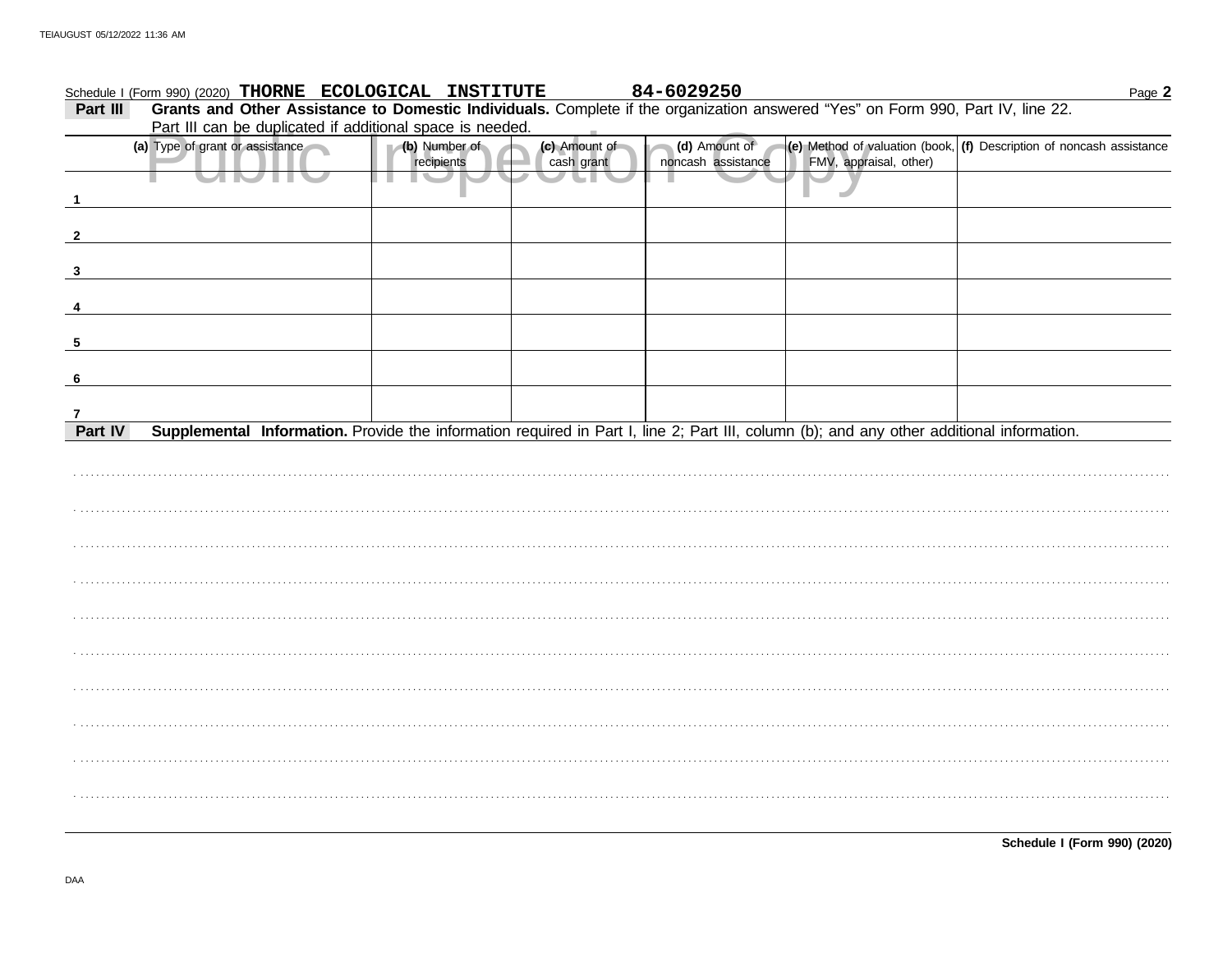| <b>SCHEDULE O</b><br>(Form 990 or 990-EZ)              | Supplemental Information to Form 990 or 990-EZ<br>Complete to provide information for responses to specific questions on<br>Form 990 or 990-EZ or to provide any additional information. | OMB No. 1545-0047<br>2020                           |                              |
|--------------------------------------------------------|------------------------------------------------------------------------------------------------------------------------------------------------------------------------------------------|-----------------------------------------------------|------------------------------|
| Department of the Treasury<br>Internal Revenue Service | La Attach to Form 990 or 990-EZ.<br>u Go to www.irs.gov/Form990 for the latest information.                                                                                              |                                                     | Open to Public<br>Inspection |
| Name of the organization                               | <b>INSTITUTE</b><br>ECOLOGICAL.<br><b>THORNE</b>                                                                                                                                         | <b>Employer identification number</b><br>84-6029250 |                              |
|                                                        | Form 990, Part I, Line 6                                                                                                                                                                 |                                                     |                              |

Volunteer and in-kind support play a critical role in the success of Thorne's mission, by ensuring all programs are delivered through the most cost-effective means possible. Our 28 dedicated volunteers gave us a total of 3165 hours of their time during the fiscal year.

. . . . . . . . . . . . . . . . . . . . . . . . . . . . . . . . . . . . . . . . . . . . . . . . . . . . . . . . . . . . . . . . . . . . . . . . . . . . . . . . . . . . . . . . . . . . . . . . . . . . . . . . . . . . . . . . . . . . . . . . . . . . . . . . . . . . . . . . . . . . . . . . . . . . . . . . . . . . . . . . .

Thorne is governed by a volunteer Board of Trustees who oversee policy level decisions for the Organization, hire and manage the Executive Director, and ensure Thorne's financial health and well-being. Additional volunteers and interns provided support both in the office and with Thorne programs. Thorne has a sucessful internship program for undergraduate and graduate students to gains hands-on experience with teaching outdoors in nature. Typical volunteer tasks at Thorne include assembling studentauthored mini books and creating teaching props for Thorne's In-School Program; assisting teachers and students in the After School Program; serving as Teaching Assistants for Summer Camp; identifying and eradicating invasive plants at Sombrero Marsh; and procuring auction items for Thorne's annual fundraiser, Natural Night Out. The contract of the set of the set of the set of the set of the set of t

Form 990, Part III - Additional Information

In the summer of 2021, we increased our group size (from reduced COVID levels) and moved from a one-week to a two-week camp experience, serving a total of 747 campers. Building on what we learned during COVID, the longer experience allows children time to deepen and strengthen nature connections and friendships, practice emotional intelligence, increase their

. . . . . . . . . . . . . . . . . . . . . . . . . . . . . . . . . . . . . . . . . . . . . . . . . . . . . . . . . . . . . . . . . . . . . . . . . . . . . . . . . . . . . . . . . . . . . . . . . . . . . . . . . . . . . . . . . . . . . . . . . . . . . . . . . . . . . . . . . . . . . . . . . . . . . . . . . . . . . . . . .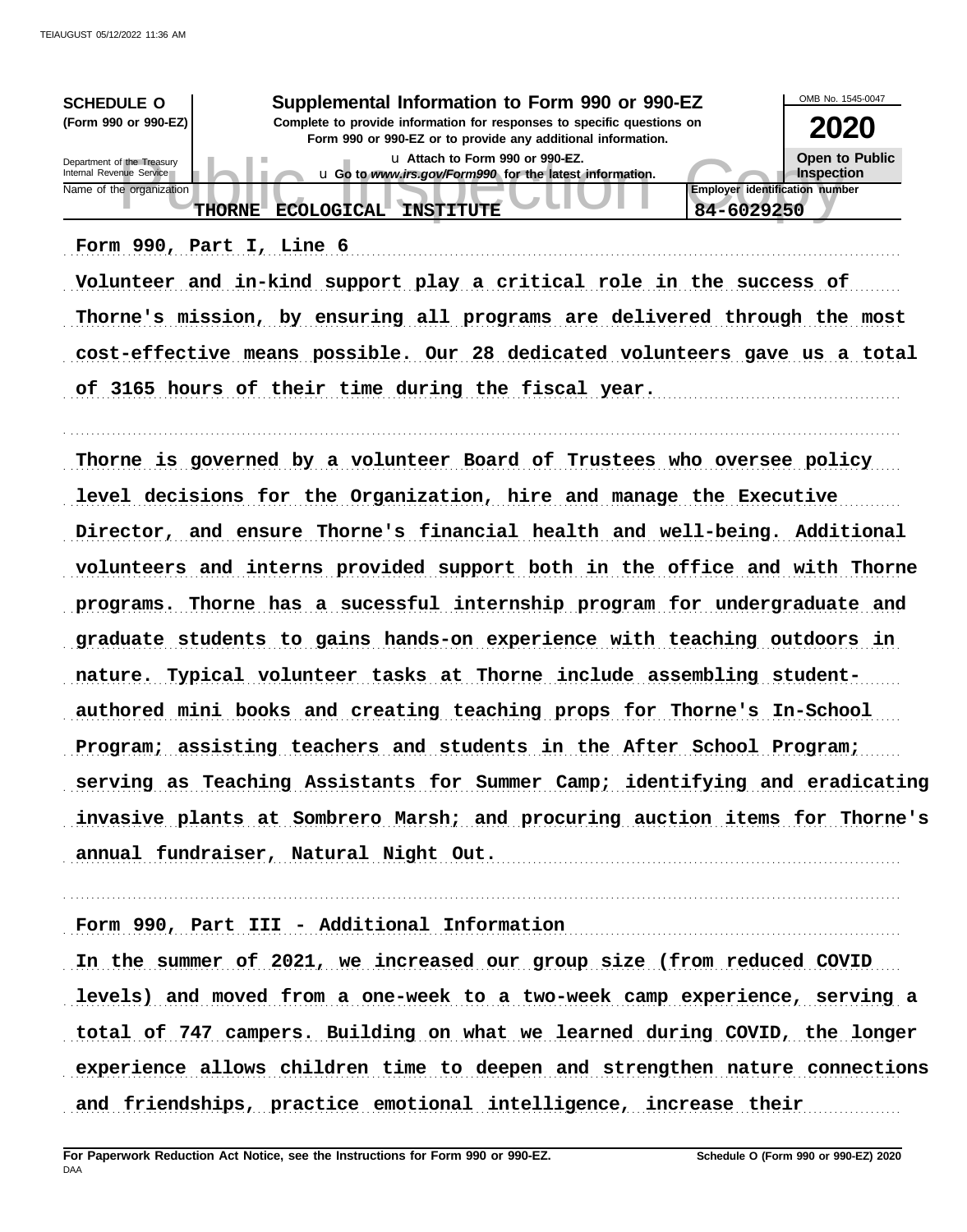| Schedule O (Form 990 or 990-EZ) 2020                   | $P$ ade                               |
|--------------------------------------------------------|---------------------------------------|
| Name of the organization                               | <b>Employer identification number</b> |
| <b>ECOLOGICAL</b><br><b>THORNE</b><br><b>INSTITUTE</b> | 84-6029250                            |

independence, and take a needed break from technology. To help support families struggling financially, we continued our traditional pricing and gave full scholarships to 1 in every 4 campers.

Field Trip Program and School Programs - These school programs engage more than 2,600 BVSD and SVVSD second graders and nearly 500 students from other schools annually in a day-long field trip to the 45-acre Sombrero Marsh Environmental Education Center in Boulder or Sandstone Ranch in Longmont. Through fun, hands-on, place-based environmental education experiences, students interact with and learn to care about, the ecosystems around them. Thorne's three-visit In-School Program reaches nearly 6,000 elementary students each year. The program expands students' knowledge in the areas of science and literacy through a series of lessons that involve interactive explorations, inquiry-based experiments, scientific instruments, and specimens, and writing a picture book. At select schools, Thorne offers an additional twelve weeks of After School programming to 280 students who are interested in further expanding their knowledge of science and connection to nature. <u>The communication of the communication</u> of the communication of the communication of the communication

In 2020 Fall school closures left families in need of childcare, academic support, and enrichment activities. In response, Thorne created its Nature Learning Pods program and is offering \$40,000 a month in scholarships to provide low-income families with 30 hours/week of nature-based programming. Also, teachers are struggling to adapt to new learning environments. Thorne is supporting educators by translating 100% of its curriculum into highquality, virtual programs that include videos and activities. Each asynchronous program is available in English and Spanish. Thorne provide

> Page 1 of 5 Schedule O (Form 990 or 990-EZ) 2020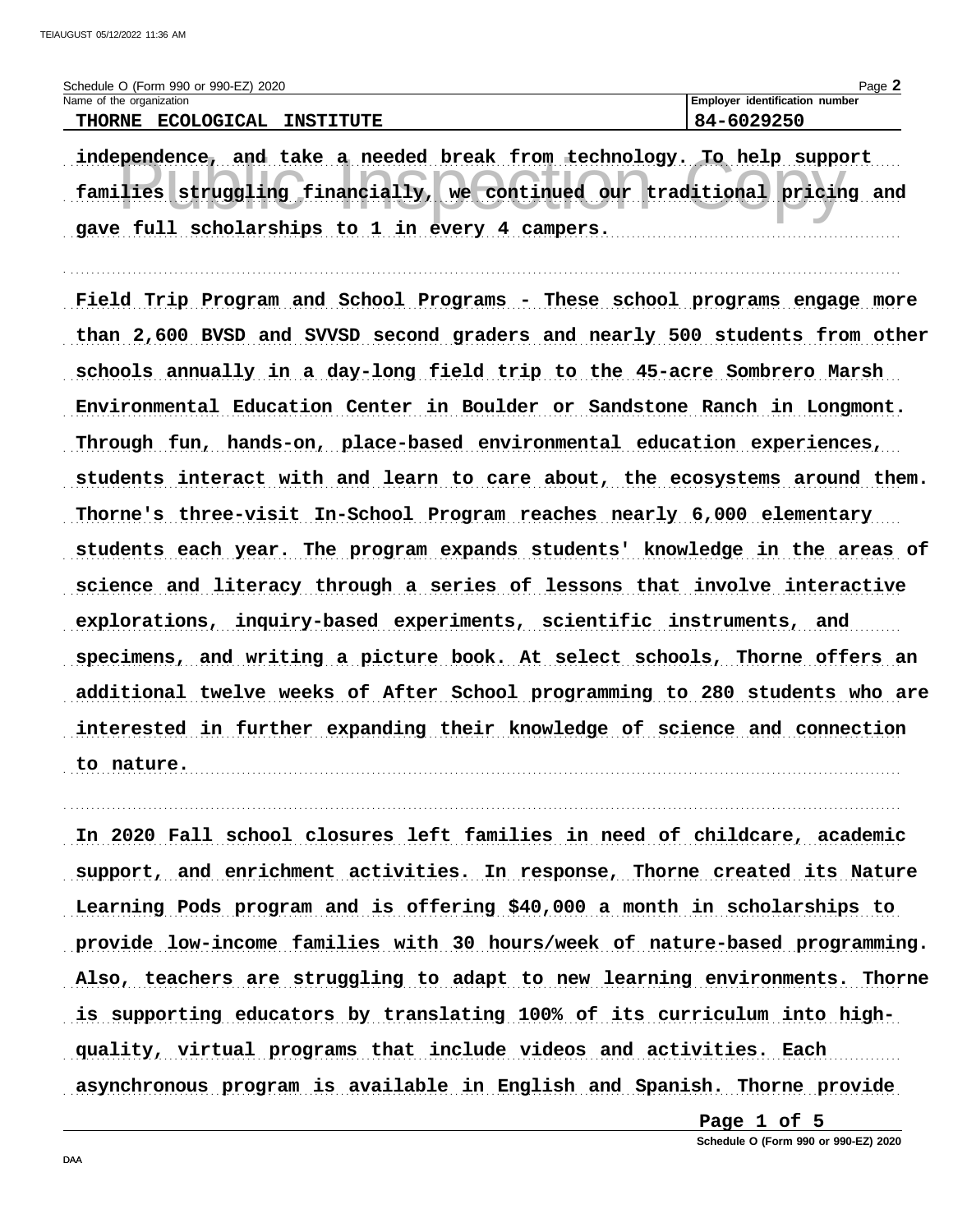| Schedule O (Form 990 or 990-EZ) 2020     | Page                                  |
|------------------------------------------|---------------------------------------|
| Name of the organization                 | <b>Employer identification number</b> |
| ECOLOGICAL<br><b>THORNE</b><br>TNSTTTITR | 84-6029250                            |

synchronous programs to around 800 students.

Thorne Nature Preschool - The Nature Preschool offers a unique early childhood education experience for children to learn, grow, and reach their full potential, through daily immersion in nature with caring, attentive mentors. With dual goals of fostering the development of the whole-child and nature connection, Thorne Nature Preschool prepares young children to succeed in school and in life.

In 2020 Thorne expanded its Nature Preschool to two locations in Boulder County as a response to COVID related increase the demand for safe, reliable childcare options for young children. In 2021 Thorne served 48 families and provided over \$50,000 in scholarships to families in need.

NATURE FOR ALL - Thorne provides more than \$400,000 in camp scholarships and subsidized school programs to more than 7,000 youth from low-income and Latino families each year (greater than 50% of Thorne's total participants). Thorne believes that repeated and in-depth outdoor experiences with youth and family participants increases the likelihood that they will build life-long connections with nature - an important social determinant of wellbeing and indicator of future stewardship attitudes and behaviors. For this reason, Thorne has developed its Nature Immersion Program (NIP), which seamlessly reduces barriers to accessing Thorne's Summer Camp, Field Trip, In-School, and After School programs for historically underrepresented community members, including partnering with elementary schools with high percentages of underserved youth in our community.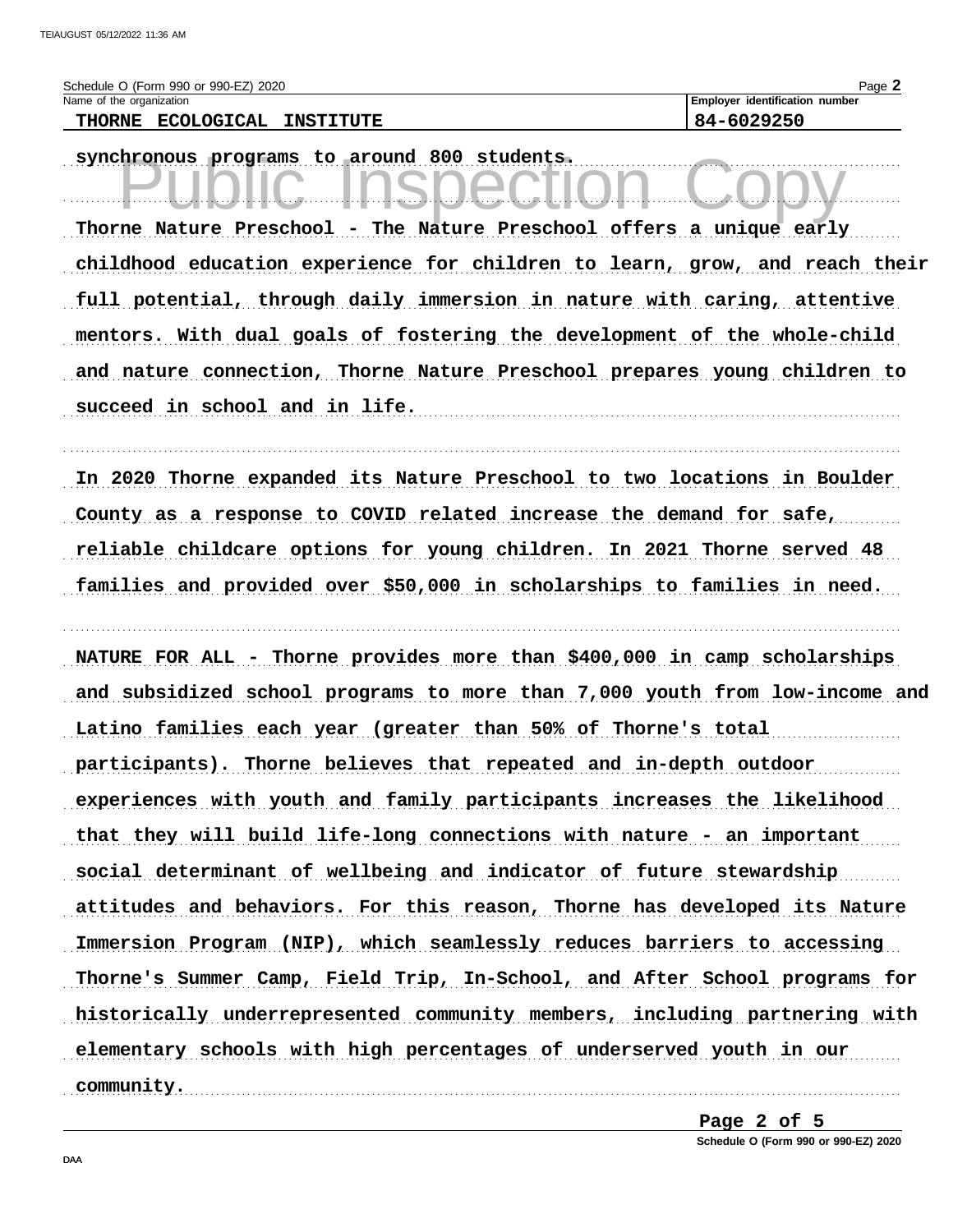Schedule O (Form 990 or 990-EZ) 2020 Name of the organization

THORNE ECOLOGICAL INSTITUTE

Page 2

| Due to COVID continuing through 2021, many families experienced increased   |  |  |
|-----------------------------------------------------------------------------|--|--|
| challenges to accessing the benefits of time outdoors. Thorne responded to  |  |  |
| this barrier by pivoting programming to include Nature Learning Pods - a    |  |  |
| five day a week program for our most highly impacted youth to receive       |  |  |
| support with virtual learning while providing ample opportunity for         |  |  |
| students to engage in nature play and outdoor learning activities. The      |  |  |
| Nature Learning Pods served a total of 35 students for a total of 17,076    |  |  |
| participant hours. Additionally, Thorne created the Nature Mentor program,  |  |  |
| an opportunity for families to meet one-on-one with our Community Liaison   |  |  |
| in a local outdoor area to experience the benefits of nature play and time  |  |  |
| outdoors in a safe manner. The Nature Mentor program served 34 participants |  |  |
| for a total of 248 program hours.                                           |  |  |

Form 990, Part III, Line 4a - First Accomplishment Thorne accomplishes its mission through three core programs that primarily serve Boulder County youth:

School Programs - Annually engages 10,000+ students through classroom presentations, field trips, and after-school programs designed to support academic learning and build nature connection. Youth participate in Thorne's In-School program, which expands students' knowledge in the areas of science and literacy through a three-class series of lessons that involve interactive explorations, inquiry-based experiments, and writing a picture book. All 2nd grade youth receive a full-day nature field trip to a local open space area that utilizes fun, hands-on, place-based environmental education experiences to teach natural science concepts and

> Page 3 of 5 Schedule O (Form 990 or 990-EZ) 2020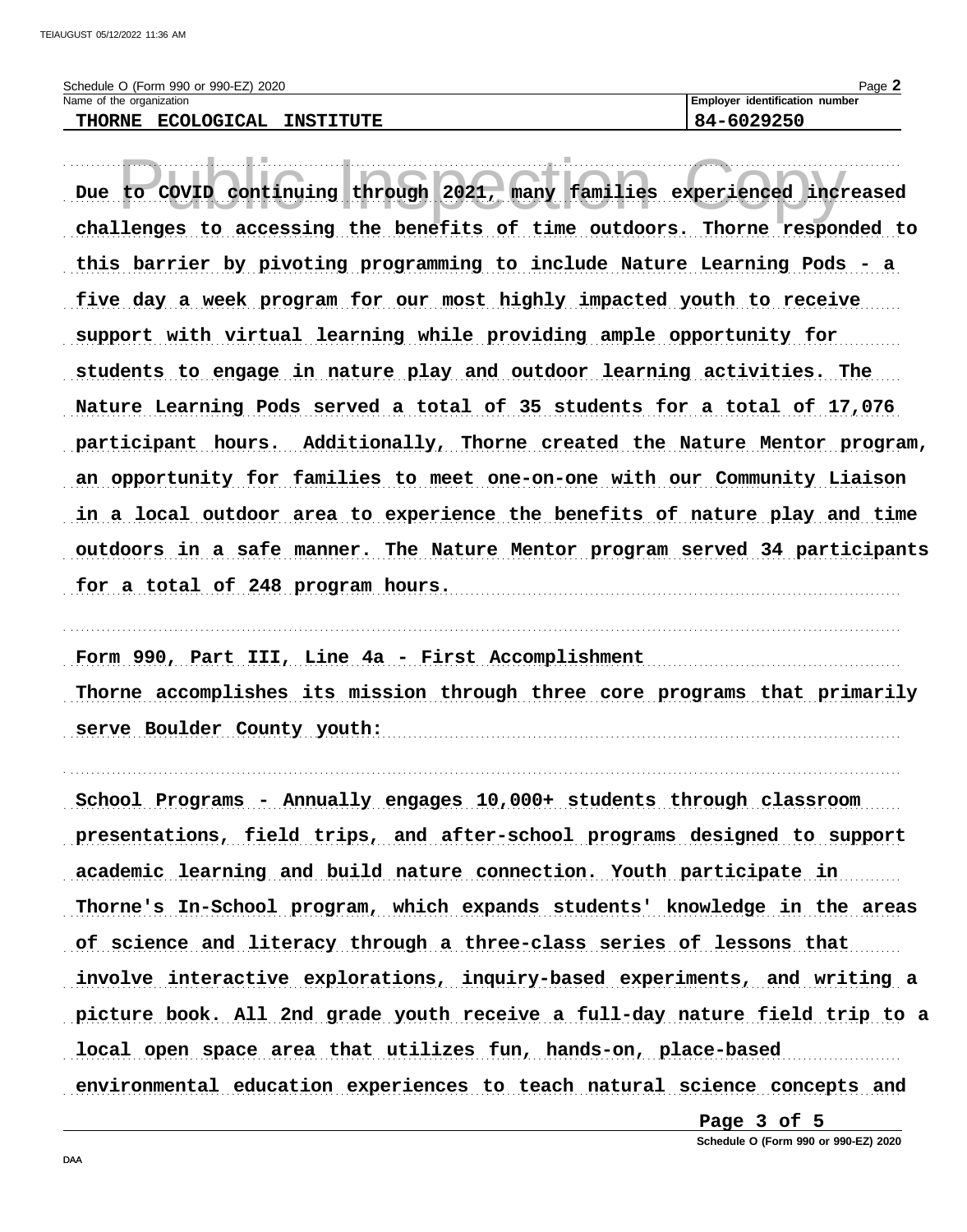| Schedule O (Form 990 or 990-EZ) 2020                   | Page                           |
|--------------------------------------------------------|--------------------------------|
| Name of the organization                               | Employer identification number |
| <b>ECOLOGICAL</b><br><b>THORNE</b><br><b>INSTITUTE</b> | 84-6029250                     |

foster empathy for other living things. A portion of students who enjoy in school programs also attend an immersive 12-week after-school program that allows participants to deepen their connection to nature by exploring in and around their schoolyard with experienced nature mentors.

Summer Camp - Annually provides youth ages 5-15 with the opportunity to explore local grassland, evergreen forest, and wetland habitats with an experienced nature mentor. At camp, children are encouraged to tap into the spirit of play and follow their own unique interests while staff seamlessly integrate learning from the lessons that abound within nature's classroom.

ECE Programs - Annually engages youth ages 3-6 in a unique preschool experience that fosters the development of the whole-child and nature connection through daily immersion in nature with caring, attentive mentors. In addition, 350+ youth ages 2 and up and their families participate in a Lil-Explorers parent and child program which is designed to build the knowledge, skills, and interest needed to foster a lifelong love of nature exploration for the entire family.

In addition, Thorne is the backbone and provides programming for Nature Kids/Jovenes de la Naturaleza (NKJN) - A 20-organization effort to provide \$1 million plus annually in pre-k to high school, backyard to backcountry, and family integrated environmental education and outdoor recreation programming to underserved Lafayette youth. NKJN has also helped to build more than \$2.5 million in parks and trails to ensure all Lafayette youth live within a safe 10-minute walk to nature. During 2021, the NKJN program will begin expansion into the City of Boulder with hopes of expanding to

> Page 4 of 5 Schedule O (Form 990 or 990-EZ) 2020